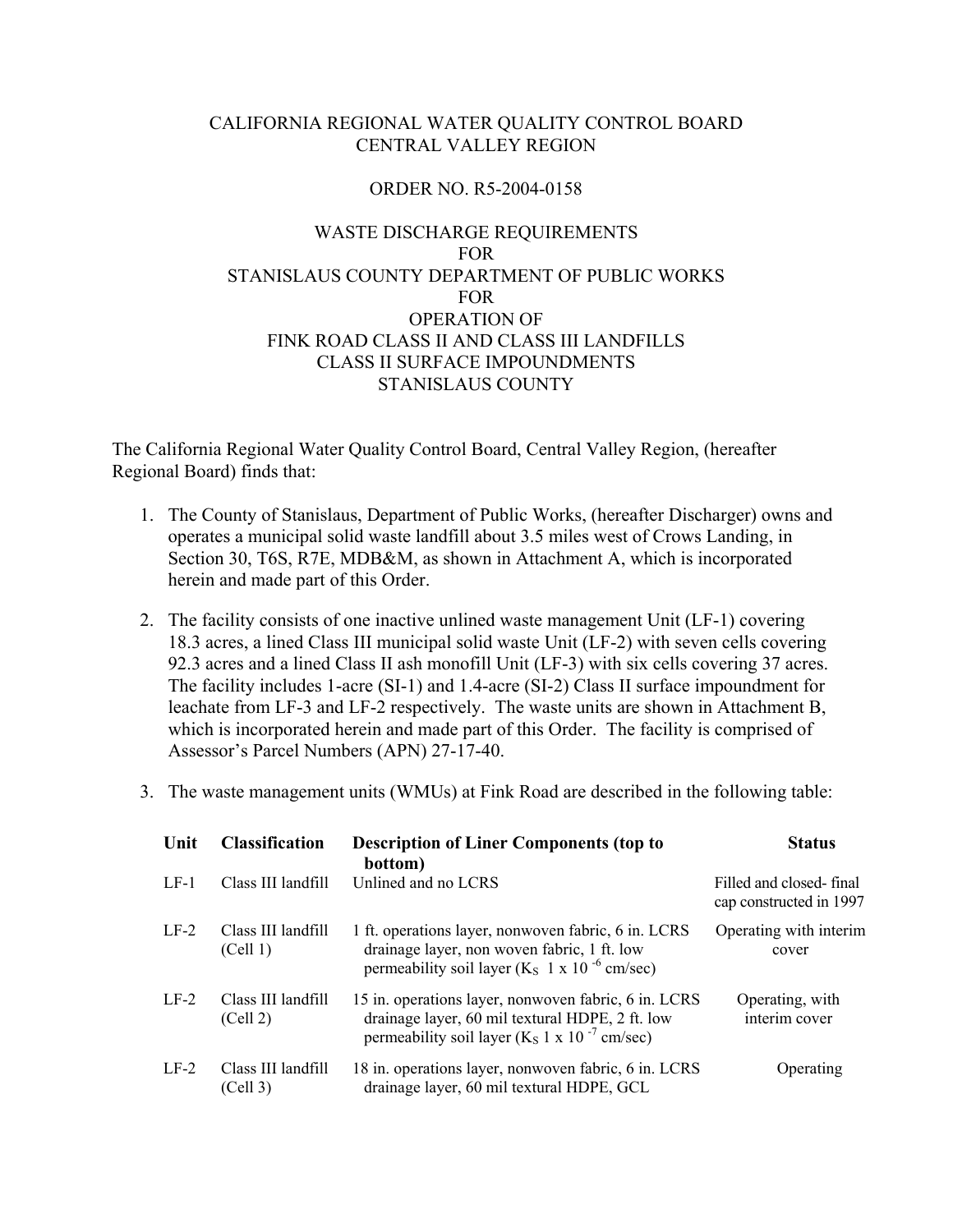| Unit   | <b>Classification</b>             | <b>Description of Liner Components (top to</b><br>bottom)                                                                                                                                                                           | <b>Status</b> |
|--------|-----------------------------------|-------------------------------------------------------------------------------------------------------------------------------------------------------------------------------------------------------------------------------------|---------------|
| $LF-3$ | Class II ash<br>monofill (Cell 1) | 12 in. soil operations layer, nonwoven fabric, 8 in. LCRS<br>drainage layer, non woven fabric, 2 ft. low<br>permeability soil layer ( $K_S$ 1 x 10 <sup>-6</sup> cm/sec)                                                            | At capacity   |
| $LF-3$ | Class II ash<br>monofill (Cell 2) | 15 in. operations layer, nonwoven fabric, 6 in. LCRS<br>drainage layer, 60 mil textural HDPE, 2 ft. low<br>permeability soil layer ( $K_S$ 1 x 10 <sup>-7</sup> cm/sec)                                                             | Operating     |
| $LF-3$ | Class II ash<br>monofill (Cell3)  | 15-inch operations layer, nonwoven fabric, 6 in. LCRS,<br>60-mil textured HDPE, GCL, geocomposite drainage<br>layer LCRS, 60-mil HDPE, GCL, sub-grade.                                                                              | Operating     |
| $SI-1$ | Class II surface<br>impoundment   | 1 ft. soil cover, 2 ft. low permeability soil layer ( $K_S$ 1 x 10 <sup>-6</sup><br>cm/sec), nonwoven fabric, 8 in. LCRS drainage layer,<br>nonwoven fabric, 2 ft. low permeability soil layer $(KS)$<br>$1 \times 10^{-6}$ cm/sec) | Operating     |
| $SI-2$ | Class II surface<br>impoundment   | 80 mil HDPE, geonet, 80 mil HDPE, 2 ft. low<br>permeability soil layer ( $K_S$ 1 x 10 <sup>-6</sup> cm/sec)                                                                                                                         | Operating     |

- 4. Ogden Martin Systems of Stanislaus, Incorporated (OMSS), (formerly Stanislaus Waste-to-Energy Company or SWEC) operates Conanta Energy, a waste-to-energy cogeneration facility (hereafter OMSS plant) at the Fink Road Landfill. The OMSS plant occupies a 16.5-acre area at the southwest corner of the site. The OMSS plant, constructed in 1988, generates electricity from combustion of municipal solid waste. Boiler ash generated as a combustion residue has been discharged to LF-3 since the fall of 1988. The addition of a lime-water mixture to de-acidify contaminated flue gases and the quenching of ashes with water at the OMSS plant results in generation of significant moisture within the boiler ash.
- 5. The facility was previously regulated under Waste Discharge Requirements (WDRs) Order No.5-01-207 in conformance with Title 27 of the California Code of Regulations.

## **SITE DESCRIPTION**

6. The site is within dissected alluvial fans at the western margin of the San Joaquin Valley. The elevation change at this site ranges from 240 to 350 feet above mean sea level (MSL).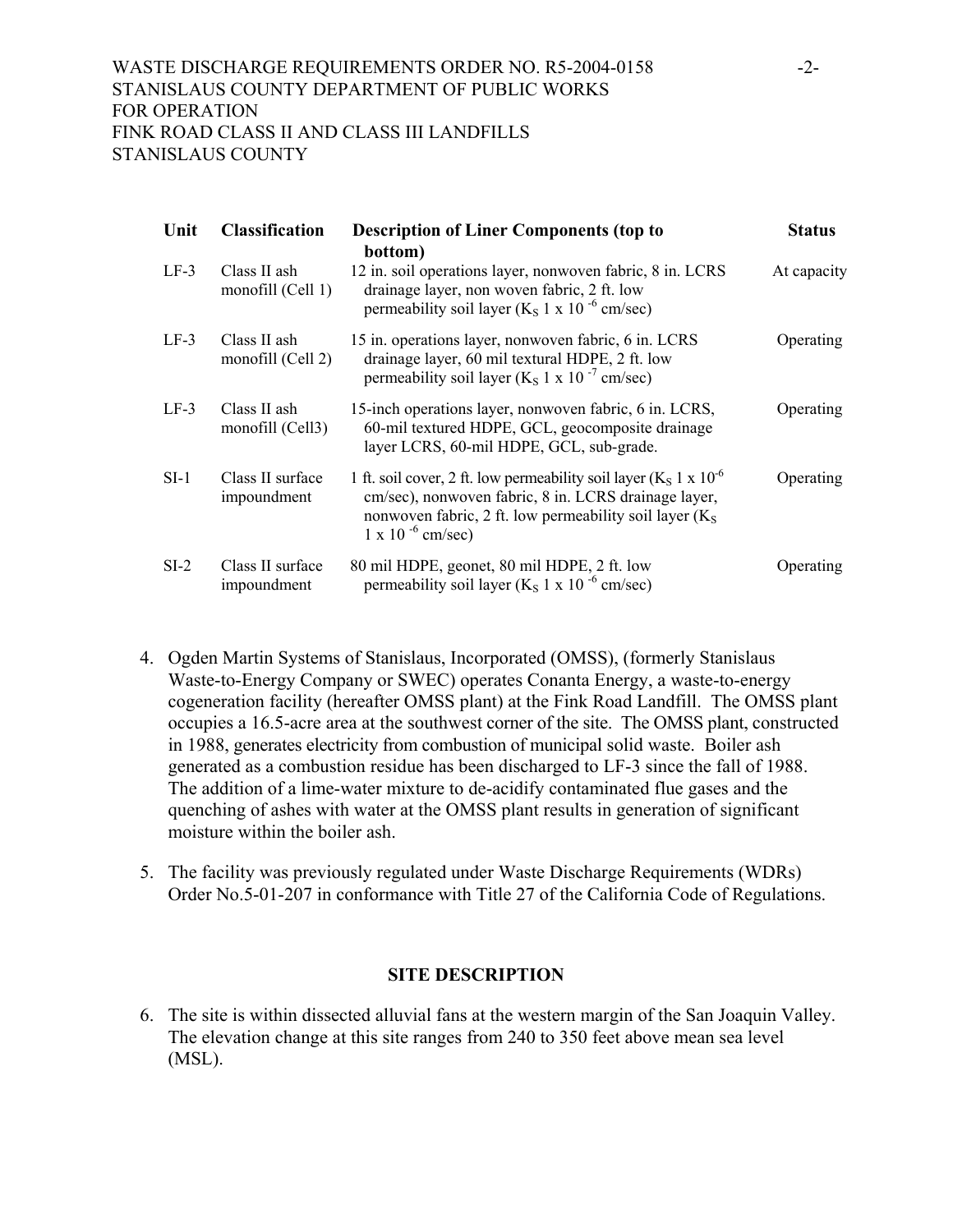- 7. The measured hydraulic conductivity of the native soils underlying the Unit ranges between  $1X10^{-9}$  and  $1X10^{-2}$  cm/sec.
- 8. The maximum credible earthquake of moment magnitude (Mw) 6.8 on the Coast Range Central Valley (CRCV) fault at a distance of 10 k would produce a peak acceleration of 0.63 g. The Maximum Probable Earthquake (MPE) of Mw 6.5 also on the CRCV fault would produce a peak acceleration of 0.57 g
- 9. Land uses within 1,000 feet of the facility are energy generation (the OMSS plant) and agriculture, including grazing, row crops and orchards.
- 10. The facility receives an average of 11 inches of precipitation per year as measured at the Newman Station. The mean pan evaporation is 108.12 inches per year as measured at the Los Banos Station.
- 11. The 100-year, 24-hour precipitation event is estimated to be 3.0 inches, based on the U.S. Department of Commerce, NOAA, Atlas 2.
- 12. The waste management facility is not within a 100-year flood plain based on the Federal Emergency Management Agency's (FEMA) digital Q3 flood maps.
- 13. There are 18 domestic, industrial, or agricultural groundwater supply wells within one mile of the site.

## **WASTE AND SITE CLASSIFICATION**

- 14. The Discharger discharges municipal solid wastes to LF-2, which is defined in Title 27 CCR Section 20164.
- 15. The 92.3-acre LF-2 is used for the disposal of Class III wastes including municipal solid waste, treated medical waste, and construction debris. These wastes are classified as "nonhazardous solid waste" or "inert waste" using criteria set forth in Title 27. LF-2 began receiving wastes in April 1993.
- 16. The Discharger discharges wastes containing greater than one percent (>1%) friable asbestos for disposal in LF-2. These wastes are classified as "hazardous" under Title 22 of the CCR. However, because these wastes do not pose a threat to ground water quality, Section 25143.7 of the Health and Safety Code permits their disposal in any landfill which has WDRs that specifically permit the discharge, provided that the wastes are handled and disposed of in accordance with federal statutes and regulations. Asbestos wastes are handled and discharged in compliance with all applicable regulations.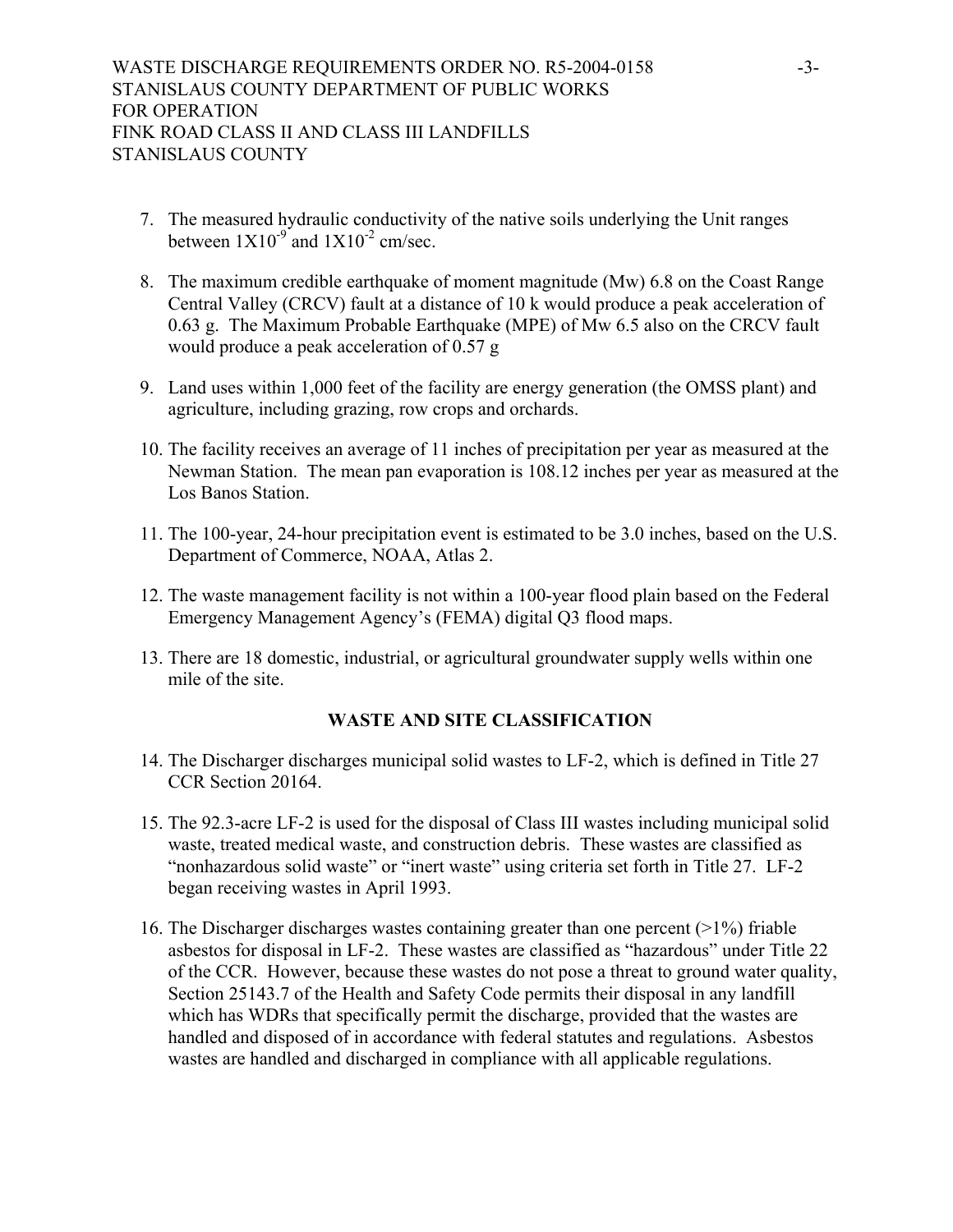- 17. The 37-acre LF-3 is used for the disposal of boiler ash from the OMSS waste-to-energy cogeneration facility.
- 18. The OMSS boiler ash contains soluble cadmium and lead measured by the California Waste Extraction Test and total lead concentrations that exceed Soluble Threshold Limit Concentrations and Total Threshold Limit Concentrations (STLC and TTLC) regulatory thresholds, respectively, for toxic and hazardous waste established by the Department of Toxic Substances Control (DTSC) and specified in Title 22, CCR. On 8 February 1990, DTSC approved a request to manage and classify the boiler ash as 'non-hazardous' because of mitigating characteristics. The boiler ash is a 'designated waste' because it has soluble constituents that exceed applicable water quality objectives.
- 19. The site characteristics where LF-3, the Class II WMU is located do not meet the siting criteria for a new Class II landfill contained in Title 27, Section 20250(a) and (b)(1). As such, the site is not suitable for operating new Units or lateral expansions of existing Units without the construction of additional waste containment features.

## **OPERATION OF FACILITIES**

- 20. Boiler ash is transported by truck to LF-3. Due to quenching of the ash prior to discharge, the Discharger has implemented a load-checking plan to prevent the discharger of free liquid to LF-3.
- 21. LF-1 has been filled and closed with a final cover in 1997. LF-2 will reach capacity, at the earliest, by the year 2022. The total capacity of LF-1 and LF-2 is 6,632,000 cubic yards. LF-3 will reach its 2,030,000 cubic yard capacity, at the earliest, by the year 2033.
- 22. Surface impoundment SI-1 was reconstructed in 1999 to increase the storage capacity from 218,000 to 5 million gallons. During reconstruction the two-foot thick lowpermeability layer was replaced with an engineered alternative as described in Finding 59.

## **SURFACE AND GROUND WATER CONDITIONS**

- 23. The *Water Quality Control Plan for the Sacramento River Basin and the San Joaquin River Basin, Fourth Edition* (hereafter Basin Plan), designates beneficial uses, establishes water quality objectives, and contains implementation plans and policies for all waters of the Basin.
- 24. Surface drainage for the northern quarter of the site is to the South Fork of Little Saldo Creek a tributary of the San Joaquin River. The remaining three quarters of the site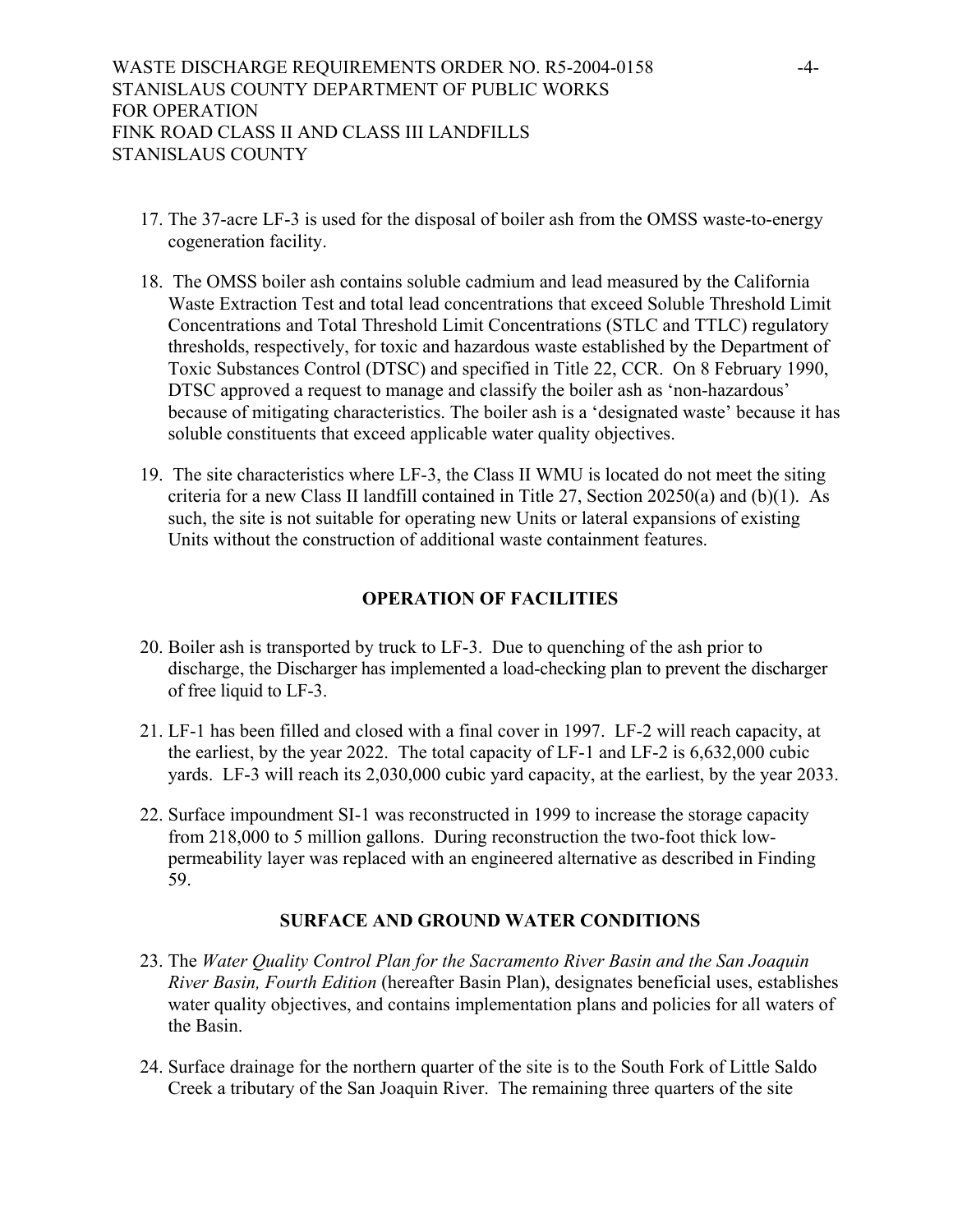drains to the east via a closed conduit under Interstate 5 and the California Aqueduct and thence via an open channel to Crow Creek, a tributary of the San Joaquin River. Both drainages are in the Delta-Mendota Canal Hydrologic Unit (541.10) of the San Joaquin River Basin. The designated beneficial uses of these surface waters, as specified in the Basin Plan, are municipal and domestic supply, agricultural supply, industrial process supply, water contact and non-contact water recreation, warm fresh water habitat, fish migration, fish spawning and wildlife habitat.

- 25. The first encountered groundwater under most of the site occurs in small perched zones that follow surface topography. Depths to groundwater range from 12 to 85 feet below native ground surface. Individual monitoring well groundwater elevation fluctuates from 15 feet seasonally to little or no seasonal changes. Groundwater elevations range from 200 feet MSL to 265 feet MSL.
- 26. Monitoring data indicates background groundwater quality has an average total dissolved solids (TDS) content of 332 mg/l.
- 27. The direction of groundwater flow is toward the northeast in the northern half of the site and to the east in the southern half of the site. The groundwater gradient ranges from 0.01 to 0.033 feet per foot.
- 28. The designated beneficial uses of the groundwater, as specified in the Basin Plan, are domestic and municipal, agricultural, and industrial supply.

#### **GROUNDWATER MONITORING**

- 29. The ground water monitoring system consists of 13 monitoring wells, which monitor the three landfills and two surface impoundments. The vadose monitoring system consists of the following: LF-2 has two functional lysimeters under Cell 1, two lysimeters under Cell 2 and a pan lysimeter under Cell 3; LF-3 has 11 functional lysimeters under Cell 1, three under Cell 2 and a pan lysimeter under Cell 3; and SI-2 has three lysimeters. The vadose zone is not monitored under LF-1 because it predates the vadose zone monitoring requirement and under SI-1 due to close proximity to groundwater.
- 30. The Discharger's detection monitoring program for groundwater at this Unit does satisfy the requirements contained in Title 27.
- 31. Volatile organic compounds (VOCs) are often detected in a release from a landfill, and are the primary waste constituents detected in groundwater beneath a municipal solid waste landfill. Since volatile organic compounds are not naturally occurring and thus have no background value, they are not amenable to the statistical analysis procedures contained in Title 27 for the determination of a release of wastes from a Unit.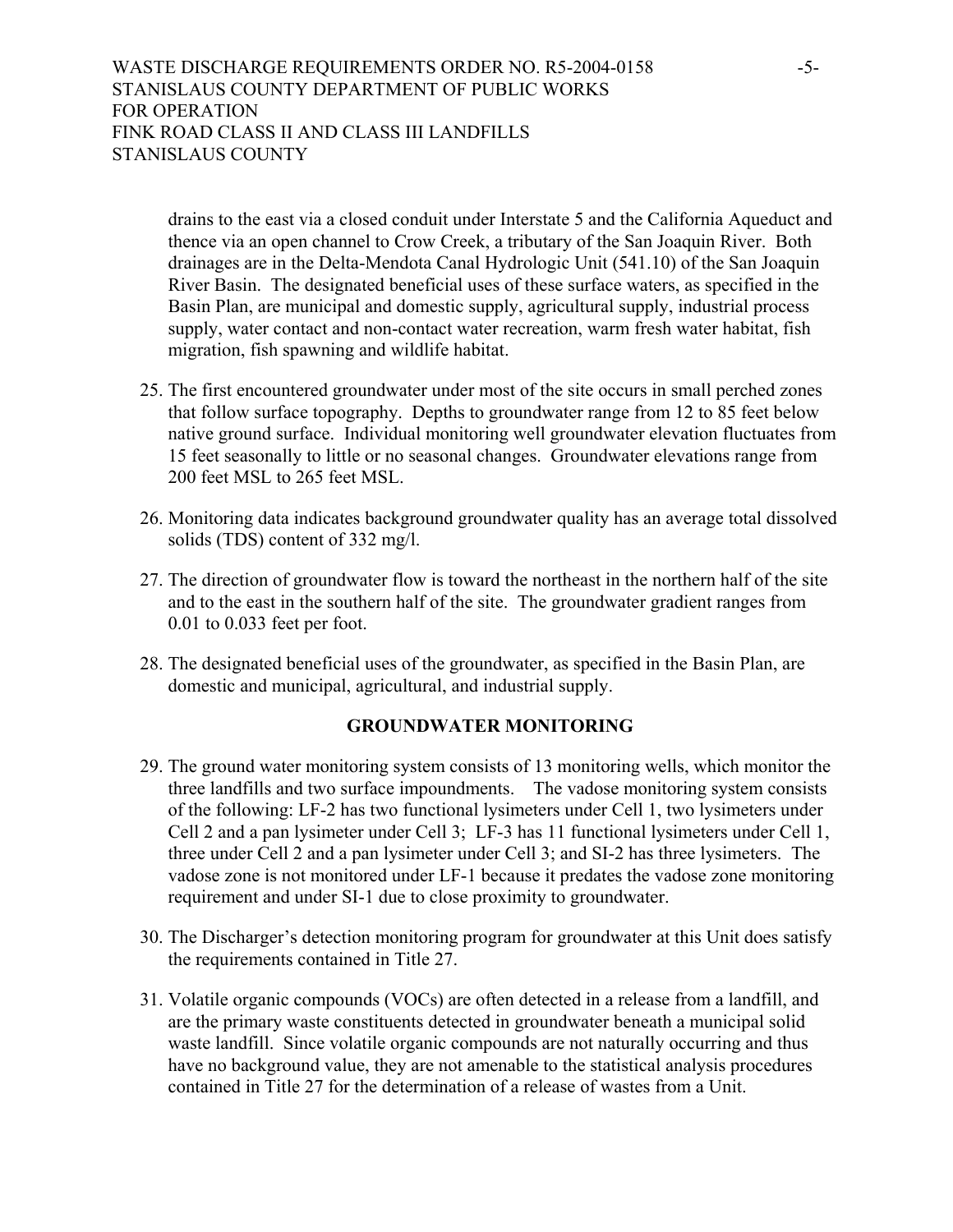- 32. Title 27 CCR Sections 20415(e)(8) and (9) provide for the non-statistical evaluation of monitoring data that will provide the best assurance of the earliest possible detection of a release from a Unit in accordance with Title 27 CCR Section 20415(b)(1)(B)2.-4. However, Title 27 CCR does not specify a specific method for non-statistical evaluation of monitoring data.
- 33. The Regional Board may specify a non-statistical data analysis method pursuant to Title 27 CCR Section  $20080(a)(1)$ . Section 13360(a)(1) of the California Water Code allows the Regional Board to specify requirements to protect underground or surface waters from leakage from a solid waste site, which includes a method to provide the best assurance of determining the earliest possible detection of a release.
- 34. In order to provide the best assurance of the earliest possible detection of a release of non-naturally occurring waste constituents from a Unit, this Order specifies a nonstatistical method for the evaluation of monitoring data.
- 35. The specified non-statistical method for evaluation of monitoring data provides two criteria (or triggers) for making the determination that there has been a release of nonnaturally occurring waste constituents from a Unit. The presence of two non-naturally occurring waste constituents above their respective method detection limit (MDL), or one non-naturally occurring waste constituent detected above its practical quantitation limit (PQL), indicates that a release of waste from a Unit has occurred. Following an indication of a release, verification testing will be conducted to determine whether there has been a release from the Unit, or there is a source of the detected constituents other than the landfill, or the detection was a false detection. Although the detection of one non-naturally occurring waste constituent above its MDL is sufficient to provide for the earliest possible detection of a release, the detection of two non-naturally occurring waste constituents above the MDL as a trigger is appropriate due to the higher risk of falsepositive analytical results and the corresponding increase in sampling and analytical expenses from the use of one non-naturally occurring waste constituent above its MDL as a trigger.

#### **GROUNDWATER DEGRADATION**

36. There has been a release of wastes from LF-1 to groundwater as indicated by concentrations of various inorganics and volatile organic compounds (VOCs) in MW-9, which exceed background groundwater constituent concentrations and water quality objectives. Several VOCs have been detected in MW-9 since 1991. These VOCs include 1,1-dichloroethane, benzene, chlorobenzene, cis-1,2-dichloroethene, methylene chloride, tetrachloroethene, trichloroethene, 1,1-dichloroethene, 1,4-dichlorobenzene, trichlorofluormethane, and vinyl chloride. During 2000, methylene chloride and vinyl chloride in MW-9 exceeded maximum contaminant levels for drinking water. Maximum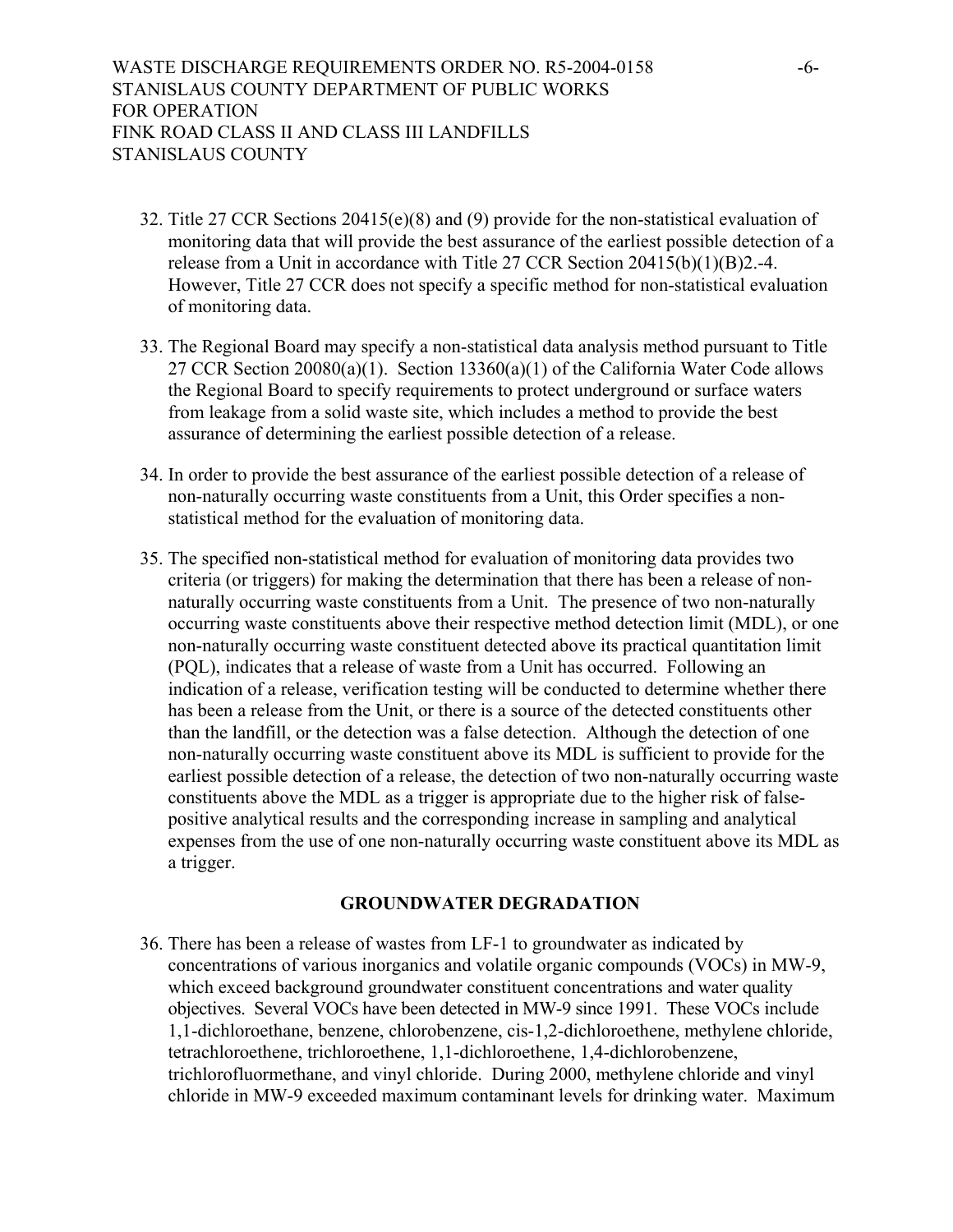concentrations of methylene chloride and vinyl chloride detected in MW-9 during 2000 were 11 and 0.70  $\mu$ g/l, respectively.

- 37. The Discharger was required to investigate the cause of increasing TDS, Sulfate, Chloride and Nitrate concentrations in MW-16 and –17. Results of this investigation concluded that the source of increasing inorganic constituents in MW-16 is leachate from LF-3, Cells 1 and 2. However, the increasing inorganic constituents in MW-17 are apparently from some undetermined off-site source.
- 38. The Discharger has implemented the two phases of corrective action for VOCs and inorganic constituents detected in groundwater downgradient of LF-1. The first phase included construction of a final cap over LF-1 and was completed in 1997. The second phase included installation of a landfill gas collection system was completed in 2002. Corrective action monitoring is ongoing to assess the performance of the corrective actions.
- 39. The Discharger has conducted evaluation monitoring for SI-1, SI-2, LF-2, Cell 2, and LF-3, Cell 1 and 2 due to detections of VOCs and elevated concentrations of inorganics in the lysimeters beneath these waste management units and in monitor well MW-16. The County has completed source control measures for the releases from SI-1 and LF-3. These source control measures included reconstruction of SI-1 in 1998 and reconstruction of the leachate drainage system from LF-3 in 1998. The County has adjusted the level sensor in the SI-2 LCRS sump to prevent more than six inches of liquid collecting in the sump.

## **LINER PERFORMANCE DEMONSTRATION**

- 40. On 15 September 2000 the Regional Board adopted Resolution No. 5-00-213 Request For The State Water Resources Control Board To Review The Adequacy Of The Prescriptive Design Requirements For Landfill Waste Containment Systems To Meet The Performance Standards Of Title 27. The State Board responded, in part, that "a single composite liner system continues to be an adequate minimum standard" however, the Regional Board "should require a more stringent design in a case where it determines that the minimum design will not provide adequate protection to a given body of groundwater."
- 41. In a letter dated 17 April 2001, the Executive Officer notified Owners and Operators of Solid Waste Landfills that "the Board will require a demonstration that any proposed landfill liner system to be constructed after 1 January 2002 will comply with Title 27 performance standards. A thorough evaluation of site-specific factors and cost/benefit analysis of single, double and triple composite liners will likely be necessary."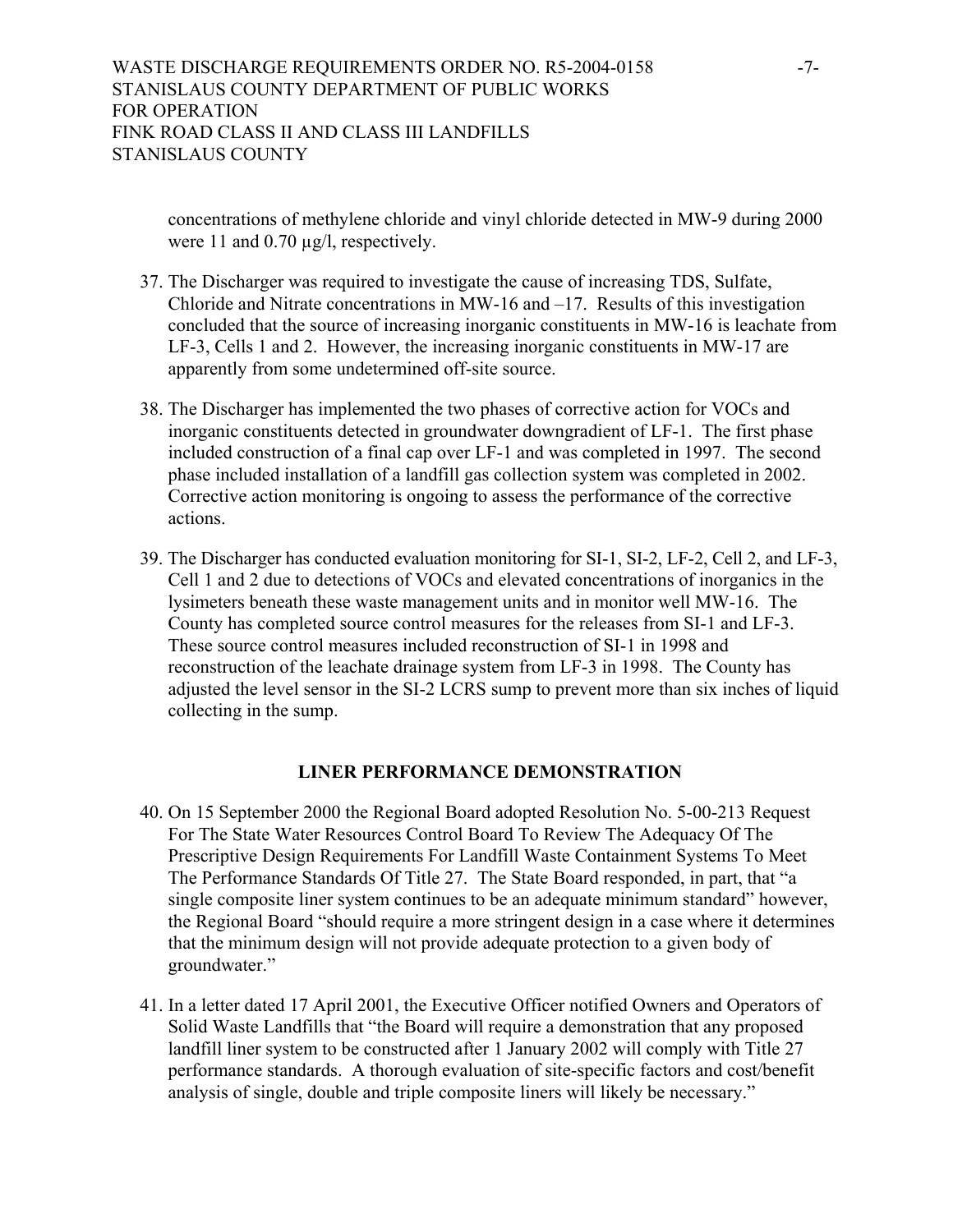- 42. The Discharger previously submitted a performance demonstration for discharge of Class II waste at LF-3. The Board approved a double composite liner design for use in all future Class II units in WDRs Order No. 5-01-207. On 27 April 2004, the Discharger submitted the *Proposed Base Liner Design and Demonstration Summary for LF-2, Cell No. 4,* on 14 June the *Response to California Regional Water Quality Control Board Regarding the Base Liner Design and Demonstration Summary* and on 8 July the *Response to California Regional Water Quality Control Board Verbal Comments Regarding the Base Liner Design and Demonstration Summary.* This report with addendums was submitted as the Discharger's demonstration that the proposed liner for LF-2, Cell 4 and all future LF-2 cells will meet the performance standard specified in Title 27 for a Class III WMU. The demonstration modeled impacts to groundwater using a leakage rate of 0.2 gallons per acre-day and leachate concentrations equal to the maximum concentrations (for VOCs double the maximum concentration) measured in leachate from the Class III cells. Model results found expected VOC concentrations in groundwater below detection limits and increases in salt concentrations less than the natural variability in background groundwater.
- 43. The performance standard for Class III units in Title 27 Section 20310(c) is *"Class III landfills shall have containment structures which are capable of preventing degradation of waters of the state…"*. Staff determined that the Dischargers proposed liner design, with improvements to liner construction methods (electronic leak detection) and provision for early removal of landfill gas meets the performance standard for Class III units.

# **CONSTRUCTION AND ENGINEERED ALTERNATIVE**

- 44. On 17 June 1993, the State Water Resources Control Board adopted Resolution No. 93-62 implementing a State Policy for the construction, monitoring, and operation of municipal solid waste landfills that is consistent with the federal municipal solid waste regulations promulgated under Title 40, Code of Federal Regulations, Part 258 (Subtitle D).
- 45. Resolution No. 93-62 requires the construction of a specified composite liner system at new municipal solid waste landfills, or expansion areas of existing municipal solid waste landfills, that receive wastes after 9 October 1993.
- 46. Resolution No. 93-62 also allows the Regional Board to consider the approval of engineered alternatives to the prescriptive standard. Section III.A.b. of Resolution No. 93-62 requires that the engineered alternative liner systems be of a composite design similar to the prescriptive standard.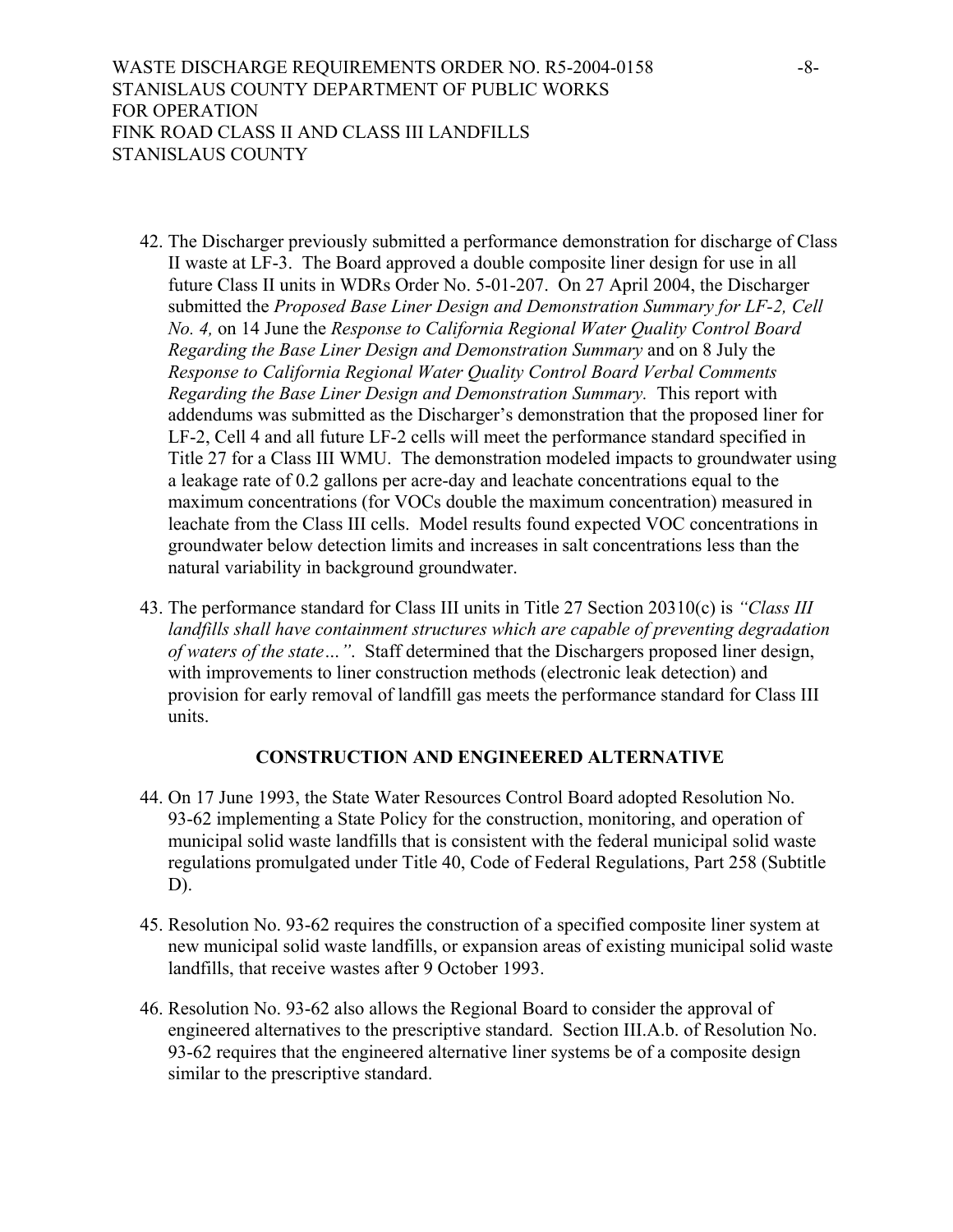WASTE DISCHARGE REQUIREMENTS ORDER NO. R5-2004-0158 -9-STANISLAUS COUNTY DEPARTMENT OF PUBLIC WORKS FOR OPERATION FINK ROAD CLASS II AND CLASS III LANDFILLS STANISLAUS COUNTY

- 47. Title 27 CCR Section 20080(b) allows the Regional Board to consider the approval of an engineered alternative to the prescriptive standard. In order to approve an engineered alternative in accordance with Title 27 CCR Sections 20080(c)(1) and (2), the Discharger must demonstrate that the prescriptive design is unreasonably and unnecessarily burdensome and will cost substantially more than an alternative which will meet the criteria contained in Title 27 CCR Section 20080(b), or would be impractical and would not promote attainment of applicable performance standards. The Discharger must also demonstrate that the proposed engineered alternative liner systems are consistent with the performance goal addressed by the particular prescriptive standard, and provides protection against water quality impairment equivalent to the prescriptive standard in accordance with Title 27 CCR Section 20080(b)(2).
- 48. Section 13360(a)(1) of the California Water Code allows the Regional Board to specify the design, type of construction, and/or particular manner in which compliance must be met in waste discharge requirements or orders for the discharge of waste at solid waste disposal facilities.
- 49. The Discharger proposes a liner system which will be designed, constructed, and operated in accordance with the criteria set forth in Title 27, and the provisions in State Water Resources Control Board Resolution No. 93-62 for municipal solid wastes.
- 50. On 30 January 2001, the Discharger submitted a Report of Waste Discharge requesting approval of an engineered alternative to prescriptive standard for liner requirements.
- 51. The engineered alternative proposed by the Discharger for the base liner of all future Class III landfill units consists of, in ascending order: a prepared sub-grade; a minimum 1-foot thick, compacted soil liner with a hydraulic conductivity of  $10^{-6}$  or less; a Geosynetic Clay liner (GCL) with a hydraulic conductivity of  $5X10^{-9}$  or less; and a minimum 60-mil thick HDPE geomembrane.
- 52. The Discharger proposes the side slope liners to be constructed of, in ascending order: a prepared sub-grade, a GCL with hydraulic conductivity of  $5X10^{-9}$  or less, and a minimum 60-mil thick HDPE geomembrane. The sub-grade will be prepared in an appropriate manner using accepted engineering and construction methods so as to provide a surface that is smooth and free from rocks, sticks, and other debris that could damage or otherwise limit the performance of the geosynthetic clay layer and/or geomembrane, and certified in accordance with this Order and the approved CQA Plan.
- 53. The Discharger proposes a leachate collection and removal system (LCRS) for the base liner which consists of six-inches of clean gravel with a hydraulic conductivity of 0.01 cm/sec or greater. The Discharger proposes a side slope LCRS which consists of 24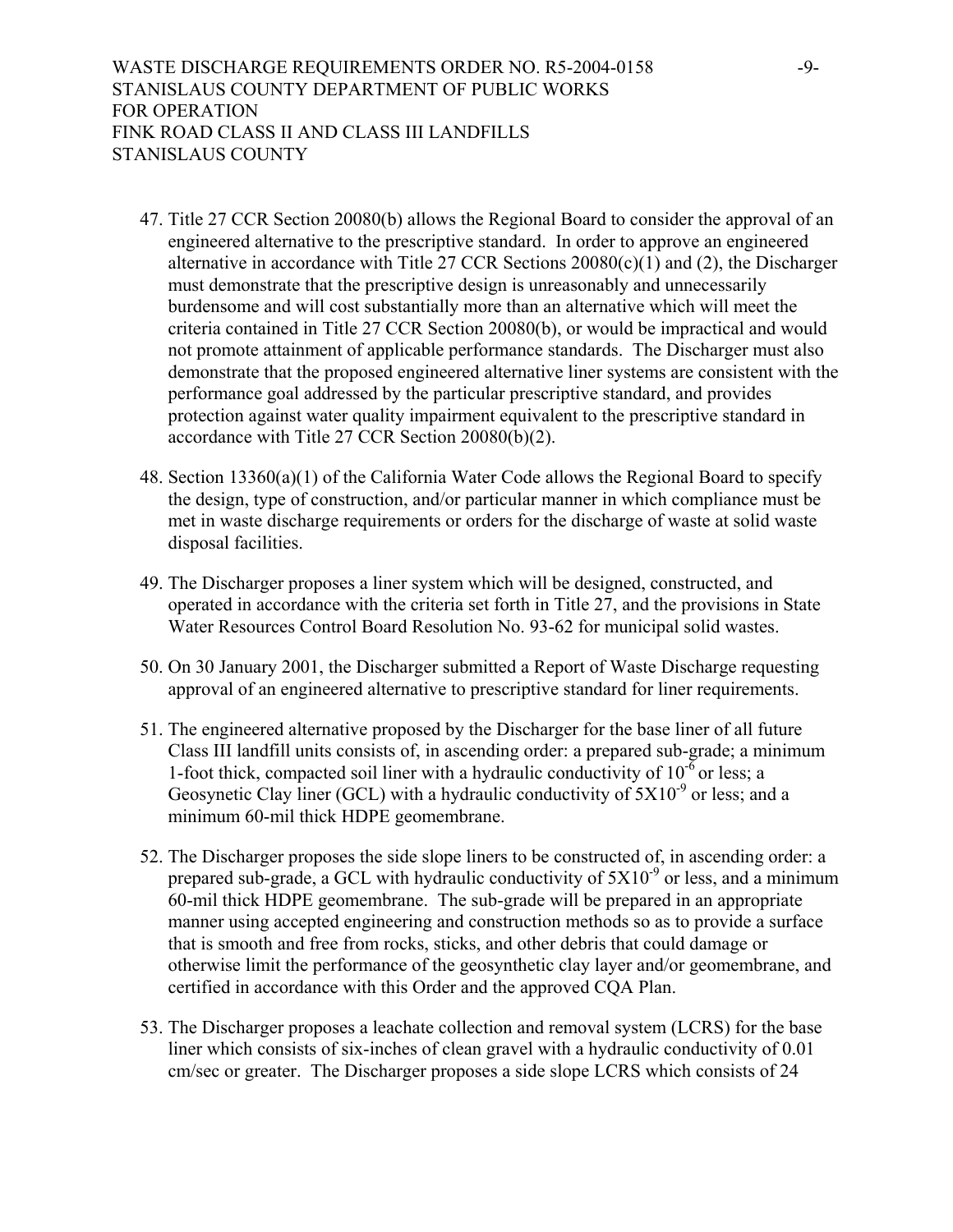inches of on-site sandy soils with less than 15% silt and clay and with a hydraulic conductivity of 1 X  $10^{-3}$  cm/sec or greater.

- 54. The Discharger proposes a vadose zone monitoring system which consists of a pan lysimeter beneath the primary collection trench along the length of the WMU cell and under the primary collection sump. The pan lysimeter consists of from top to bottom the following: a geocomposite drainage system composed of a geonet between two nonwoven geotextiles; three-inch diameter slotted HDPE pipe in the gravel filled trench; HDPE geomembrane under the primary collection sump and in the two foot wide by one foot deep gravel filled trench; a GCL; and a prepared sub-grade.
- 55. The Discharger was not required to repeat the demonstration that the prescriptive design is unreasonably and unnecessarily burdensome and will cost substantially more than an alternative which will meet the criteria contained in Title 27 Section 80080(b), or would be impractical and would not promote attainment of applicable performance standards since this demonstration has been made for other landfills and there are no significant differences in the characteristics of already approved liners and the engineered alternative liner proposed for the Fink Road Landfill.
- 56. The Board previously adopted WDR Order No. 5-01-207 which approves a double composite liner design for all future Class II solid waste units. The base liner of all future Class II units will consists of a double composite liner that is separated and overlain by a leachate collection and removal system (LCRS).

## **Class II Surface Impoundments**

- 57. The Discharger reconstructed surface impoundment SI-1 using an approved engineered alternative to the prescriptive liner requirements of Title 27. The engineered alternative for SI-1 consists of, in ascending order: a GCL; an 80-mil HDPE geomembrane secondary liner; an HDPE geonet; and an 80-mil HDPE geomembrane primary liner. The engineered alternative liner system was approved in Board Order 98-184.
- 58. The Discharger constructed a subdrain system beneath the base of SI-1 to alleviate future potential liner uplift if the current upward historical trend in groundwater elevations continues. This subdrain system consists of, from top to bottom, a one-foot thick gravel drainage layer and an 8 ounce-per-square geotextile. Groundwater collected in the subdrain flows by gravity to a sump and is removed via a riser pipe. The groundwater will be sampled, prior to discharge, for those constituents listed for groundwater and leachate monitoring in the attached Monitoring and Reporting Program No. R5-2004-0158. If the groundwater is not impacted then it may be discharged to the stormwater retention basin. Discharges of groundwater from the stormwater retention basin offsite may require an NPDES permit. If the groundwater is impacted it will be discharged to surface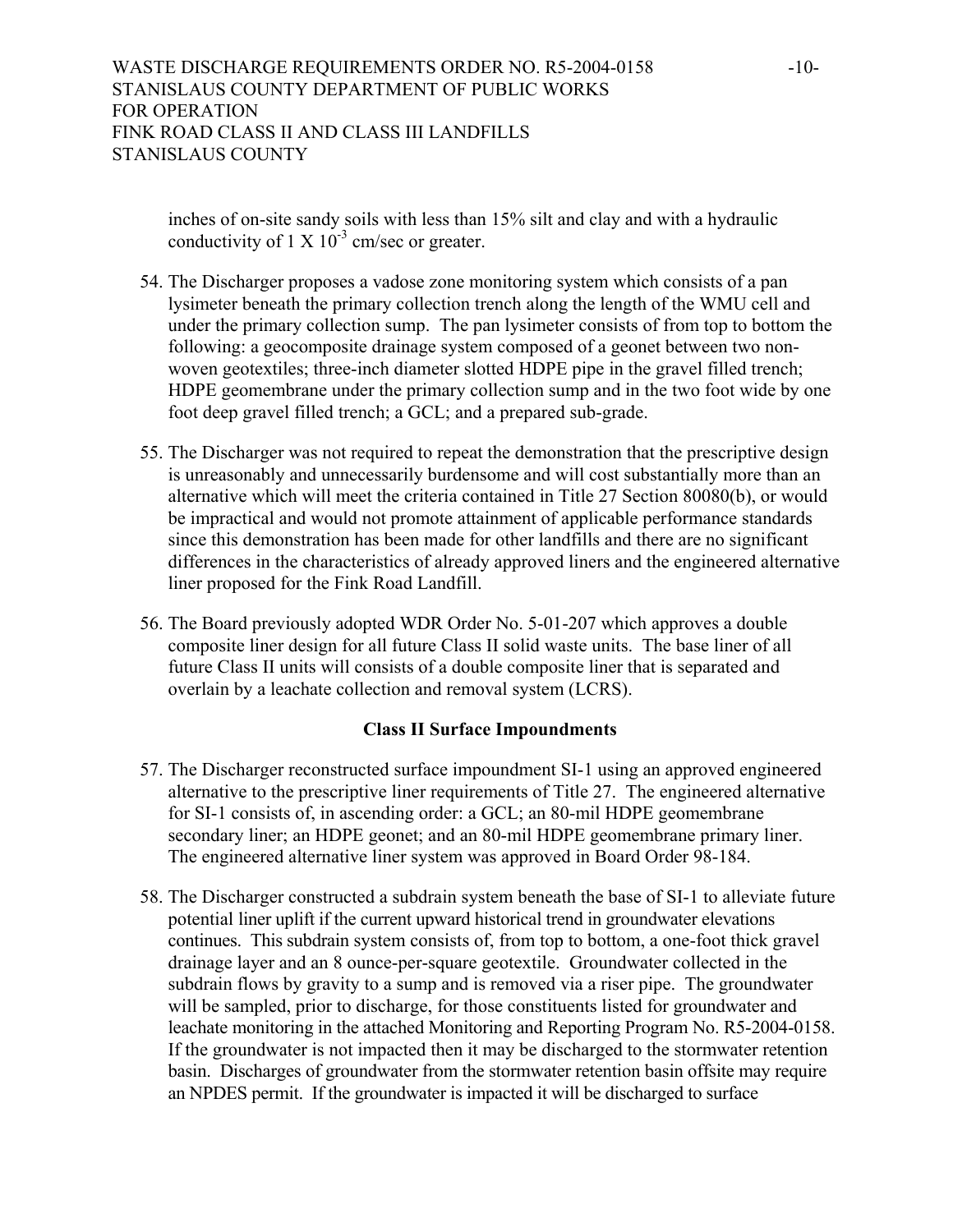impoundment SI-1. The Discharger shall also monitor the subdrain system in accordance with the requirements of vadose zone monitoring. The Discharger shall sample any water collected from the subdrain system for the vadose zone monitoring constituents specified in Table V of the Monitoring and Reporting Program No. R5-2004-0158.

#### **CERTIFICATION**

59. Stanislaus County has indicated that a registered civil engineer or certified engineering geologist will certify that WMUs at this facility meet the prescriptive standards and performance goals of Title 27.

# **CEQA AND OTHER CONSIDERATIONS**

- 60. The action to revise waste discharge requirements for this existing facility is exempt from the provisions of the California Environmental Quality Act (CEQA), Public Resource Code Section 21000, et seq., and the CEQA guidelines, in accordance with Title 14 CCR, Section 15301
- 61. This order implements:
	- a. *The Water Quality Control Plan for the Sacramento River and San Joaquin River Basins, Fourth Edition*;
	- b. The prescriptive standards and performance goals of Chapters 1 through 7, Subdivision 1, Division 2, Title 27, of the California Code of Regulations, effective 18 July 1997, and subsequent revisions;
	- c. The prescriptive standards and performance criteria of RCRA Subtitle D, Part 258; and
	- d. State Water Resources Control Board Resolution No. 93-62, *Policy for Regulation of Discharges of Municipal Solid Waste*, adopted 17 June 1993.
- 62. Section 13267(b) of California Water Code provides that: "In conducting an investigation specified in subdivision (a), the Regional Board may require that any person who has discharged, discharges, or is suspected of discharging, or who proposed to discharge within its region, or any citizen or domiciliary, or political agency or entity of this state who had discharged, discharges, or is suspected of discharging, or who proposed to discharge waste outside of its region that could affect the quality of the waters of the state within its region shall furnish, under penalty of perjury, technical or monitoring program reports which the board requires. The burden, including costs of these reports, shall bear a reasonable relationship to the need for the reports and the benefits to be obtained from the reports. The monitoring and reporting program required by this Order and the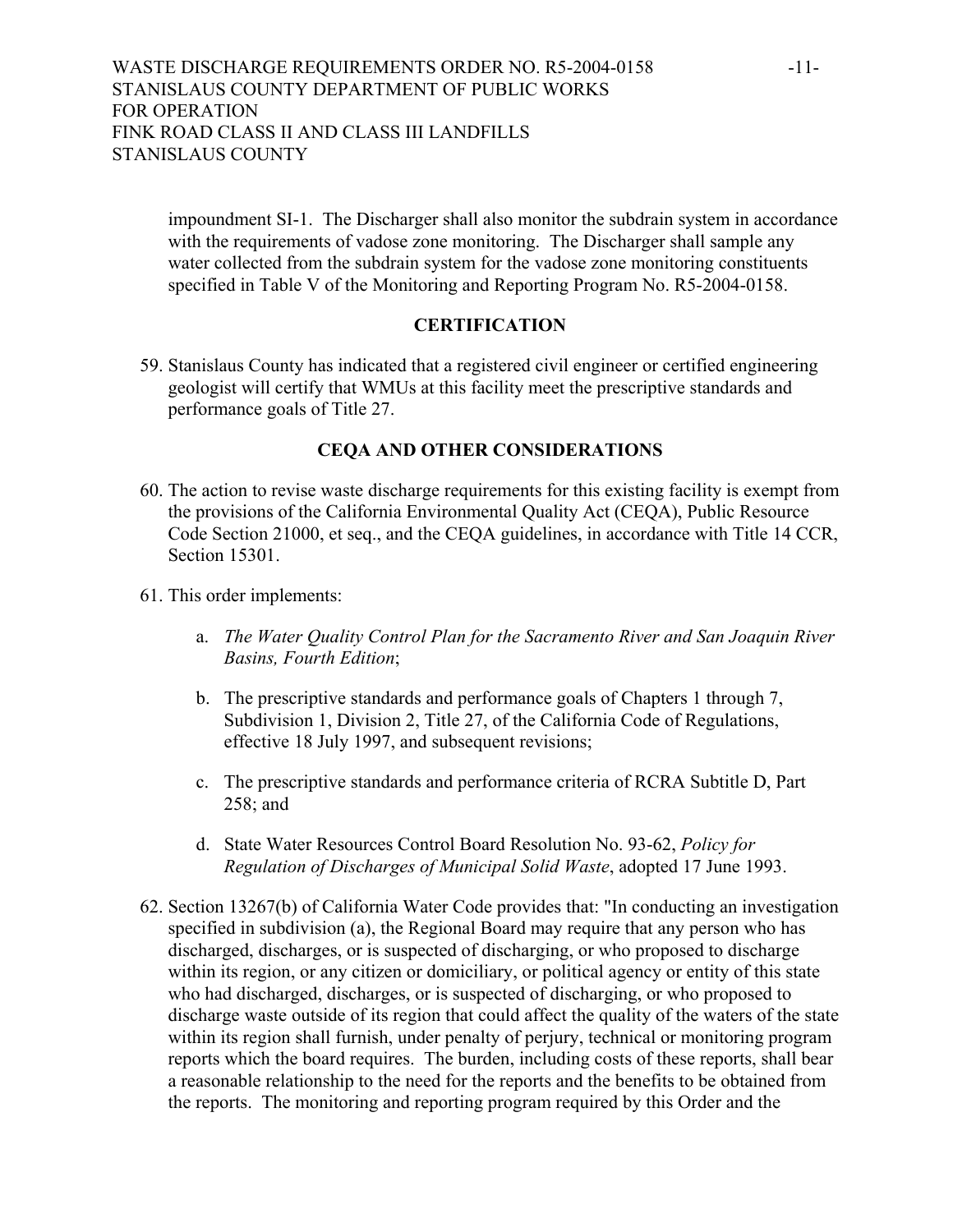attached "Monitoring and Reporting Program No. R5-2004-0158" are necessary to assure compliance with these waste discharge requirements. The Discharger operates the facility that discharges the waste subject to this Order.

## **PROCEDURAL REQUIREMENTS**

- 63. All local agencies with jurisdiction to regulate land use, solid waste disposal, air pollution, and to protect public health have approved the use of this site for the discharges of waste to land stated herein.
- 64. The Regional Board notified the Discharger and interested agencies and persons of its intent to prescribe waste discharge requirements for this discharge, and has provided them with an opportunity for a public hearing and an opportunity to submit their written views and recommendations.
- 65. The Regional Board, in a public meeting, heard and considered all comments pertaining to the discharge.
- 66. Any person affected by this action of the Regional Board may petition the State Water Resources Control Board to review the action in accordance with Sections 2050 through 2068, Title 23, California Code of Regulations. The petition must be received by the State Water Resources Control Board, Office of Chief Counsel, P.O. Box 100, Sacramento, California 95812, within 30 days of the date of issuance of this Order. Copies of the laws and regulations applicable to the filing of a petition are available on the Internet at http://www.swrcb.ca.gov/water\_laws/index.html and will be provided on request.

IT IS HEREBY ORDERED, pursuant to Sections 13263 and 13267 of the California Water Code, that Order No. 5-01-207 is rescinded and that the Stanislaus County Department of Public Works, its agents, successors, and assigns, in order to meet the provisions of Division 7 of the California Water Code and the regulations adopted thereunder, shall comply with the following:

# **A. PROHIBITIONS**

1. The discharge of 'hazardous waste' at this site is prohibited, except for waste that is hazardous due only to its friable asbestos content. The discharge of 'designated waste' at this site is prohibited, except for the discharge of boiler ash from the OMSS waste-toenergy facility and the discharge of leachate from the LCRS of LF-3 and LF-2 to SI-1 and SI-2, respectively. For the purposes of this Order, the term 'hazardous waste' is as defined in Title 23, California Code of Regulations, Section 2510 et seq., and 'designated waste' is as defined in Title 27.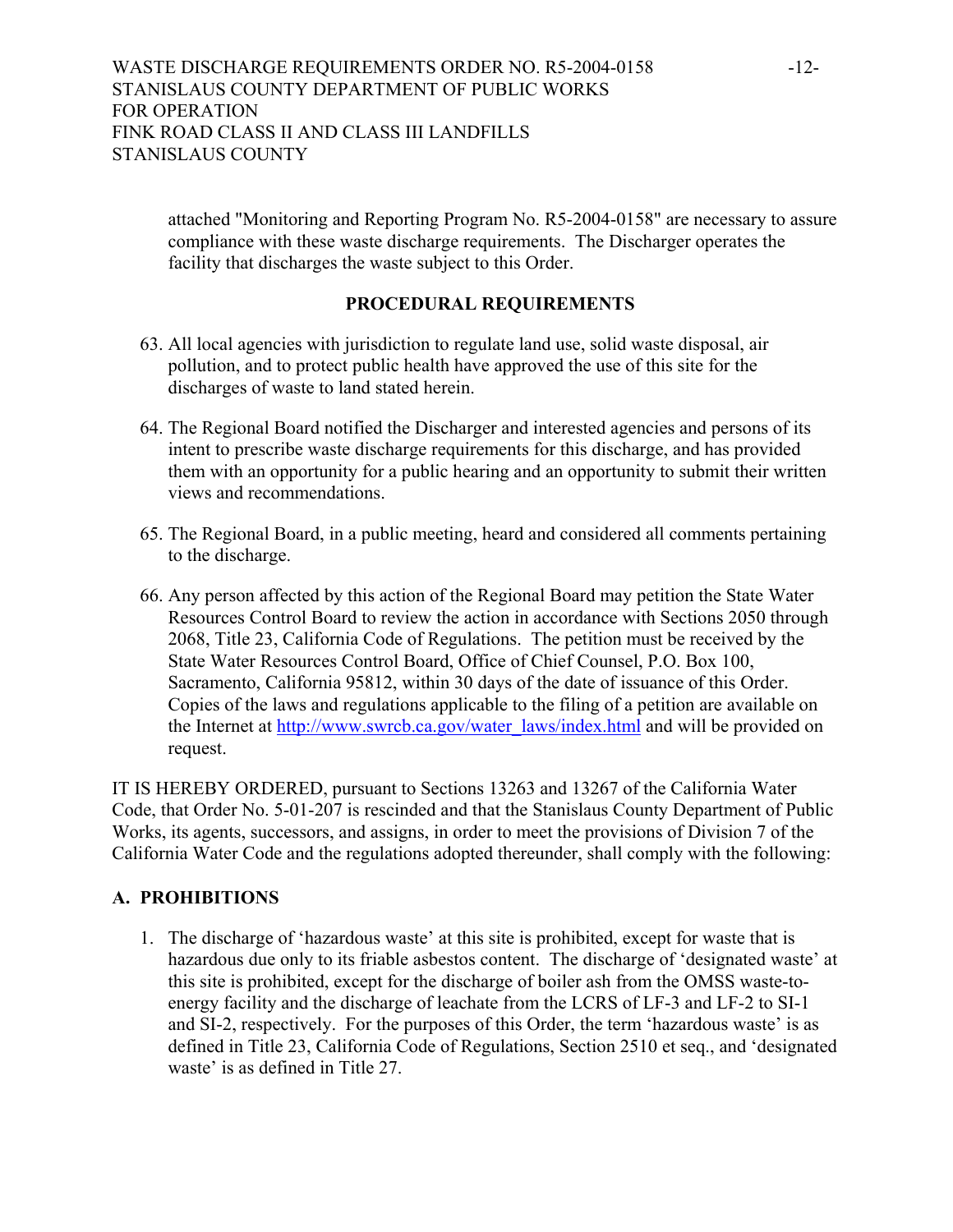- 2. The discharge of boiler ash from the OMSS plant is limited to LF-3, a separate monofill unit which is designed and operated to isolate this waste from other wastes which could produce acidic leachate.
- 3. The discharge of semi-solid waste (i.e., waste containing less than 50% solids) or liquid waste to the landfill units LF-1, -2, and -3 is prohibited.
- 4. The discharge of solid waste containing free liquid or which may contain liquid in excess of the moisture holding capacity as result of waste management operations, compaction, or settlement is prohibited.
- 5. The discharge of wastes outside of a Unit or portions of a Unit specifically designed for their containment is prohibited.
- 6. The discharge of waste to a closed Unit is prohibited.
- 7. The discharge shall not cause the release of pollutants, or waste constituents in a manner which could cause a condition of nuisance, degradation, contamination, or pollution of groundwater to occur, as indicated by the most appropriate statistical or nonstatistical data analysis method and retest method listed in this Order, the Monitoring and Reporting Program, or the Standard Provisions and Reporting Requirements.
- 8. The discharge of solid or liquid waste or leachate to surface waters, surface water drainage courses, or groundwater is prohibited.
- 9. The discharge shall not cause any increase in the concentration of waste constituents in soil-pore gas, soil-pore liquid, soil, or other geologic materials outside of the Unit if such waste constituents could migrate to waters of the State — in either the liquid or the gaseous phase — and cause a condition of nuisance, degradation, contamination, or pollution.
- 10. The discharge of waste from surface impoundments is prohibited other than allowed under Prohibitions No. 1.
- 11. The discharge of waste to ponded water from any source is prohibited.
- 12. The discharge of waste within 50 feet of surface waters is prohibited.
- 13. The discharge of wastes which have the potential to reduce or impair the integrity of containment structures or which, if commingled with other wastes in the unit, could produce violent reaction, heat or pressure, fire or explosion, toxic by products, or reaction products which in turn: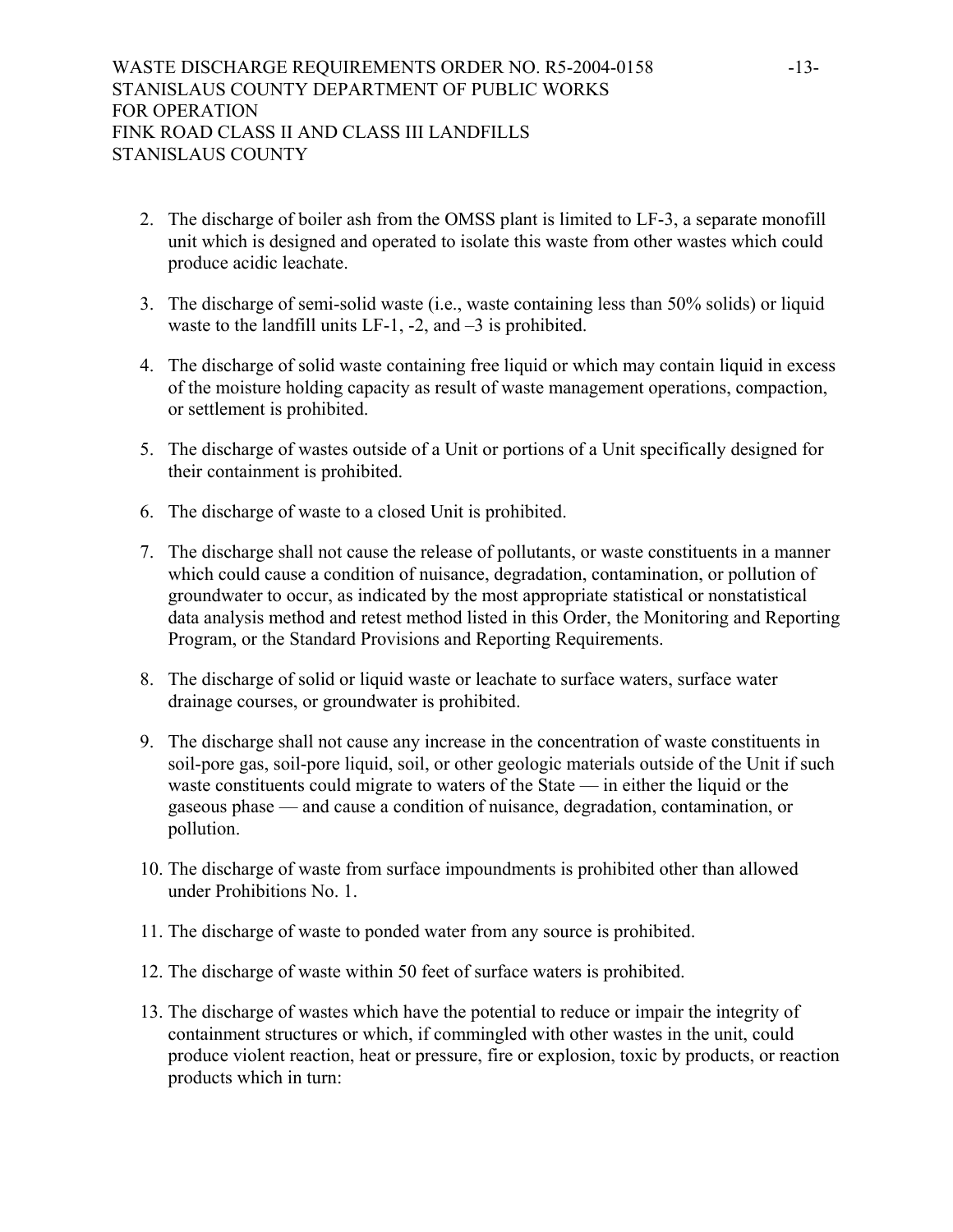- a. Require a higher level of containment than provided by the unit,
- b. Are 'restricted hazardous wastes', or
- c. Impair the integrity of containment structures, is prohibited.

# **B. DISCHARGE SPECIFICATIONS**

- 1. Municipal solid waste (Class III) shall be discharged to LF-2, a unit equipped with a single composite liner containment system which meets the requirements for both liners and leachate collection and removal systems specified in these WDRs for a Class III landfill.
- 2. Non-hazardous boiler ash from the OMSAS waste-to-energy cogeneration facility shall be discharged to LF-3, a unit equipped with a double composite liner containment system which meets the requirements for both liners and leachate collection and removal systems specified in these WDRs for a Class II landfill.
- 3. The discharge shall remain within the designated disposal area at all times.
- 4. The handling and disposal of friable asbestos-containing wastes at this site shall be in accordance with all applicable federal and state laws and regulations.
- 5. The discharge of liquid waste to SI-1 is limited to leachate from LF-3's LCRS, SI-1's LCRS, and groundwater from the SI-1 subdrain system only.
- 6. The discharge of liquid waste to SI-2 is limited to leachate from LF-2's LCRS, SI-2's LCRS, and landfill gas condensate only.
- 7. The discharge of liquid from the subdrain system beneath SI-1 to the stormwater retention basin or the SI-1 must be approved by the executive Officer. The Discharger must submit laboratory analyses of any liquid detected in the subdrain system as required in the attached Monitoring and Reporting Program No. R5-2004-0158.

# **C. FACILITY SPECIFICATIONS**

1. The Discharger shall, in a timely manner, remove and relocate any wastes discharged at this facility in violation of this Order.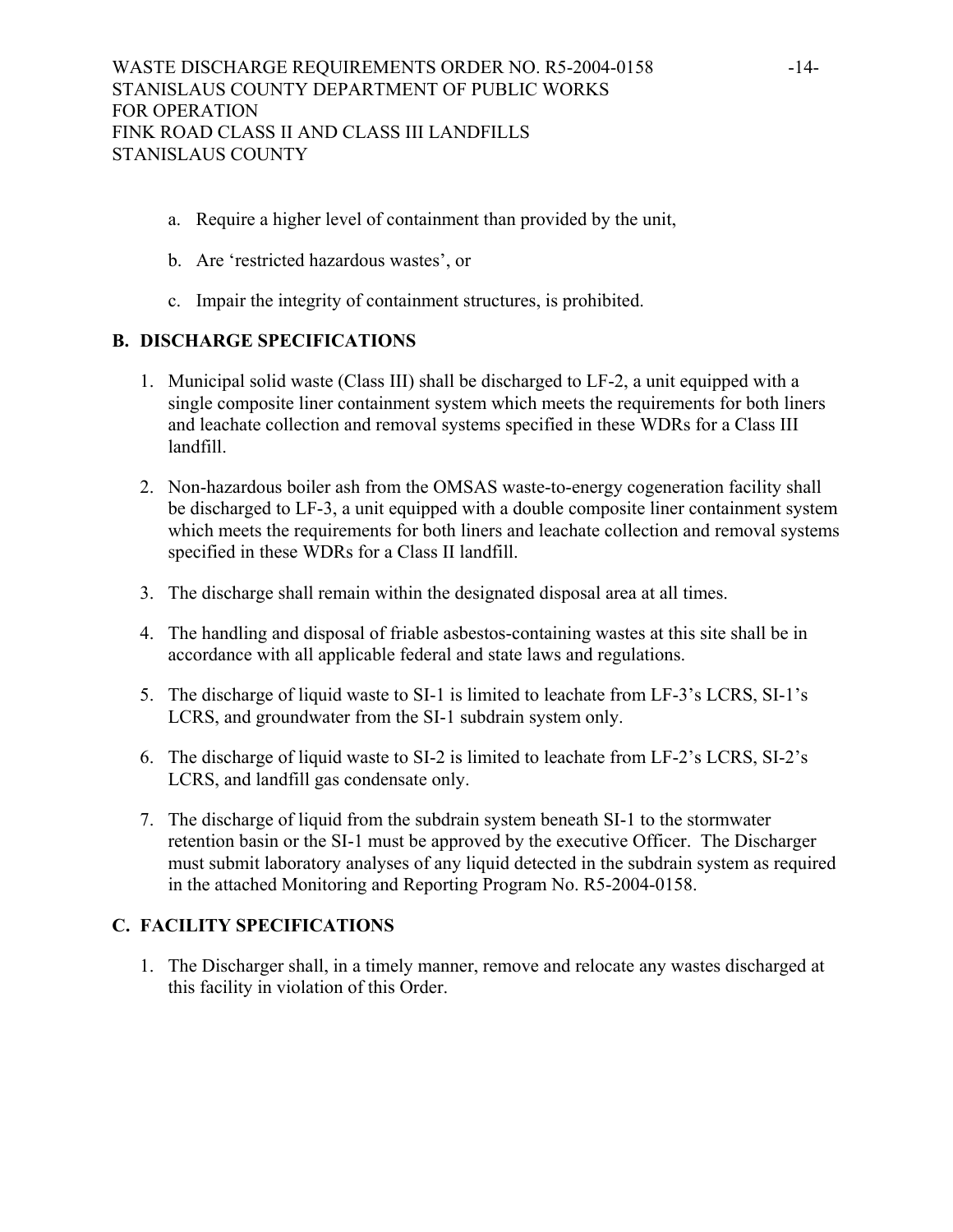- 2. The Discharger shall immediately notify the Regional Board of any flooding, unpermitted discharge of waste off-site, equipment failure, slope failure, or other change in site conditions which could impair the integrity of waste or leachate containment facilities or precipitation and drainage control structures.
- 3. Water used for facility maintenance shall be limited to the minimum amount necessary for dust control, and construction.
- 4. The Discharger shall maintain in good working order any facility, control system, or monitoring device installed to achieve compliance with the waste discharge requirements.
- 5. Methane and other landfill gases shall be adequately vented, removed from the Unit, or otherwise controlled to prevent the danger of adverse health effects, nuisance conditions, or the impairment of the beneficial uses of surface water or groundwater due to migration through the unsaturated zone.
- 6. Surface drainage within the waste management facility shall either be contained on-site or be discharged in accordance with applicable storm water regulations.
- 7. The Discharger shall maintain a *Storm Water Pollution Prevention Plan* and *Monitoring Program and Reporting Requirements* in accordance with State Water Resources Control Board Order No. 97-03-DWQ, or retain all storm water on-site.
- 8. A minimum separation of ten feet shall be maintained between wastes or leachate and the highest anticipated elevation of underlying groundwater including the capillary fringe.
- 9. All groundwater domestic supply wells within 500 feet of a WMU shall be sealed or abandoned to the satisfaction of the Stanislaus County Department of Environmental Resources prior to the discharge of waste to the unit. A record of the sealing and/or abandonment of such wells shall be sent to the Board.

# **D. LANDFILL SPECIFICATIONS**

- 1. Municipal solid waste shall be discharged to either (1) that portion of a cell which received wastes (i.e. that active portion of the cell which is within the boundaries of the existing footprint), or (2) to an area equipped with a containment system which meets the additional requirements for both liners and leachate collection systems specified in Finding 55 and Attachment C of this Order.
- 2. Boiler ash from the OMSS plant shall be discharged to LF-3, a Class II cell that is equipped with a containment system which meets the additional requirements for both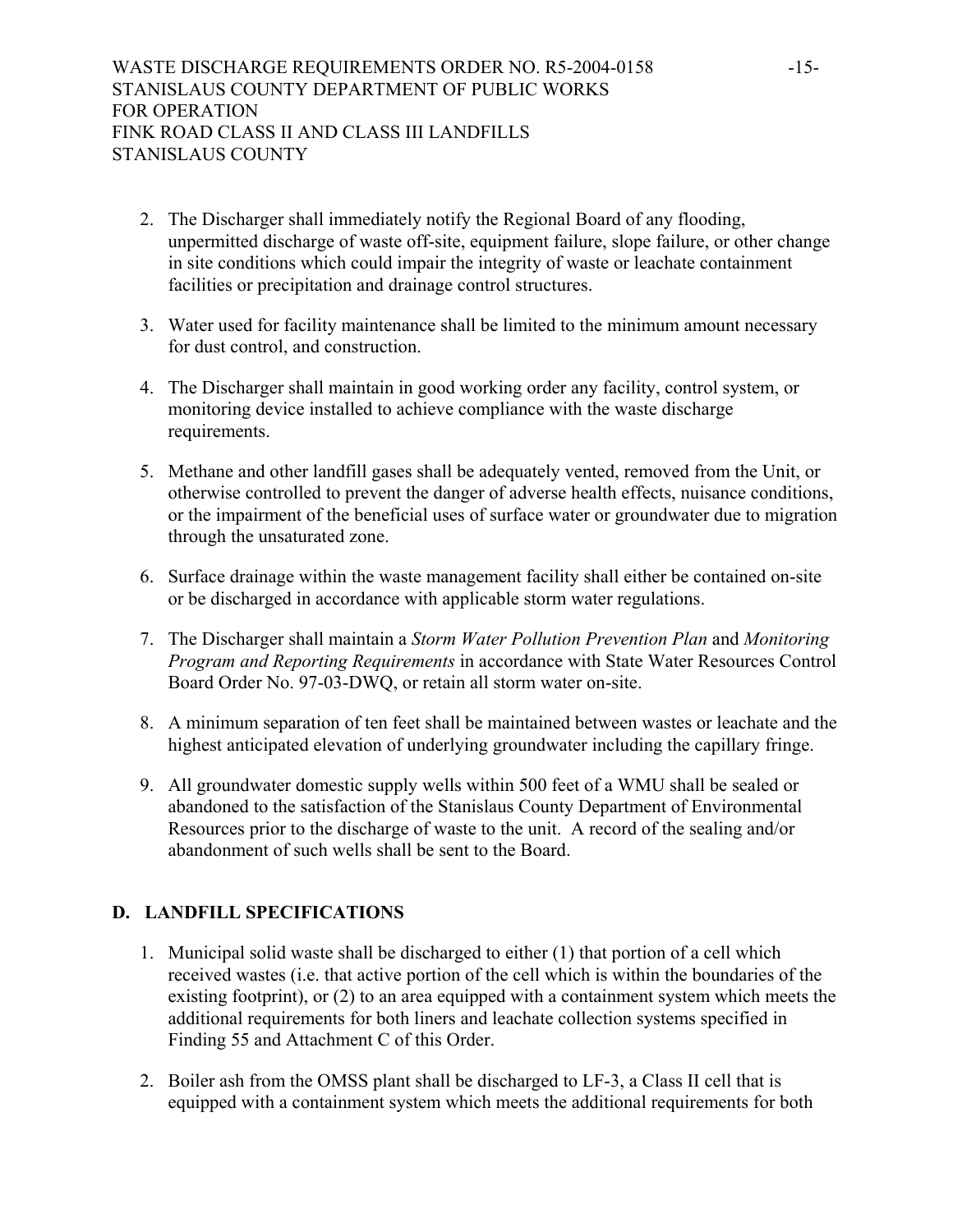liners and leachate collection systems specified in Construction Specification 54 and Attachment C of this Order.

- 3. During the rainy season, the landfill shall be operated and graded to minimize leachate.
- 4. Landfill leachate shall be discharged to a Class II surface impoundment or a community sewerage treatment facility.
- 5. Leachate generated by a landfill unit LCRS shall not exceed 85% of the design capacity of the LCRS or the sump pump. If leachate generation exceeds this value and/or if the depth of fluid in the LCRS sump exceeds the minimum needed for pump operation, then the Discharger shall immediately cease the discharge of sludge and other high-moisture wastes to the landfill unit and shall notify the Board in writing within seven days. Notification shall include a timetable for a corrective action necessary to reduce leachate production.

# **E. SURFACE IMPOUNDMENT SPECIFICATIONS**

- 1. SI-1 and SI-2 shall be operated to maintain a freeboard of two feet at all times.
- 2. Any direct-line discharge to a surface impoundment shall have fail-safe equipment or operating procedures that include daily inspection and manual control of pumping systems during the rainy season to prevent overfilling.
- 3. Leachate removed from a surface impoundment LCRS shall be discharged to the impoundment from which it originated, except as noted in Discharge Specification B.6.
- 4. Solids that accumulate in any surface impoundments shall be periodically removed to maintain minimum freeboard requirements and to maintain sufficient capacity for landfill and surface impoundment leachate and for the discharge of wastes. Prior to removal of these solids, sufficient samples shall be taken for their characterization and classification pursuant to Title 27. The rationale for the sampling protocol used, the results of this sampling, and a rationale for classification of the solids shall be submitted to Board staff for review. The solids may be discharged to the Class III landfill units only if Board staff determines that the solids qualify for classification as 'nonhazardous solid waste' or 'inert waste'.

# **F. CONSTRUCTION SPECIFICATIONS**

1. The Discharger shall submit for Executive Officer review and approval **prior to** construction, design plans and specifications for new Units and expansions of existing Units, that include the following: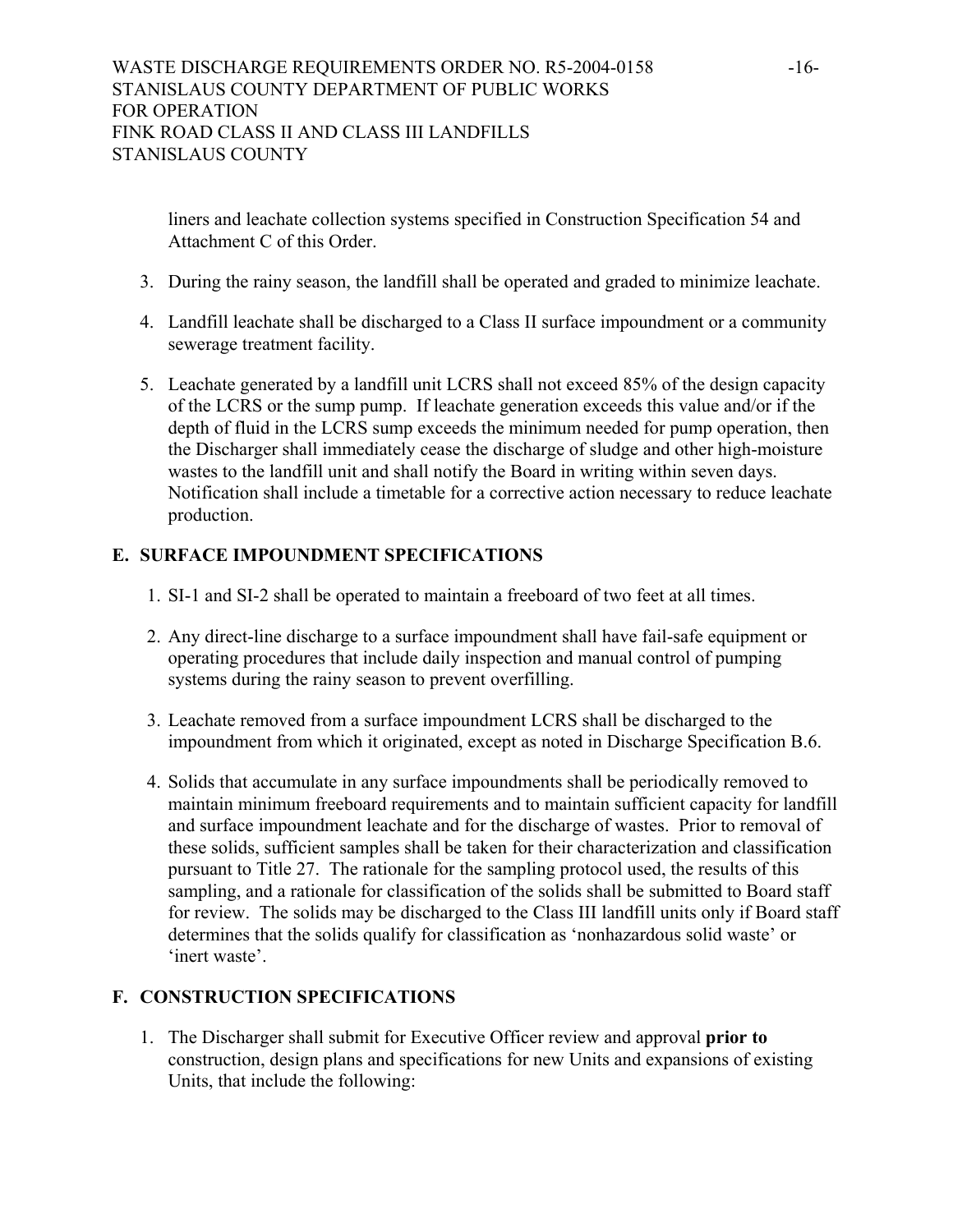- a. A Construction Quality Assurance Plan meeting the requirements of Title 27 CCR Section 20324; and
- b. A geotechnical evaluation of the area soils, evaluating their use as the base layer;
- c. A revised water quality monitoring plan; and
- d. An unsaturated zone monitoring system, which is demonstrated to remain effective throughout the active life, closure, and postclosure maintenance periods of the Unit, which shall be installed beneath the composite liner system in accordance with Title 27 CCR Section 20415(d).
- e. An Operation Plan meeting the requirements of Title 27 Section 21760(b).
- 2. The liner of LF-3, Cell 3 and all new LF-3 cells shall be constructed as an engineered alternative with the following composite liner design:
	- a. An engineered alternative composite base liner system that is comprised of two composite liners separated by an LCRS. This double composite liner system shall also be overlain by a second LCRS and a 15-inch operations layer.
	- b. An engineered alternative composite side slope liner system that is comprised, in ascending order, of the following: A GCL (maximum hydraulic conductivity  $5 \times 10^{-9}$ ) cm/sec); a 60-mil high density HDPE geomembrane; a LCRS/operations layer composed of 24 inches of on-site sandy soils with a hydraulic conductivity of  $1 \times 10^{-3}$ cm/sec or greater and less than 15% silt and clay size particles.
- 3. The bottom liner of all new LF-2, Class III Units and lateral expansion areas of existing Class III Units shall be constructed in accordance with one of the following composite liner designs:
	- a. The prescriptive standard design which consists of a lower compacted soil layer that is a minimum of two feet thick with a hydraulic conductivity of  $1 \times 10^{-7}$  cm/sec or less and has a minimum relative compaction of 90%. Immediately above the compacted soil layer, and in direct and uniform contact with the soil layer, shall be a synthetic flexible membrane component that shall be at least 40-mil thick (or at least 60-mil thick if composed of high density polyethylene [HDPE]), which is immediately overlain with a leachate collection and removal system. A minimum 24 inch thick soil operations layer shall be placed above the leachate collection and removal system or;
	- b. An engineered alternative composite liner system that is composed in ascending order, of the following: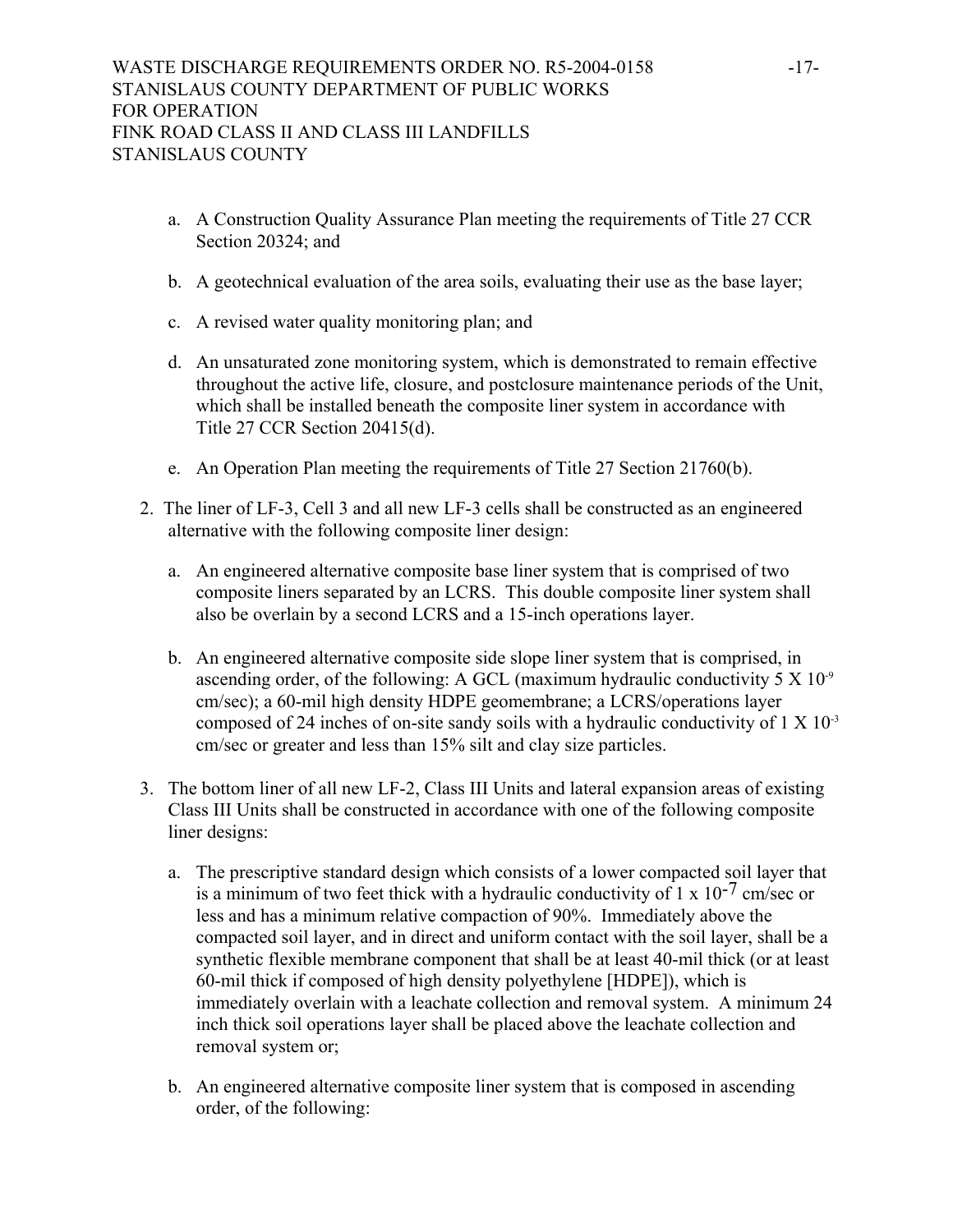- 1) An twelve-inch thick engineered soil foundation layer that shall be constructed of select fine-grained soil materials which shall be compacted in lifts of six inches or less to 90% of maximum dry density and at 0% to 4% wet of optimum moisture content, in accordance with the approved construction quality assurance plan, and compacted to attain a hydraulic conductivity of  $1 \times 10^{-6}$  cm/sec or less.
- 2) A nonwoven bottom geotextile, which may be part of the geosynthetic clay layer (GCL).
- 3) A GCL that shall exhibit appropriate strength characteristics (hydrated) to accommodate stresses associated with specific landfill design parameters, with particular attention to interface, long-term creep shear, and bearing capacity.
- 4) A 60-mil thick synthetic flexible membrane of HDPE.
- 5) A 6-inch gravel LCRS drainage layer,
- 6) A soil operations layer no less than 24 inches thick,
- 7) The liner will pass (no leak detected) a electronic leak test after installation of the operations layer and all leaks detected will be repaired before any waste is discharged to the unit.
- 4. All future LF-2 Class III units shall be constructed with an engineered alternative composite side slope liner that is comprised, in ascending order, of the following: A GCL (maximum hydraulic conductivity  $5 \times 10^{-9}$  cm/sec); a 60-mil high density HDPE geomembrane; a LCRS/operations layer composed of 24 inches of on-site sandy soils with a hydraulic conductivity of  $1 \times 10^{-3}$  cm/sec or greater and less than 15% silt and clay size particles.
- 5. The Discharger may propose changes to the liner system design prior to construction, provided that approved components are not eliminated, the engineering properties of the components are not substantially reduced, and the proposed liner system results in the protection of water quality equal to or greater than the design prescribed by Title 27 and this Order. The proposed changes may be made following approval by the Executive Officer. Substantive changes to the design require reevaluation as an engineered alternative and approval by the Regional Board.
- 6. Liner system in which a GCL is placed on top of a subgrade, the subgrade for the bottom and the side slopes of the Unit shall be prepared in an appropriate manner using accepted engineering and construction methods so as to provide a smooth surface that is free from rocks, sticks, or other debris that could damage or otherwise limit the performance of the GCL.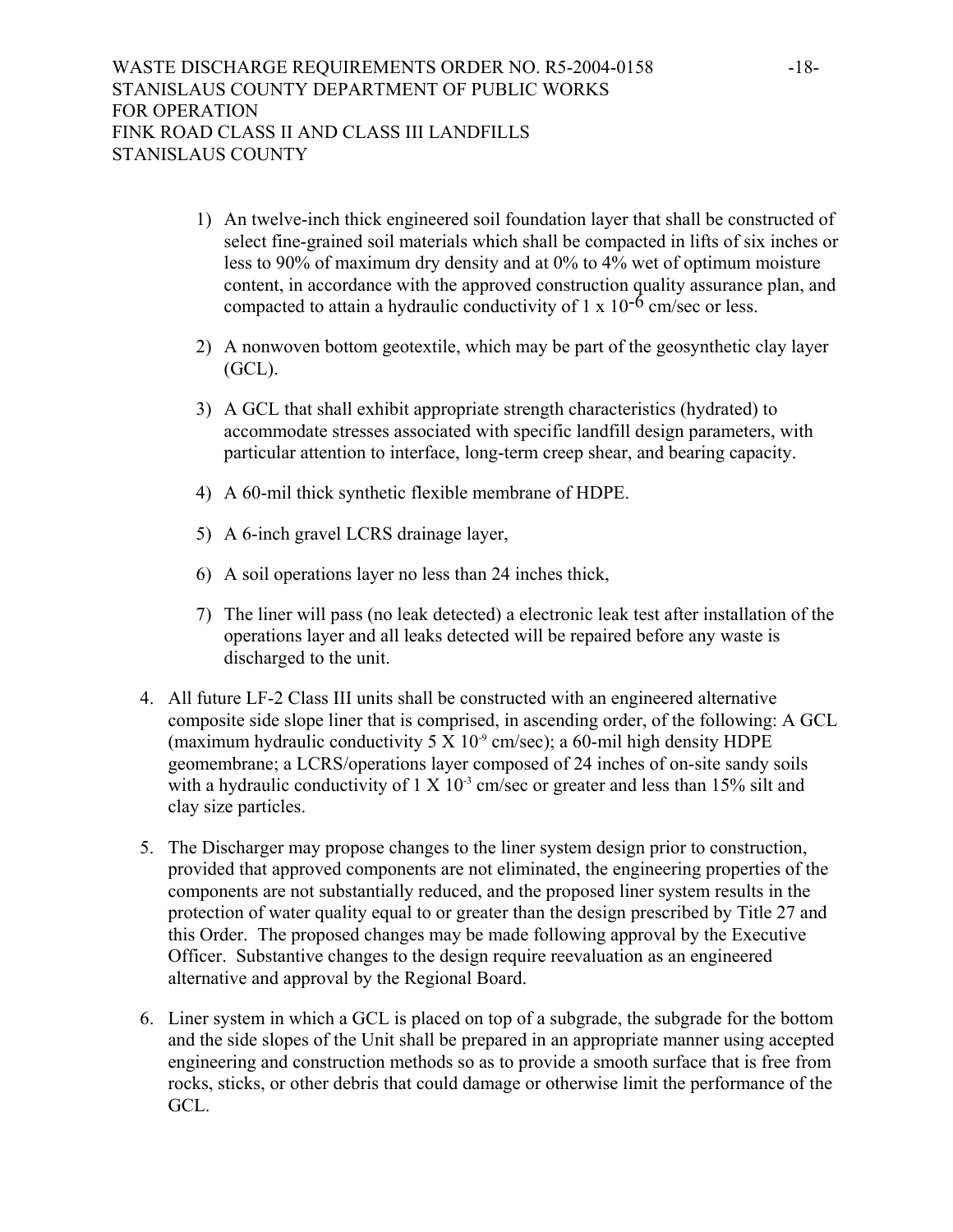- 7. All future LF-2 and LF-3 base liner systems shall pass (no leak detected) an electronic leak detection test, conducted after installation of the operations layer.
- 8. Construction shall proceed only after all applicable construction quality assurance plans have been approved by Executive Officer.
- 9. Following the completion of construction of a Unit or portion of a Unit, and prior to discharge onto the newly constructed liner system, the final documentation required in Title 27 CCR Section 20324(d)(1)(C) shall be submitted to the Executive Officer for review and approval. The report shall be certified by a registered civil engineer or a certified engineering geologist. It shall contain sufficient information and test results to verify that construction was in accordance with the design plans and specifications, and with the prescriptive standards and performance goals of Title 27.
- 10. A third party independent of both the Discharger and the construction contractor shall perform all of the construction quality assurance monitoring and testing during the construction of a liner system.
- 11. If monitoring reveals substantial or progressive increases of leachate generation above the design leachate flow volume by the Unit or portion of the Unit, such that the depth of fluid on any portion of the LCRS (excluding the leachate removal pump sump) exceeds 30 cm, the Discharger shall immediately notify the Regional Board in writing within seven days. The notification shall include a timetable for remedial or corrective action necessary to achieve compliance with the leachate depth limitation.
- 12. Closure shall not proceed in the absence of closure waste discharge requirements.
- 13. All containment systems shall include a leachate collection and removal system(LCRS) which shall convey all leachate which reaches the liner to an appropriately lined sump or other appropriately lined collection area. The LCRS shall not rely upon unlined or claylined areas for such conveyance.
- 14. LCRSs shall be designed, constructed and maintained to collect twice the anticipated daily volume of leachate generated by the WMU and to prevent the buildup of hydraulic head on the underlying liner at any time. The depth of fluid in any LCRS sump shall be kept at or below the minimum depth that can be achieved with the leachate removal pump.

# **G. DETECTION MONITORING SPECIFICATIONS**

1. The Discharger shall submit for Executive Officer review and approval a groundwater detection monitoring program demonstrating compliance with Title 27 for any Unit expansion.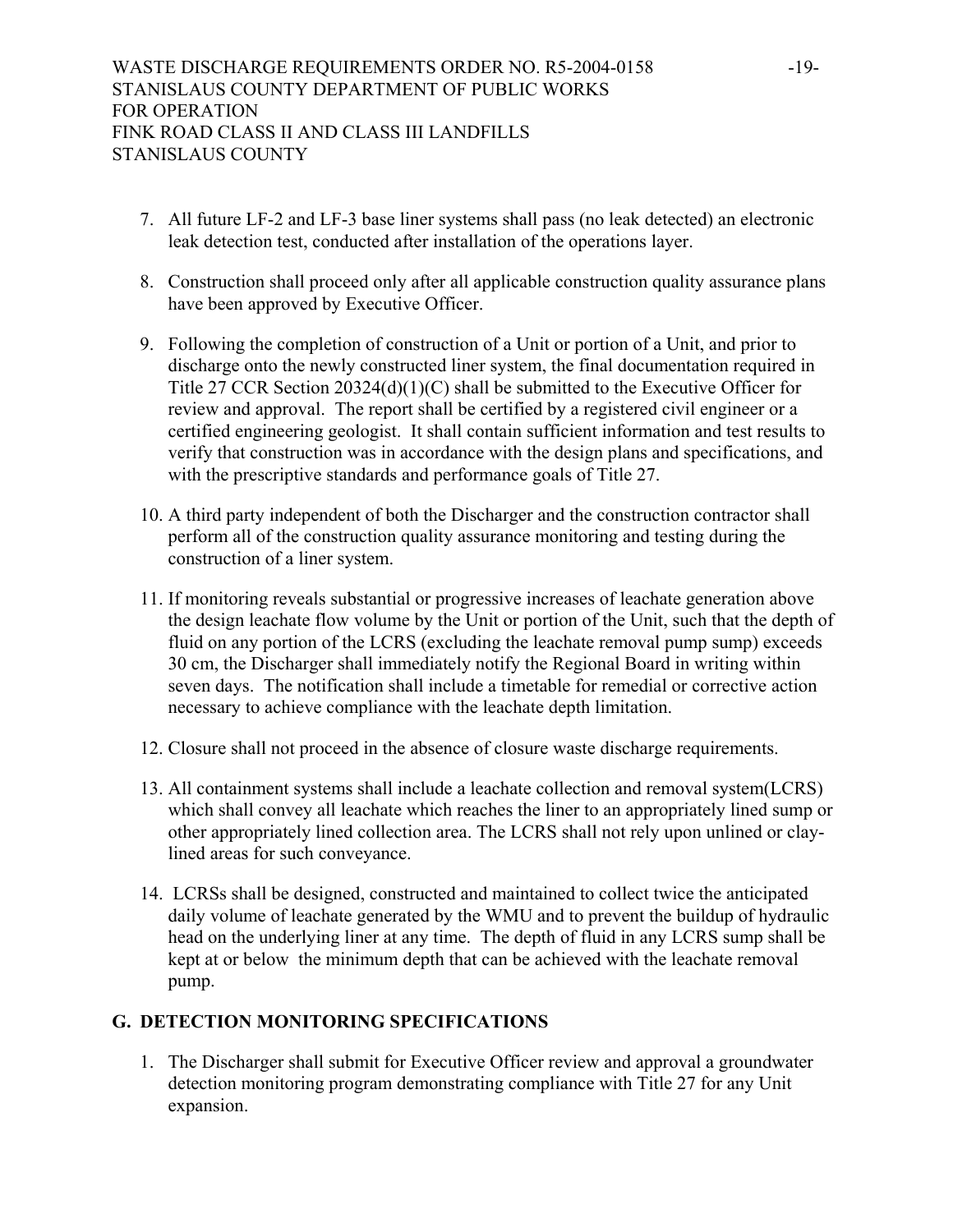- 2. The Discharger shall comply with the detection monitoring program provisions of Title 27 for groundwater, surface water, and the unsaturated zone, and in accordance with Monitoring and Reporting Program No. R5-2004-0158. A detection monitoring program for a new Unit shall be installed, operational, and one year of monitoring data collected prior to the discharge of wastes [Title 27 CCR Section 20415(e)(6)].
- 3. The Discharger shall provide Regional Board staff a minimum of **one week** notification prior to commencing any field activities related to the installation, repair, or abandonment of monitoring devices, and a minimum 48 hour notification prior to the collection of samples associated with a detection monitoring program, evaluation monitoring program, or corrective action program.
- 4. The Discharger shall comply with the Water Quality Protection Standard as specified in this Order, Monitoring and Reporting Program No. R5-2004-0158, and the Standard Provisions and Reporting Requirements, dated April 2000.
- 5. The Water Quality Protection Standard for organic compounds which are not naturally occurring and not detected in background groundwater samples shall be taken as the detection limit of the analytical method used (i.e., US-EPA methods 8260 and 8270). The repeated detection of one or more non-naturally occurring organic compounds in samples above the Water Quality Protection Standard from detection monitoring wells is evidence of a release from the Unit.
- 6. The concentrations of the constituents of concern in waters passing the Point of Compliance shall not exceed the concentration limits established pursuant to Monitoring and Reporting Program No. R5-2004-0158.
- 7. For each monitoring event, the Discharger shall determine whether the landfill is in compliance with the Water Quality Protection Standard using procedures specified in Monitoring and Reporting Program No. R5-2004-0158 and Title 27 CCR Section 20415(e).
- 8. The Discharger shall submit for Executive Officer review and approval a Sample Collection and Analysis Plan. The Sample Collection and Analysis Plan shall at a minimum include:
	- a. Sample collection procedures describing purging techniques, sampling equipment, and decontamination of sampling equipment;
	- b. Sample preservation information and shipment procedures;
	- c. Sample analytical methods and procedures;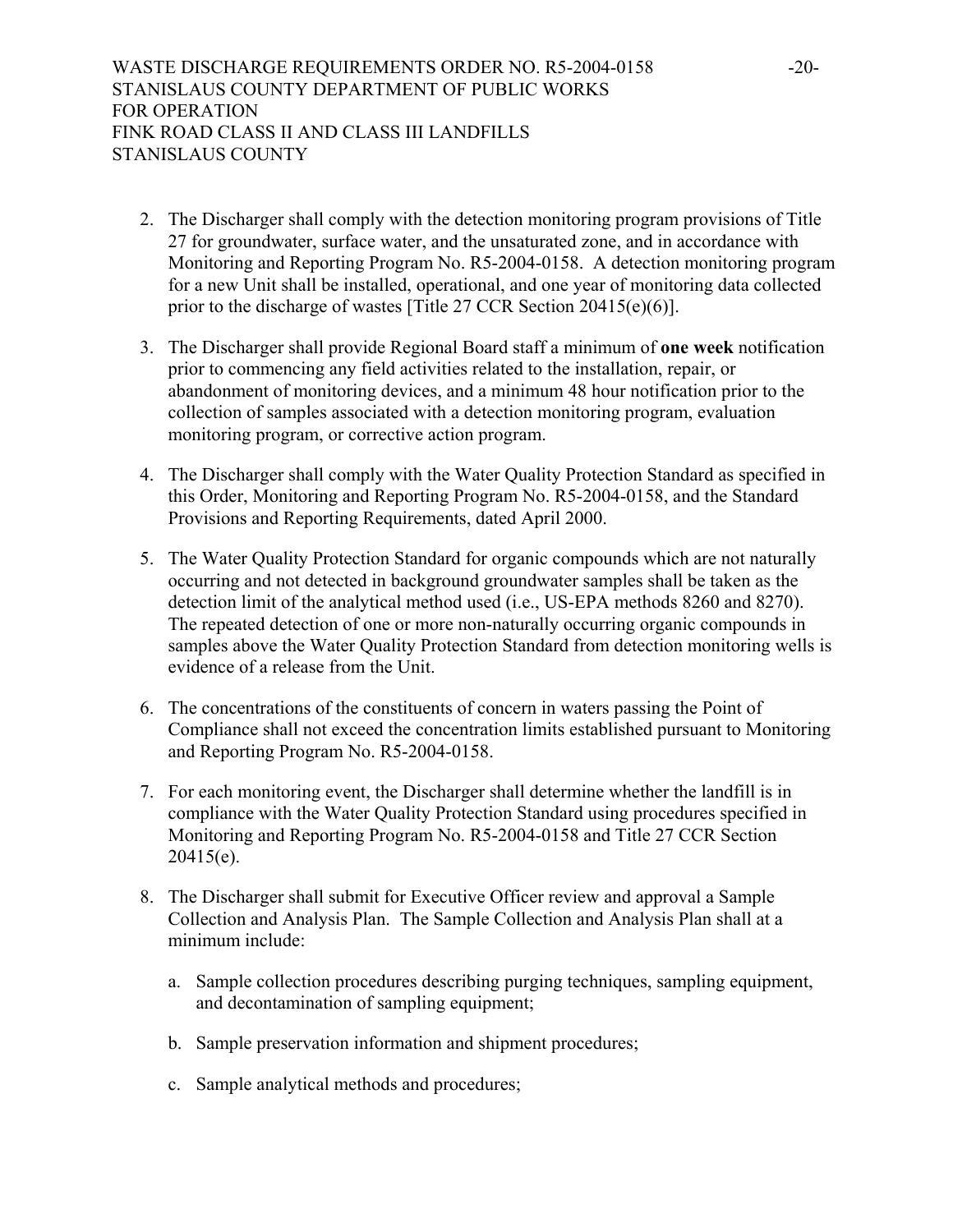- d. Sample quality assurance/quality control (QA/QC) procedures; and
- e. Chain of Custody control.
- 9. For any given monitored medium, the samples taken from all monitoring points and background monitoring points to satisfy the data analysis requirements for a given reporting period shall all be taken **within a span not to exceed 30 days**, unless the Executive Officer approves a longer time period, and shall be taken in a manner that ensures sample independence to the greatest extent feasible. Specific methods of collection and analysis must be identified. Sample collection, storage, and analysis shall be performed according to the most recent version of USEPA Methods, such as the latest editions, as applicable, of: (1) Methods for the Analysis of Organics in Water and Wastewater (USEPA 600 Series), (2) Test Methods for Evaluating Solid Waste (SW-846, latest edition), and (3) Methods for Chemical Analysis of Water and Wastes (USEPA 600/4-79-020), and in accordance with the approved Sample Collection and Analysis Plan.
- 10. If methods other than USEPA-approved methods or Standard Methods are used, the exact methodology shall be submitted for review and approval by the Executive Officer prior to use.
- 11. The **methods of analysis and the detection limits** used must be appropriate for the expected concentrations. For the monitoring of any constituent or parameter that is found in concentrations which produce more than 90% non-numerical determinations (i.e., "trace" or "ND") in data from background monitoring points for that medium, the analytical method having the lowest method detection limit (MDL) shall be selected from among those methods which would provide valid results in light of any matrix effects or interferences.
- 12. **"Trace" results** results falling between the MDL and the practical quantitation limit (PQL) - shall be reported as such, and shall be accompanied both by the estimated MDL and PQL values for that analytical run.
- 13. **MDLs and PQLs** shall be derived by the laboratory for each analytical procedure, according to State of California laboratory accreditation procedures. These MDLs and PQLs shall reflect the detection and quantitation capabilities of the specific analytical procedure and equipment used by the lab, rather than simply being quoted from USEPA analytical method manuals. In relatively interference-free water, laboratory-derived MDLs and PQLs are expected to closely agree with published USEPA MDLs and PQLs.
- 14. If the laboratory suspects that, due to a change in matrix or other effects, the true detection limit or quantitation limit for a particular analytical run differs significantly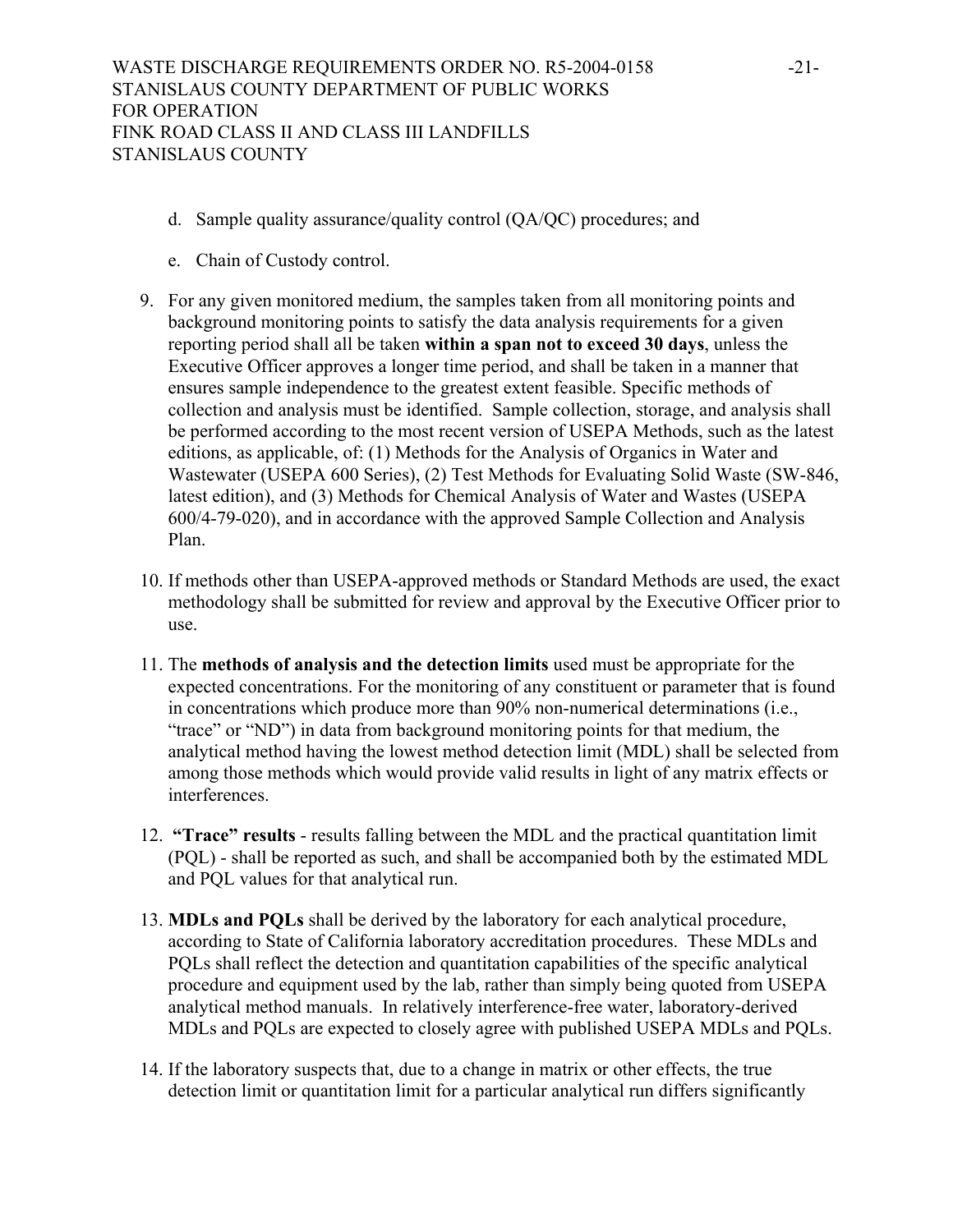from the laboratory-derived MDL/PQL values, the results shall be flagged accordingly, along with estimates of the detection limit and quantitation limit actually achieved. The **MDL shall always be calculated such that it represents the lowest achievable concentration associated with a 99% reliability of a nonzero result**. The PQL shall always be calculated such that it represents the lowest constituent concentration at which a numerical value can be assigned with reasonable certainty that it represents the constituent's actual concentration in the sample. Normally, PQLs should be set equal to the concentration of the lowest standard used to calibrate the analytical procedure.

- 15. All **QA/QC data** shall be reported, along with the sample results to which they apply, including the method, equipment, analytical detection and quantitation limits, the percent recovery, an explanation for any recovery that falls outside the QC limits, the results of equipment and method blanks, the results of spiked and surrogate samples, the frequency of quality control analysis, and the name and qualifications of the person(s) performing the analyses. Sample results shall be reported unadjusted for blank results or spike recoveries. In cases where contaminants are detected in QA/QC samples (i.e., field, trip, or lab blanks), the accompanying sample results shall be appropriately flagged.
- 16. Unknown chromatographic peaks shall be reported, flagged, and tracked for potential comparison to subsequent unknown peaks that may be observed in future sampling events. Identification of unknown chromatographic peaks that recur in subsequent sampling events may be required.
- 17. The statistical method shall account for data below the practical quantitation limit (PQL) with one or more statistical procedures that are protective of human health and the environment. Any PQL validated pursuant to Title 27 CCR Section 20415(e)(7) that is used in the statistical method shall be **the lowest concentration (or value) that can be reliably achieved** within limits of precision and accuracy specified in the WDRs for routine laboratory operating conditions that are available to the facility. The Discharger's technical report, pursuant to Title 27 CCR Section 20415(e)(7), shall consider the PQLs listed in Appendix IX to Chapter 14 of Division 4.5 of Title 22, CCR, for guidance when specifying limits of precision and accuracy. For any given constituent monitored at a background or downgradient monitoring point, an indication that falls between the MDL and the PQL for that constituent (hereinafter called a "trace" detection) shall be identified and used in appropriate statistical or nonstatistical tests. Nevertheless, for a statistical method that is compatible with the proportion of censored data (trace and ND indications) in the data set, the Discharger can use the laboratory's concentration estimates in the trace range (if available) for statistical analysis, in order to increase the statistical power by decreasing the number of "ties".
- 18. Background for water samples or soil-pore gas samples shall be represented by the data from all samples taken from applicable background monitoring points during that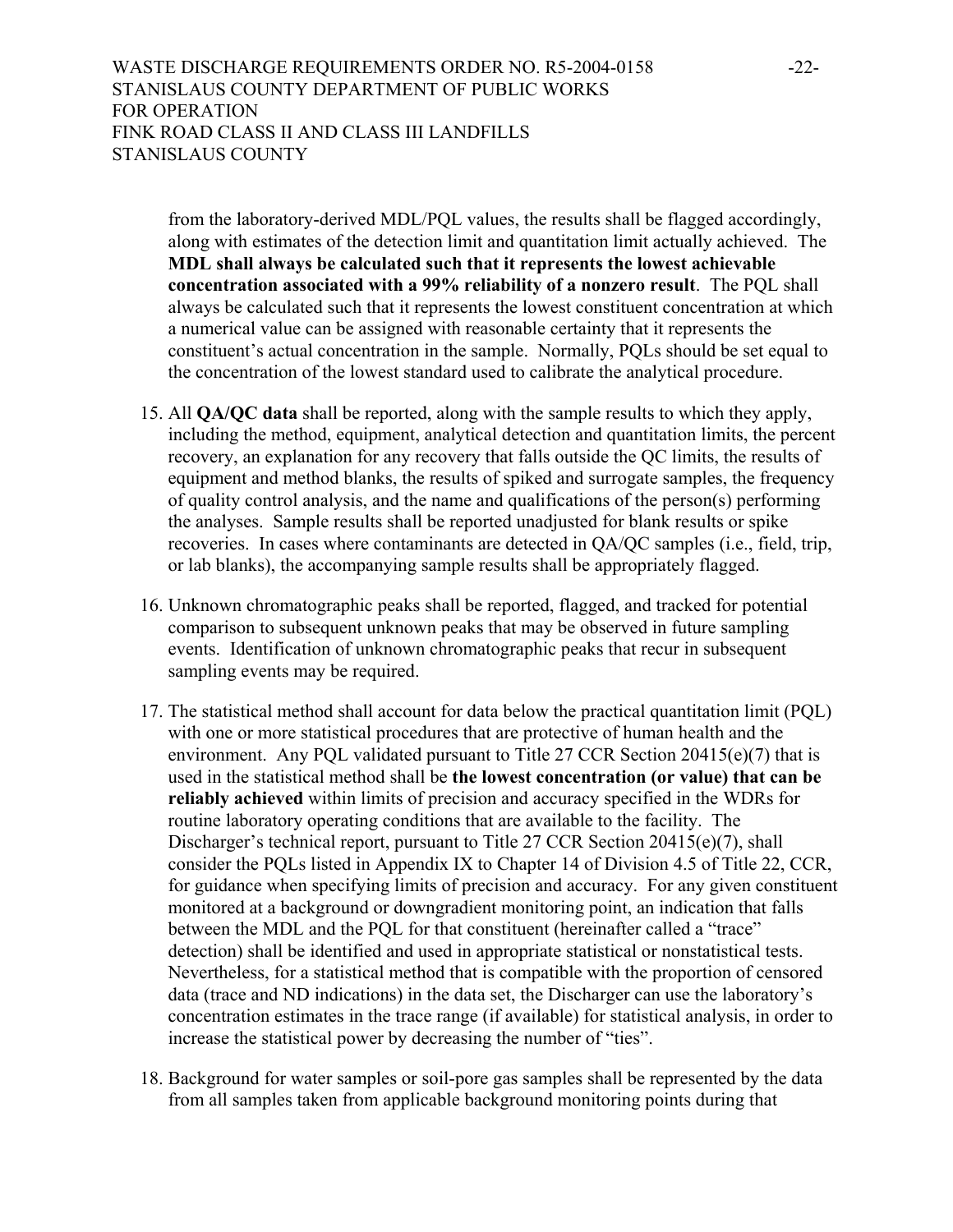reporting period (at least one sample from each background monitoring point). The Discharger may propose an alternate statistical method [to the methods listed under Title 27 CCR Section 20415(e)(8)(A-D)] in accordance with Title 27 CCR Section 20415(e)(8)(E), for review and approval by the Executive Officer.

- 19. The Discharger may propose an alternate statistical method [to the methods listed under Title 27 CCR Section 20415(e)(8)(A-D)] in accordance with Title 27 CCR Section  $20415(e)(8)(E)$ , for review and approval by the Executive Officer. Upon receiving written approval from the Executive Officer, alternate statistical procedures may be used for determining the significance of analytical results for common laboratory contaminants (i.e., methylene chloride, acetone, diethylhexyl phthalate, and di-n-octyl phthalate). Nevertheless, analytical results involving detection of these analytes in any background or downgradient sample shall be reported and flagged for easy reference by Regional Board staff.
- 20. The Discharger shall use the following non-statistical method for all analytes that are detected in less than 10% of the background samples. The non-statistical method shall be implemented as follows:
	- a. From the constituent of concern or monitoring parameter list, identify each analyte in the **current** sample that exceeds either its respective MDL or PQL. The Discharger shall conclude that the exceedance provides a preliminary indication of a release or a change in the nature or extent of the release, at that monitoring point, if *either:* 
		- 1) The data contains two or more analytes that are detected in less than 10% of background samples that equal or exceed their respective MDLs; or
		- 2) The data contains one or more analyte that equals or exceeds its PQL.
	- b. **Discrete Retest** [Title 27 CCR Section 20415(e)(8)(E)]:
		- 1) In the event that the Discharger concludes (pursuant to paragraph 20.a., above) that there is a preliminary indication of a release, then the Discharger shall immediately notify Regional Board staff by phone or e-mail and, within 30 days of such indication, shall collect two new (retest) samples from the monitoring point where the release is preliminarily indicated.
		- 2) For any given retest sample, the Discharger shall include, in the retest analysis, **only the laboratory analytical results for those analytes detected in the original sample**. As soon as the retest data are available, the Discharger shall conclude that there is measurably significant evidence of a release if two or more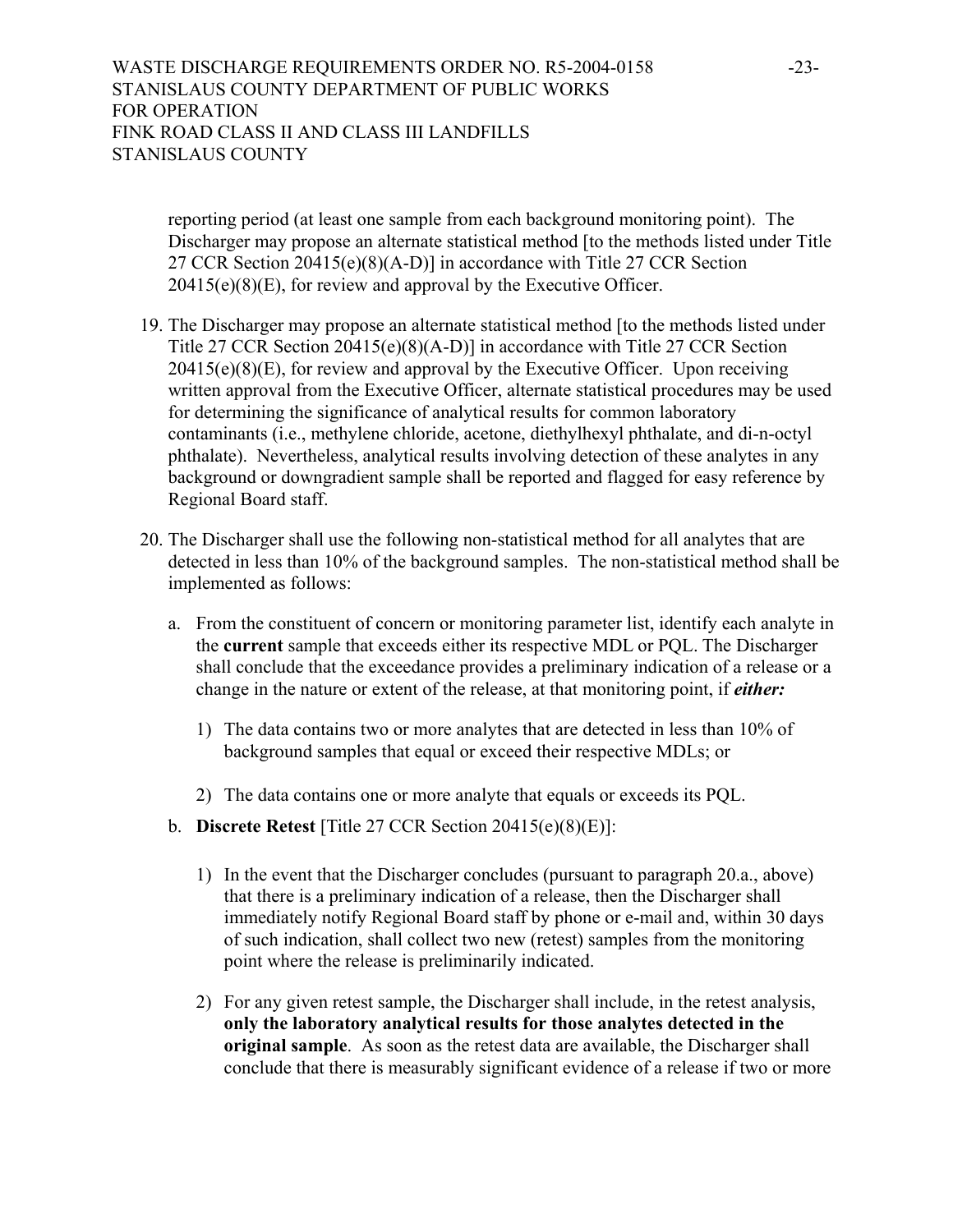analytes equal or exceed their respective MDLs or if one or more analyte equals or exceeds its PQL and shall:

- a) **Immediately** notify the Regional Board about any constituent or constituents verified to be present at the monitoring point, and follow up with written notification submitted by certified mail **within seven days** of validation; and
- b) Comply with  $\llbracket 21$ , below if any constituent or constituents were verified to be present.
- 3) Any analyte that triggers a discrete retest per this method shall be added to the monitoring parameter list such that it is monitored during each regular monitoring event.
- 21. If the Discharger determines that there is measurably significant evidence of a release from the Unit at any monitoring point, the Discharger shall **immediately** implement the requirements of **XI. Response To A Release, C. Release Has Been Verified**, contained in the Standard Provisions and Reporting Requirements.

# **H. REPORTING REQUIREMENTS**

- 1. In the event the Discharger does not comply or will be unable to comply with any prohibition or limitation of this Order for any reason, the Discharger shall notify the appropriate Regional Board office by telephone **as soon as** it or its agents have knowledge of such noncompliance or potential for noncompliance, and shall confirm this notification in writing **within two weeks**. The written notification shall state the nature, time, and cause of noncompliance, and shall describe the measures being taken to prevent recurrences and shall include a timetable for corrective actions.
- 2. The Discharger shall retain records of all monitoring information, including all calibration and maintenance records, all original strip chart recordings of continuous monitoring instrumentation, copies of all reports required by this Order, and records of all data used to complete the application for this Order. Records shall be maintained throughout the life of the facility including the postclosure period.

Such legible records shall show the following for each sample:

- a. Sample identification and the monitoring point or background monitoring point from which it was taken, along with the identity of the individual who obtained the sample;
- b. Date, time, and manner of sampling;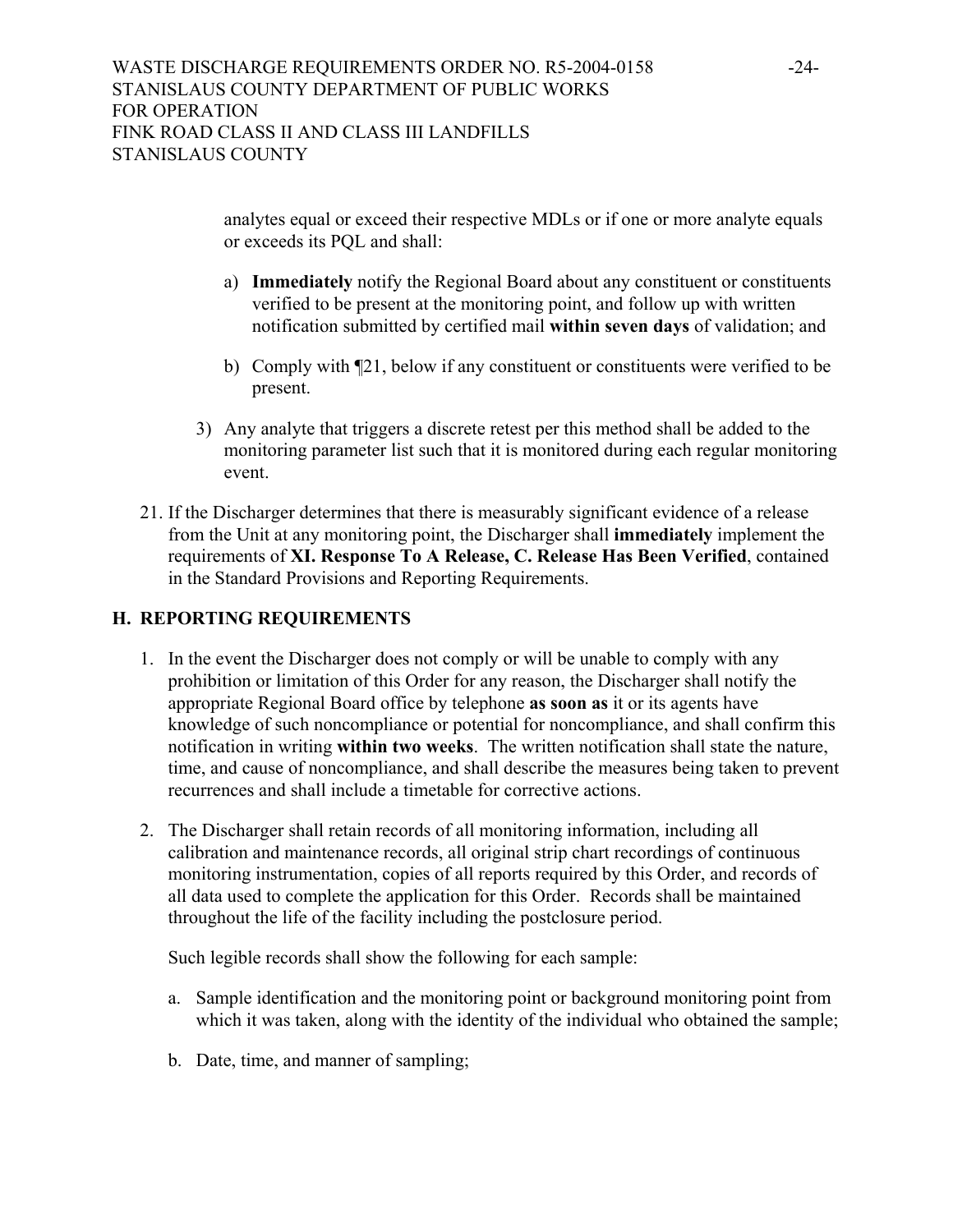- c. Date and time that analyses were started and completed, and the name of the personnel and laboratory performing each analysis;
- d. Complete procedure used, including method of preserving the sample, and the identity and volumes of reagents used;
- e. Calculation of results; and
- f. Results of analyses, and the MDL and PQL for each analysis.
- 3. A transmittal letter explaining the essential points shall accompany each report. At a minimum, the transmittal letter shall identify any violations found since the last report was submitted, and if the violations were corrected. If no violations have occurred since the last submittal, this shall be stated in the transmittal letter. The transmittal letter shall also state that a discussion of any violations found since the last report was submitted, and a description of the actions taken or planned for correcting those violations, including any references to previously submitted time schedules, is contained in the accompanying report.
- 4. Each monitoring report shall include a compliance evaluation summary. The summary shall contain at least:
	- a. For each monitoring point and background monitoring point addressed by the report, a description of:
		- 1) The time of water level measurement;
		- 2) The type of pump or other device used for purging and the elevation of the pump intake relative to the elevation of the screened interval;
		- 3) The method of purging (the pumping rate; the equipment and methods used to monitor field pH, temperature, and conductivity during purging; the calibration of the field equipment; results of the pH, temperature, conductivity, and turbidity testing; and the method of disposing of the purge water) to remove all portions of the water that was in the well bore while the sample was being taken;
		- 4) The type of pump or other device used for sampling, if different than the pump or device used for purging; and
		- 5) A statement that the sampling procedure was conducted in accordance with the approved Sampling and Analysis Plan.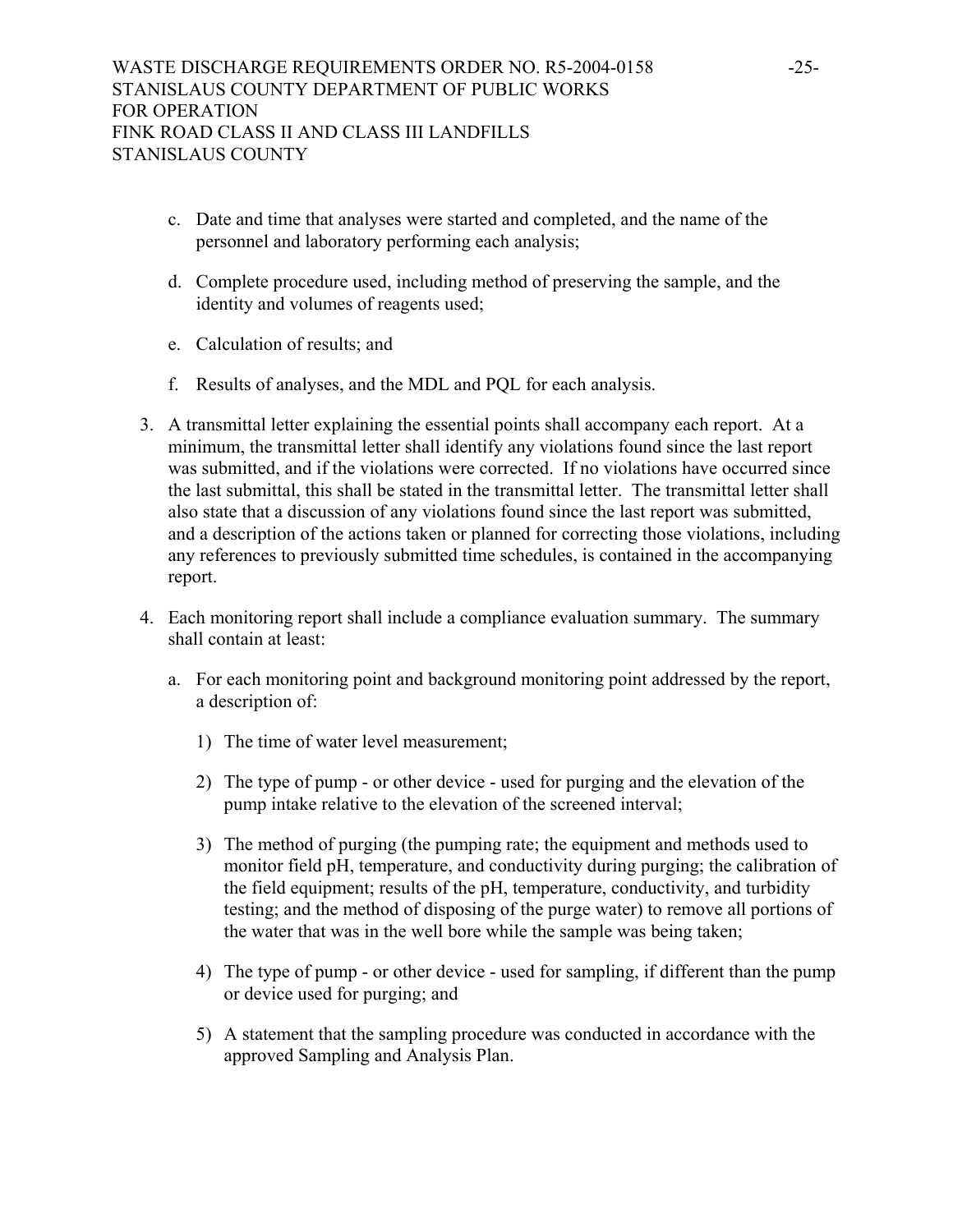- b. A map or aerial photograph showing the locations of observation stations, monitoring points, and background monitoring points.
- c. For each groundwater body, a description and graphical presentation of the gradient and direction of groundwater flow under/around the Unit, and the groundwater flow rate, based upon water level elevations taken prior to the collection of the water quality data submitted in the report.
- d. Laboratory statements of results of all analyses evaluating compliance with requirements.
- e. An evaluation of the effectiveness of the leachate monitoring and control facilities, and of the run-off/run-on control facilities.
- f. A summary and certification of completion of all **Standard Observations** for the Unit(s), for the perimeter of the Unit, and for the receiving waters. The Standard Observations shall include:
	- 1) For the Unit:
		- a) Evidence of ponded water at any point on the facility (show affected area on map);
		- b) Evidence of odors presence or absence, characterization, source, and distance of travel from source; and
		- c) Evidence of erosion and/or of day-lighted refuse.
	- 2) Along the perimeter of the Unit:
		- a) Evidence of liquid leaving or entering the Unit, estimated size of affected area, and flow rate (show affected area on map);
		- b) Evidence of odors presence or absence, characterization, source, and distance of travel from source; and
		- c) Evidence of erosion and/or of day-lighted refuse.
	- 3) For receiving waters:
		- a) Floating and suspended materials of waste origin presence or absence, source, and size of affected area;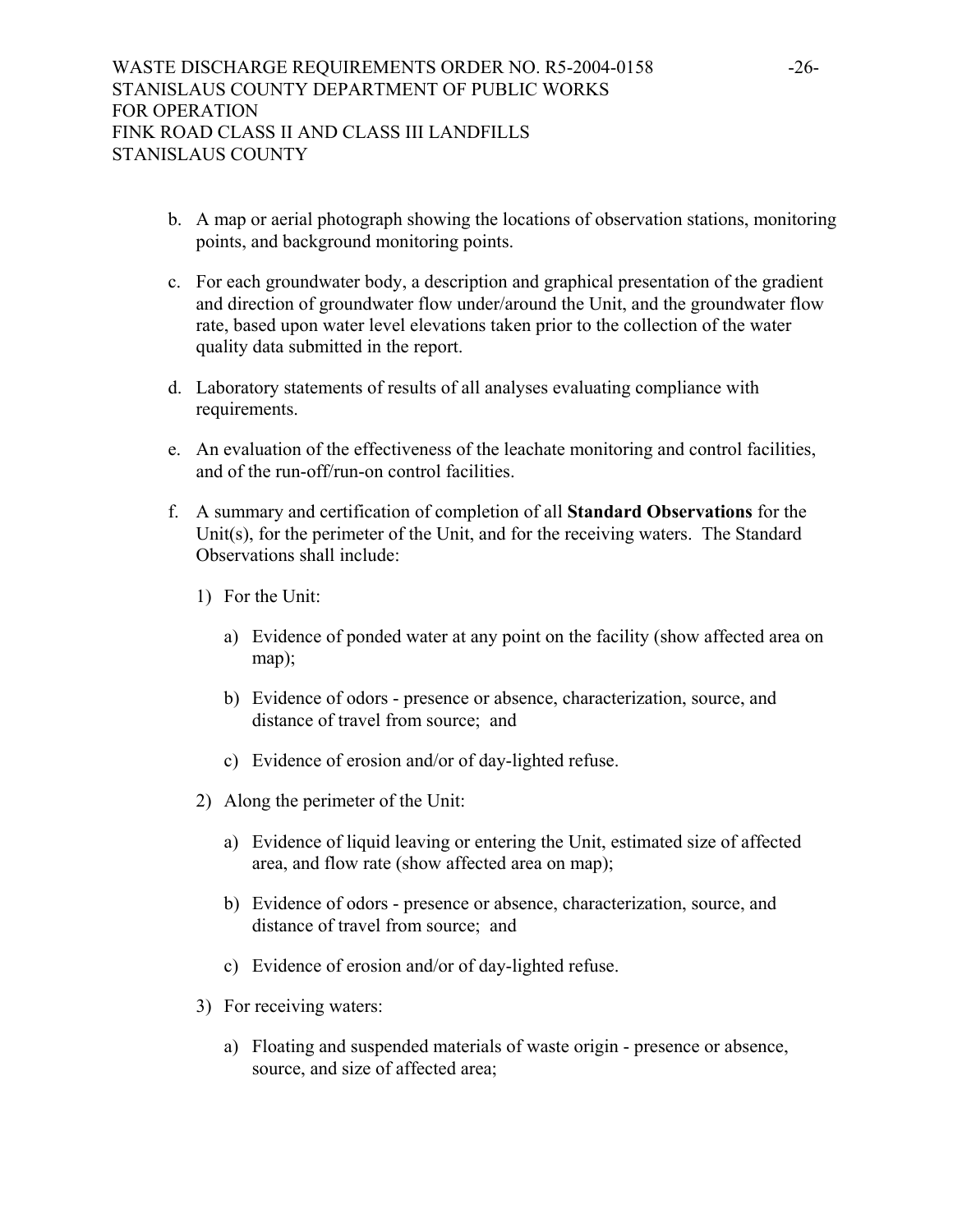- b) Discoloration and turbidity description of color, source, and size of affected area;
- c) Evidence of odors presence or absence, characterization, source, and distance of travel from source;
- d) Evidence of water uses presence of water-associated wildlife;
- e) Flow rate;
- f) Weather conditions wind direction and estimated velocity, total precipitation during recent days and on the day of observation; and
- g) The quantity and types of wastes discharged and the locations in the Unit where waste has been placed since submittal of the last such report.
- 5. The Discharger shall report by telephone any seepage from the disposal area **immediately** after it is discovered. A written report shall be filed with the Regional Board **within seven days**, containing at least the following information:
	- a. A map showing the location(s) of seepage;
	- b. An estimate of the flow rate;
	- c. A description of the nature of the discharge (e.g., all pertinent observations and analyses);
	- d. Verification that samples have been submitted for analyses of the Constituents of Concern and Monitoring Parameters, and an estimated date that the results will be submitted to the Regional Board; and
	- e. Corrective measures underway or proposed, and corresponding time schedule.
- 6. The Discharger shall submit an **Annual Monitoring Summary Report** to the Regional Board covering the reporting period of the previous monitoring year. This report shall contain:
	- a. All monitoring parameters and constituents of concern shall be graphed so as to show historical trends at each monitoring point and background monitoring point, for all samples taken within at least the previous five calendar years. Each such graph shall plot the concentration of one or more constituents for the period of record for a given monitoring point or background monitoring point, at a scale appropriate to show trends or variations in water quality. The graphs shall plot each datum, rather than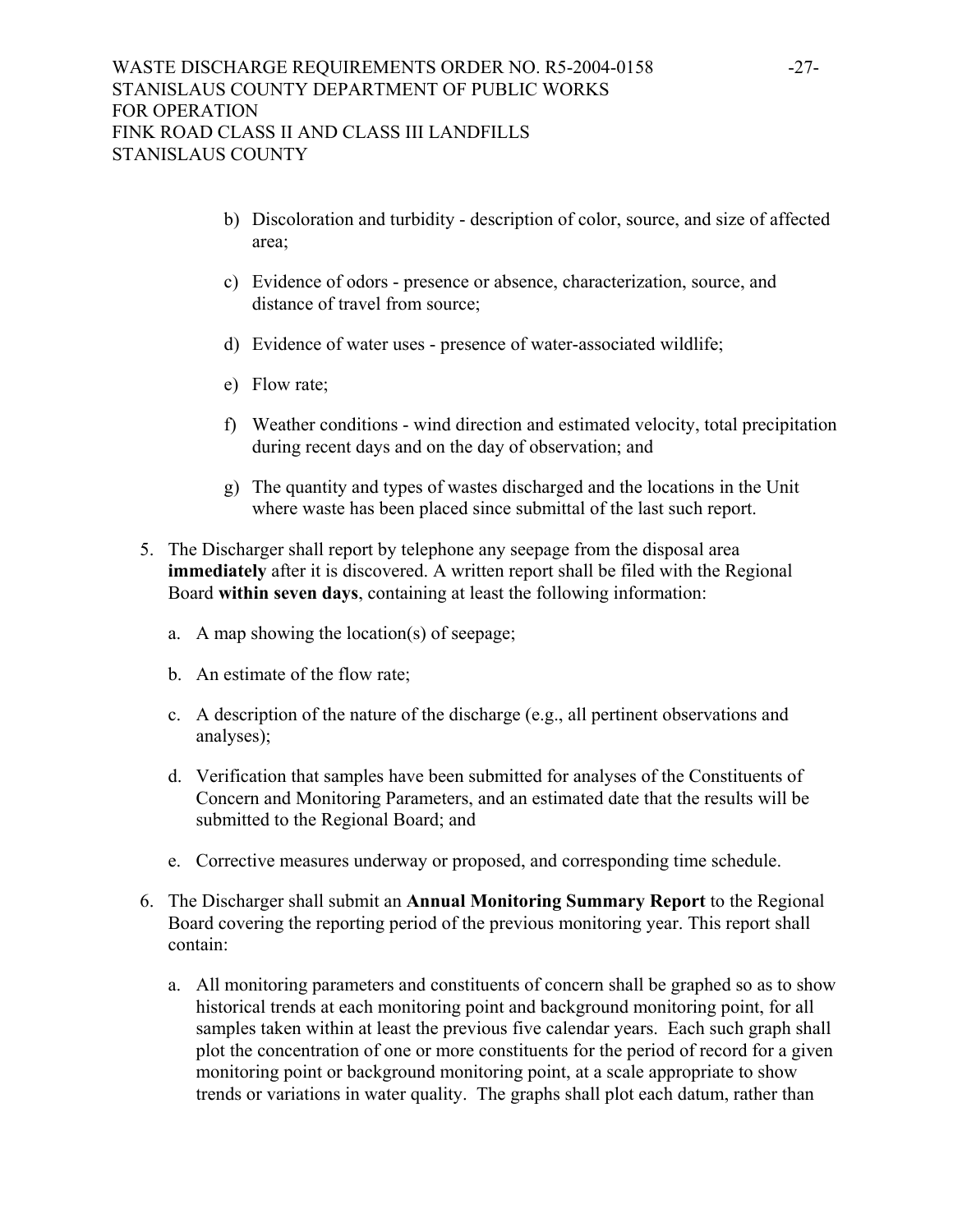plotting mean values. For any given constituent or parameter, the scale for background plots shall be the same as that used to plot downgradient data. Graphical analysis of monitoring data may be used to provide significant evidence of a release.

- b. Unless otherwise exempted by the Executive Officer, all monitoring analytical data obtained during the previous two six-month reporting periods, shall be submitted in tabular form as well as in a digital file format acceptable to the Executive Officer. The Regional Board regards the submittal of data in hard copy and in digital format as "...the form necessary for..." statistical analysis [Title 27 CCR Section 20420(h)], in that this facilitates periodic review by the Regional Board.
- c. A comprehensive discussion of the compliance record, and the result of any corrective actions taken or planned which may be needed to bring the Discharger into full compliance with the waste discharge requirements.
- d. A map showing the area and elevations in which filling has been completed during the previous calendar year and a comparison to final closure design contours.
- e. A written summary of the monitoring results, indicating any changes made or observed since the previous annual report.
- f. An evaluation of the effectiveness of the leachate monitoring/control facilities.

## **I. PROVISIONS**

- 1. The Discharger shall maintain a copy of this Order at the facility and make it available at all times to facility operating personnel, who shall be familiar with its contents, and to regulatory agency personnel.
- 2. The Discharger shall comply with all applicable provisions of Title 27 and 40 Code of Federal Regulations Part 258 (Subtitle D) that are not specifically referred to in this Order.
- 3. The Discharger shall comply with Monitoring and Reporting Program No. R5-2004-0158, which is incorporated into and made part of this Order.
- 4. The Discharger shall comply with the applicable portions of the Standard Provisions and Reporting Requirements for Waste Discharge Requirements for Nonhazardous Solid Waste Discharges Regulated by Title 27 and/or Subtitle D (Title 27 CCR Section 20005 et seq. and 40 CFR 258 et seq.), dated April 2000, which are hereby incorporated into this Order.
- 5. All reports and transmittal letters shall be signed by persons identified below: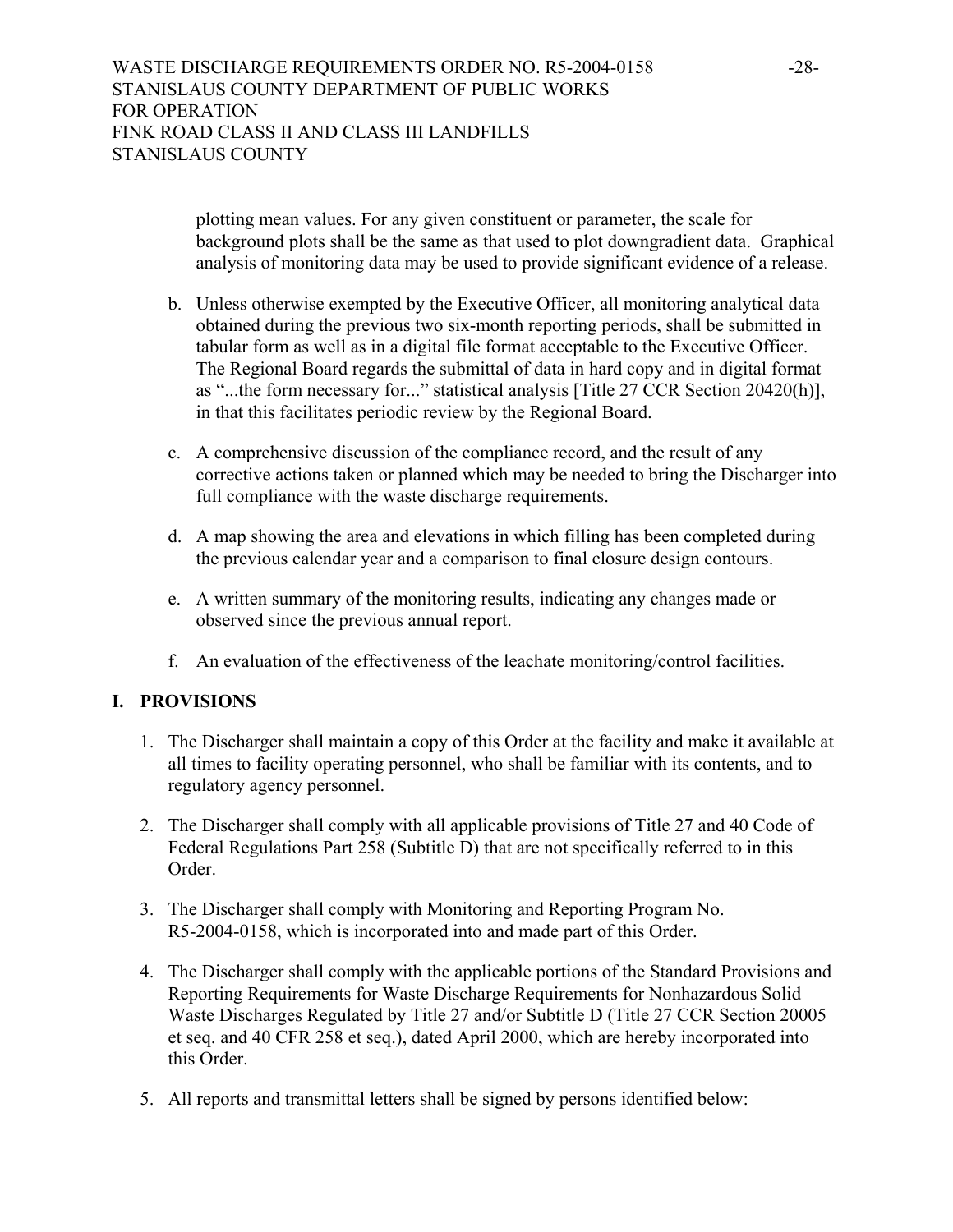- a. For a corporation: by a principal executive officer of at least the level of senior vice-president.
- b. For a partnership or sole proprietorship: by a general partner or the proprietor.
- c. For a municipality, state, federal or other public agency: by either a principal executive officer or ranking elected or appointed official.
- d. A duly authorized representative of a person designated in a, b or c above if;
	- 1) The authorization is made in writing by a person described in a, b, or c of this provision;
	- 2) The authorization specifies either an individual or a position having responsibility for the overall operation of the regulated facility or activity, such as the position of plant manager, operator of a Unit, superintendent, or position of equivalent responsibility. (A duly authorized representative may thus be either a named individual or any individual occupying a named position); and
	- 3) The written authorization is submitted to the Regional Board.
- e. Any person signing a document under this Section shall make the following certification:

"I certify under penalty of law that I have personally examined and am familiar with the information submitted in this document and all attachments and that, based on my inquiry of those individuals immediately responsible for obtaining the information, I believe that the information is true, accurate, and complete. I am aware that there are significant penalties for submitting false information, including the possibility of fine and imprisonment."

- 6. The Discharger shall take all reasonable steps to minimize any adverse impact to the waters of the State resulting from noncompliance with this Order. Such steps shall include accelerated or additional monitoring as necessary to determine the nature, extent, and impact of the noncompliance.
- 7. The owner of the waste management facility shall have the continuing responsibility to assure protection of waters of the state from discharged wastes and from gases and leachate generated by discharged waste during the active life, closure, and postclosure maintenance period of the Unit(s) and during subsequent use of the property for other purposes.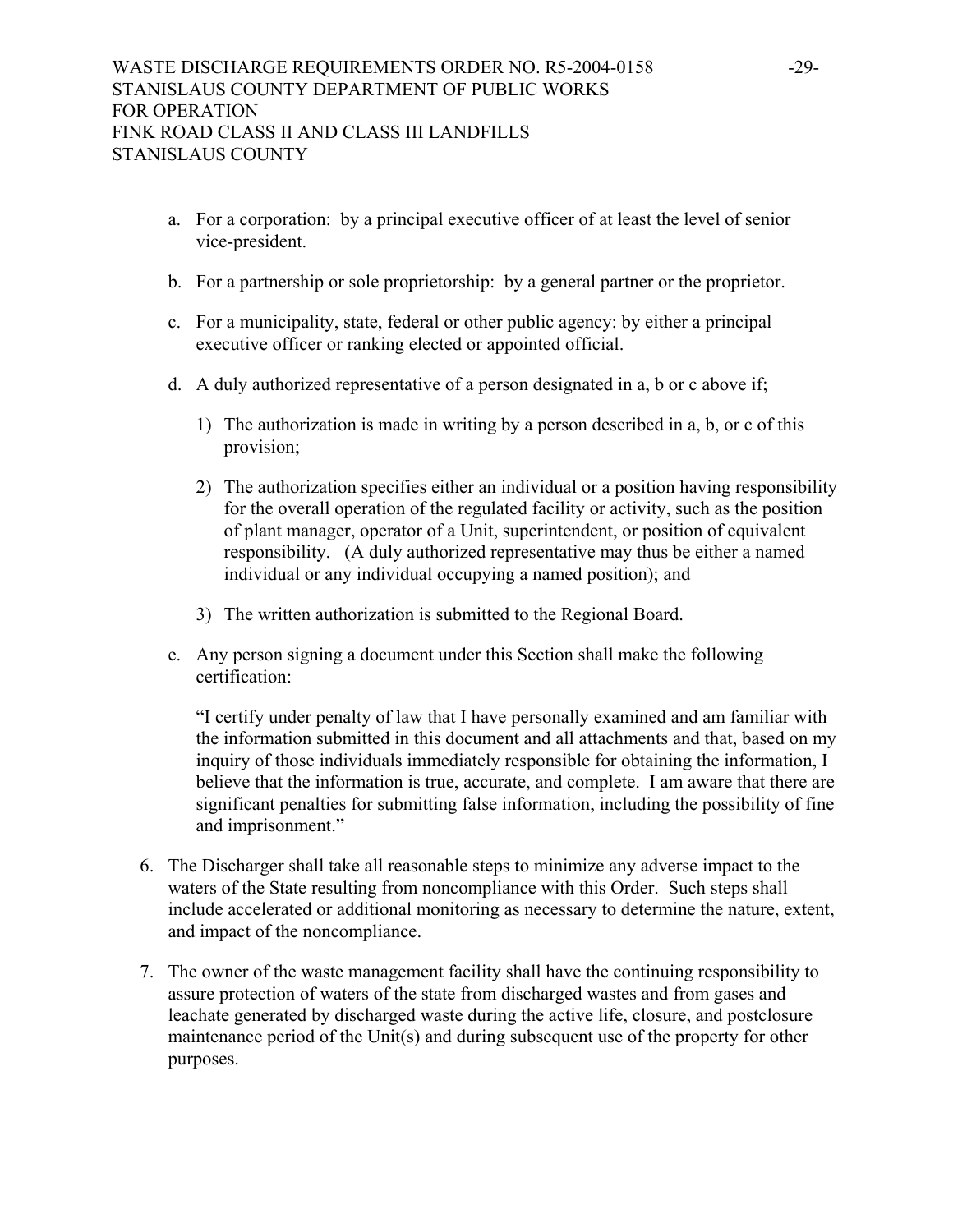- 8. The fact that it would have been necessary to halt or reduce the permitted activity in order to maintain compliance with this Order shall not be regarded as a defense for the Discharger's violations of the Order.
- 9. To assume ownership or operation under this Order, the succeeding owner or operator must apply in writing to the Regional Board requesting transfer of the Order within 14 days of assuming ownership or operation of this facility. The request must contain the requesting entity's full legal name, the State of incorporation if a corporation, the name and address and telephone number of the persons responsible for contact with the Regional Board, and a statement. The statement shall comply with the signatory requirements contained in Provision F.5. and state that the new owner or operator assumes full responsibility for compliance with this Order. Failure to submit the request shall be considered a discharge without requirements, a violation of the California Water Code. Transfer of this Order shall be approved or disapproved by the Regional Board.
- 10. The Discharger shall establish cost estimates for initiating and completing corrective action for all known or reasonably foreseeable releases from the landfill, and submit these estimates to the Executive Officer for review and approval.
- 11. The Discharger shall obtain and maintain assurances of financial responsibility for initiating and completing corrective action for all known or reasonably foreseeable releases from the landfill in an amount approved by the Executive Officer, and shall submit the financial assurance mechanism to the Financial Assurances Section of the California Integrated Waste Management Board.
- 12. The Discharger is required to maintain financial assurance mechanisms for closure and post-closure maintenance costs as specified in Chapter 6 of Title 27. The Discharger is required to submit the financial assurance mechanism to the Financial Assurances Section of the California Integrated Waste Management Board, which determines if the mechanism meets the requirements of Chapter 6, Title 27, and if the amount of coverage is adequate.
- 13. The Discharger shall complete the tasks contained in these waste discharge requirements in accordance with the following time schedule:

## Task Compliance Date

## **A. Construction Plans**

Submit construction and design plans **Prior to construction** for Executive Officer review and approval. (see Construction Specification D.1)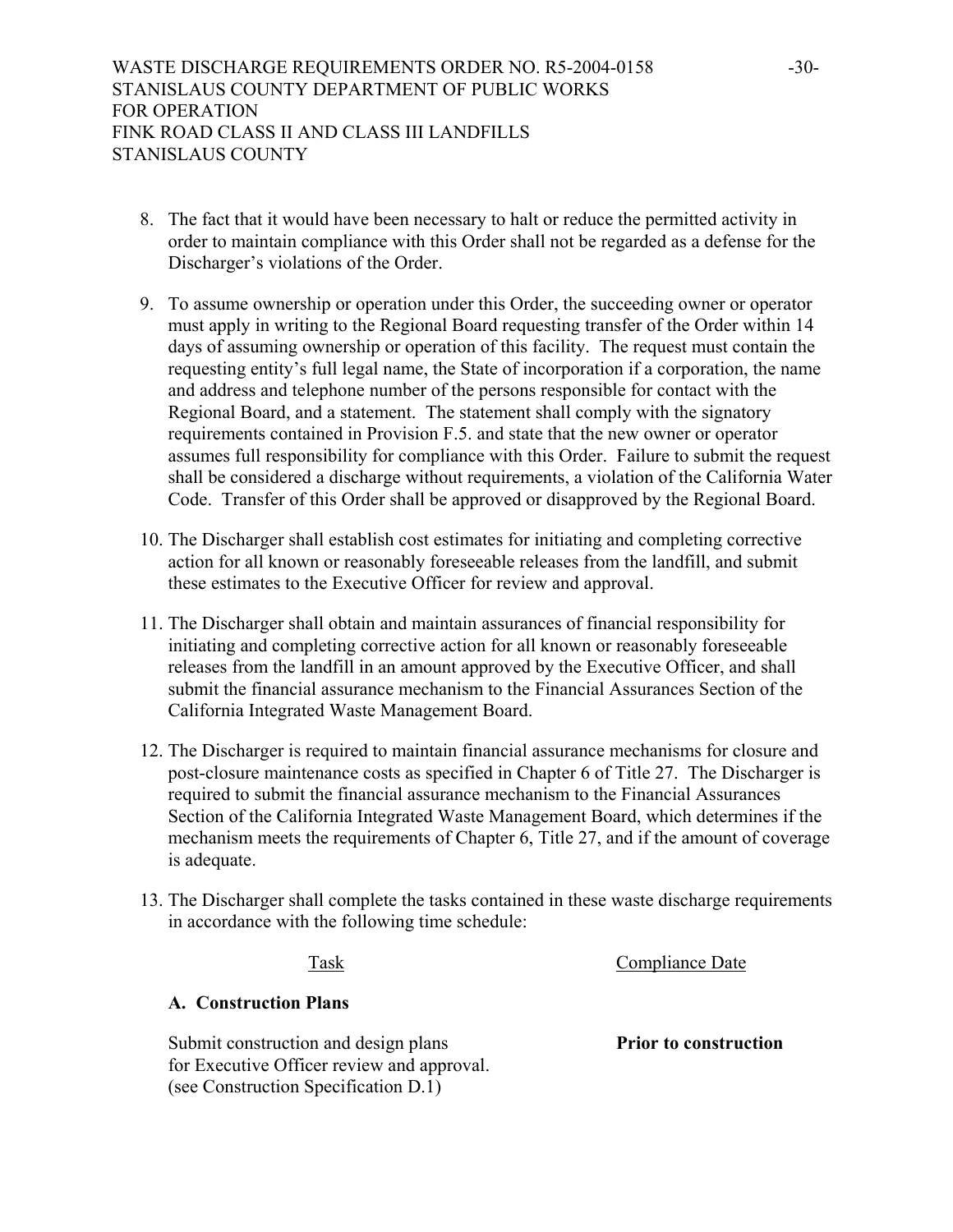## **B. Construction Report**

Submit a construction report upon completion **Prior to discharge** demonstrating construction was in accordance with approved construction plans for Executive Officer review and approval. (see Construction Specification D.6)

## **C. Water Quality Protection Standard**

Submit a Water Quality Protection Standard report that compares interwell and intrawell concentration limits for each monitored medium at each monitoring point.

I, THOMAS R. PINKOS, Executive Officer, do hereby certify that the foregoing is a full, true, and correct copy of an Order adopted by the California Regional Water Quality Control Board, Central Valley Region, on 15 October 2004.

> $\mathcal{L}_\text{max}$  , and the set of the set of the set of the set of the set of the set of the set of the set of the set of the set of the set of the set of the set of the set of the set of the set of the set of the set of the THOMAS R. PINKOS, Executive Officer

RDA: 10/15/2004

**90 days after adoption of these WDRs**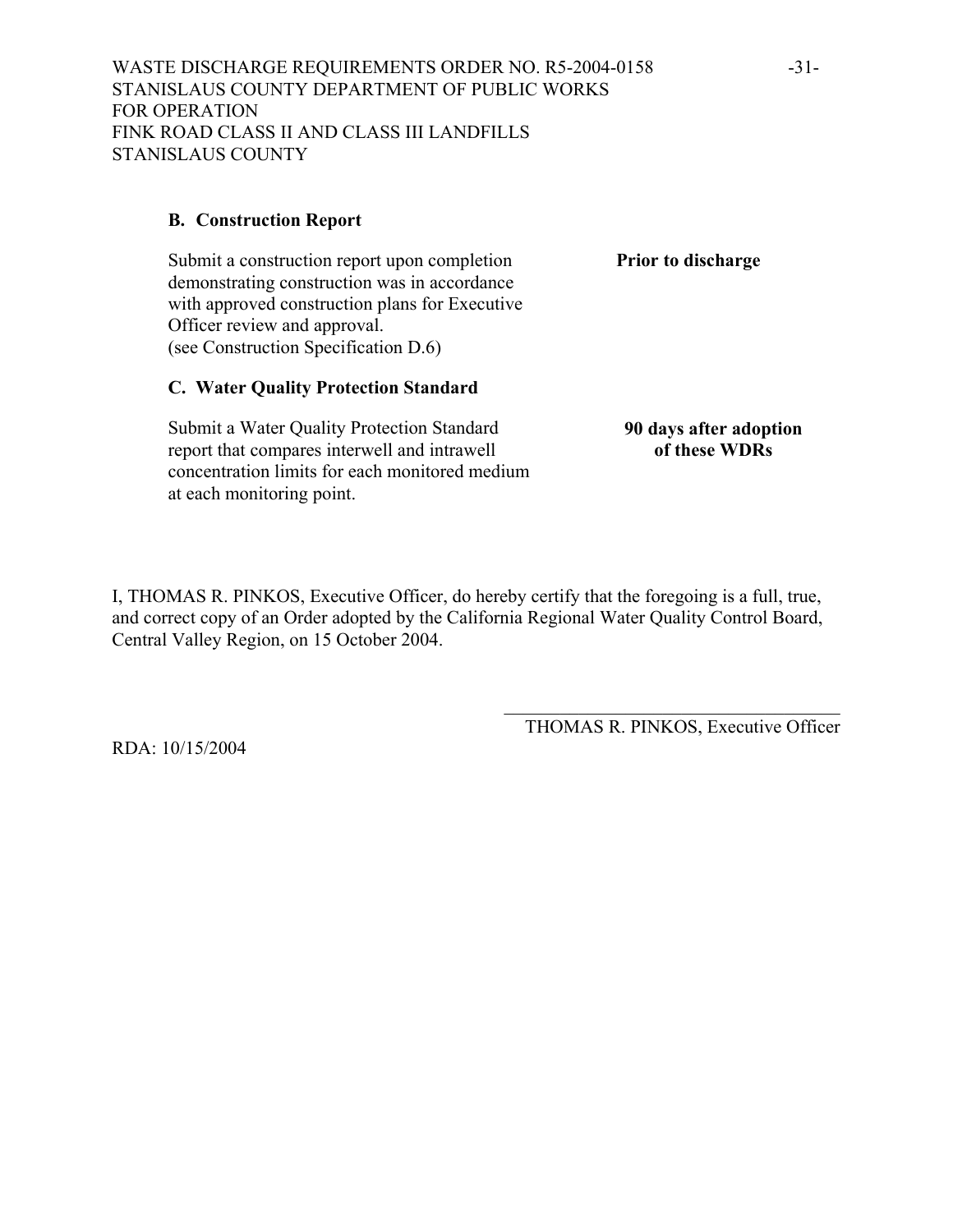## CALIFORNIA REGIONAL WATER QUALITY CONTROL BOARD CENTRAL VALLEY REGION

## MONITORING AND REPORTING PROGRAM NO. R5-2004-0158 FOR STANISLAUS COUNTY DEPARTMENT OF PUBLIC WORKS FOR OPERATION OF FINK ROAD CLASS II AND CLASS III LANDFILLS STANISLAUS COUNTY

Compliance with this Monitoring and Reporting Program, with Title 27, California Code of Regulations, Section 20005, et seq. (hereafter Title 27), and with the *Standard Provisions and Reporting Requirements for Waste Discharge Requirements for Nonhazardous Solid Waste Discharges Regulated by Title 27 and/or Subtitle D (27 CCR §20005 et seq. and 40 CFR 258)*, dated April 2000, is ordered by Waste Discharge Requirements Order No. R5-2004-0158.

# **A. REQUIRED MONITORING REPORTS**

| Report |                                                                           | Due                  |
|--------|---------------------------------------------------------------------------|----------------------|
| 1.     | Groundwater Monitoring (Section D.1)                                      | <b>See Table I</b>   |
| 2.     | <b>Annual Monitoring Summary Report</b><br>(Order No. R5-2004-0158, F.6.) | <b>Annually</b>      |
| 3.     | Unsaturated Zone Monitoring (Section D.2)                                 | <b>See Table II</b>  |
| 4.     | Leachate Monitoring (Section D.3)                                         | <b>See Table III</b> |
| 5.     | Surface Water Monitoring (Section D.4)                                    | <b>See Table IV</b>  |
| 6.     | Facility Monitoring (Section D.5)                                         | As necessary         |
| 7.     | Response to a Release<br>(Standard Provisions and Reporting Requirements) | As necessary         |

## **B. REPORTING**

 The Discharger shall report monitoring data and information as required in this Monitoring and Reporting Program and as required in Order No. R5-2004-0158 and the Standard Provisions and Reporting Requirements. Reports which do not comply with the required format will be **REJECTED** and the Discharger shall be deemed to be in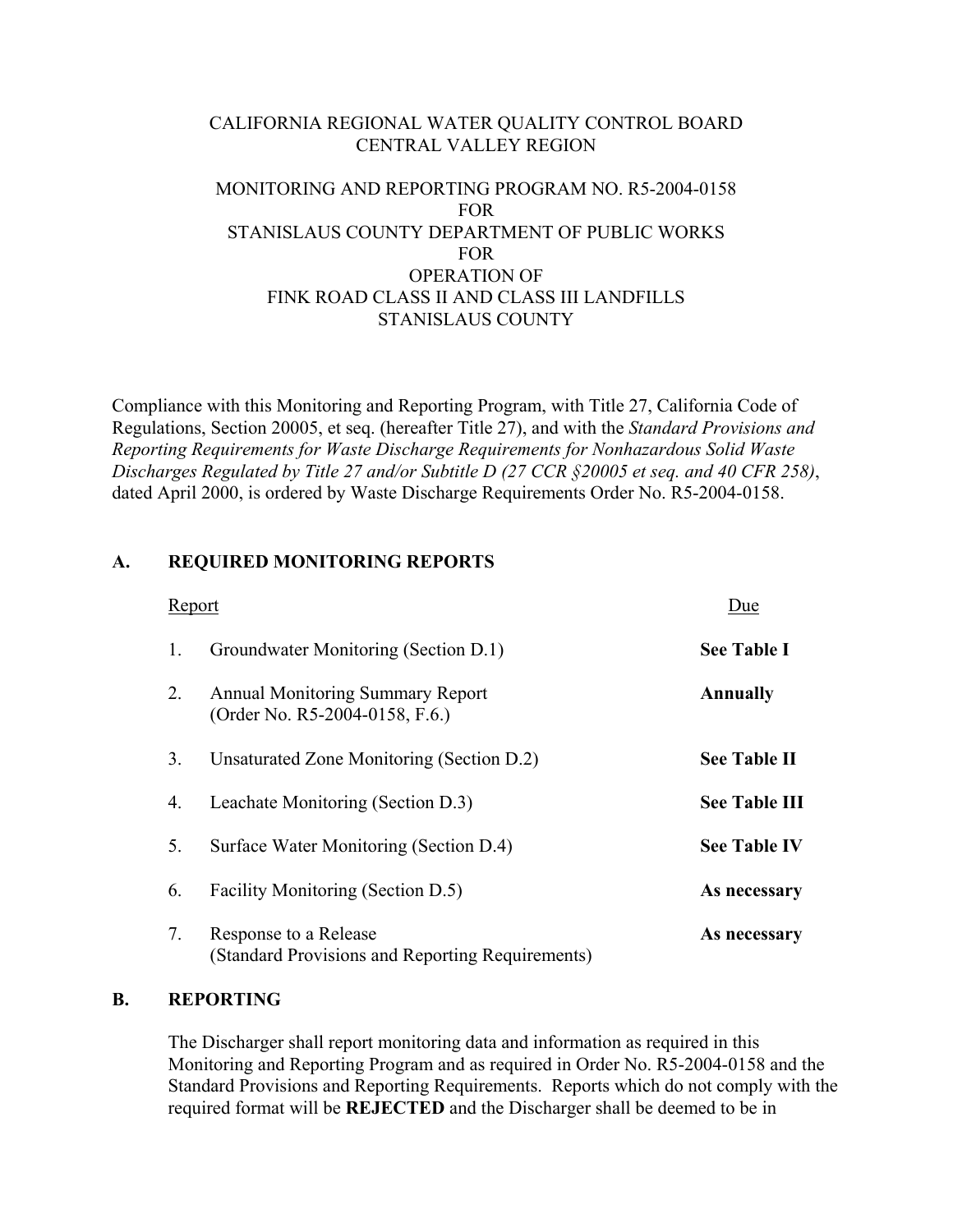noncompliance with the waste discharge requirements. In reporting the monitoring data required by this program, the Discharger shall arrange the data in tabular form so that the date, the constituents, the concentrations, and the units are readily discernible. The data shall be summarized in such a manner so as to illustrate clearly the compliance with waste discharge requirements or the lack thereof. Data shall also be submitted in a digital format acceptable to the Executive Officer.

 Each monitoring report shall include a compliance evaluation summary as specified in F. Reporting Requirements, of Order No. R5-2004-0158.

 Field and laboratory tests shall be reported in each monitoring report. Monthly, quarterly, semiannual, and annual monitoring reports shall be submitted to the Board in accordance with the following schedule for the calendar period in which samples were taken or observations made.

| <b>Sampling</b>  | Reporting        | Reporting                                          | Report                                          |
|------------------|------------------|----------------------------------------------------|-------------------------------------------------|
| <b>Frequency</b> | <b>Frequency</b> | Periods End                                        | Date Due                                        |
| Monthly          | Quarterly        | Last Day of Month                                  | by Quarterly Schedule                           |
| Quarterly        | Quarterly        | 31 March<br>30 June<br>30 September<br>31 December | 30 April<br>31 July<br>31 October<br>31 January |
| Semiannually     | Semiannually     | 30 June<br>31 December                             | 31 July<br>31 January                           |
| Annually         | Annually         | 31 December                                        | 31 January                                      |

 The Discharger shall submit an **Annual Monitoring Summary Report** to the Board covering the previous monitoring year. The annual report shall contain the information specified in F. Reporting Requirements, of Order No. R5-2004-0158, and a discussion of compliance with the waste discharge requirements and the Water Quality Protection Standard.

 The results of **all monitoring** conducted at the site shall reported to the Board in accordance with the reporting schedule above for the calendar period in which samples were taken or observations made.

# **C. WATER QUALITY PROTECTION STANDARD AND COMPLIANCE PERIOD**

# **1. Water Quality Protection Standard Report**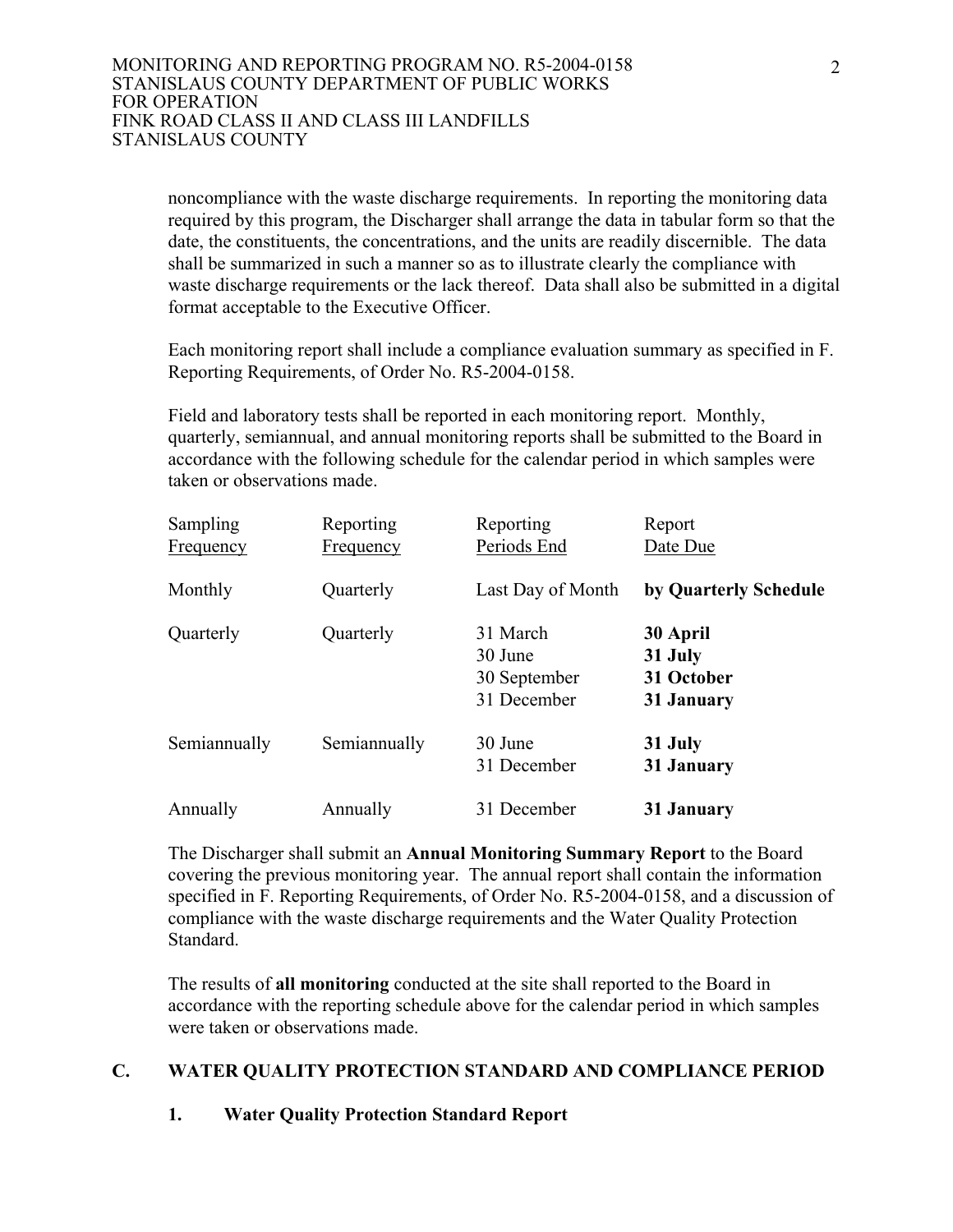For each waste management unit (Unit), the Water Quality Protection Standard shall consist of all constituents of concern, the concentration limit for each constituent of concern, the point of compliance, and all water quality monitoring points.

 The Water Quality Protection Standard for naturally occurring waste constituents consists of the constituents of concern, the concentration limits, and the point of compliance and all monitoring points. The Executive Officer shall review and approve the Water Quality Protection Standard, or any modification thereto, for each monitored medium.

The report shall:

- a. Identify **all distinct bodies of surface and ground water** that could be affected in the event of a release from a Unit or portion of a Unit. This list shall include at least the uppermost aquifer and any permanent or ephemeral zones of perched groundwater underlying the facility.
- b. Include a map showing the monitoring points and background monitoring points for the surface water monitoring program, groundwater monitoring program, and the unsaturated zone monitoring program. The map shall include the point of compliance in accordance with §20405 of Title 27.
- c. Evaluate the perennial direction(s) of groundwater movement within the uppermost groundwater zone(s).

 If subsequent sampling of the background monitoring point(s) indicates significant water quality changes due to either seasonal fluctuations or other reasons unrelated to waste management activities at the site, the Discharger may request modification of the Water Quality Protection Standard.

## **2. Constituents of Concern**

 The constituents of concern include all the waste constituents, their reaction products, and hazardous constituents that are reasonably expected to be in or derived from waste contained in the Unit. The constituents of concern for all Units at the facility are those listed in Tables I through IV for the specified monitored medium, and Table VI. The Discharger shall monitor all constituents of concern every five years, or more frequently as required in accordance with a Corrective Action Program.

#### a**. Monitoring Parameters**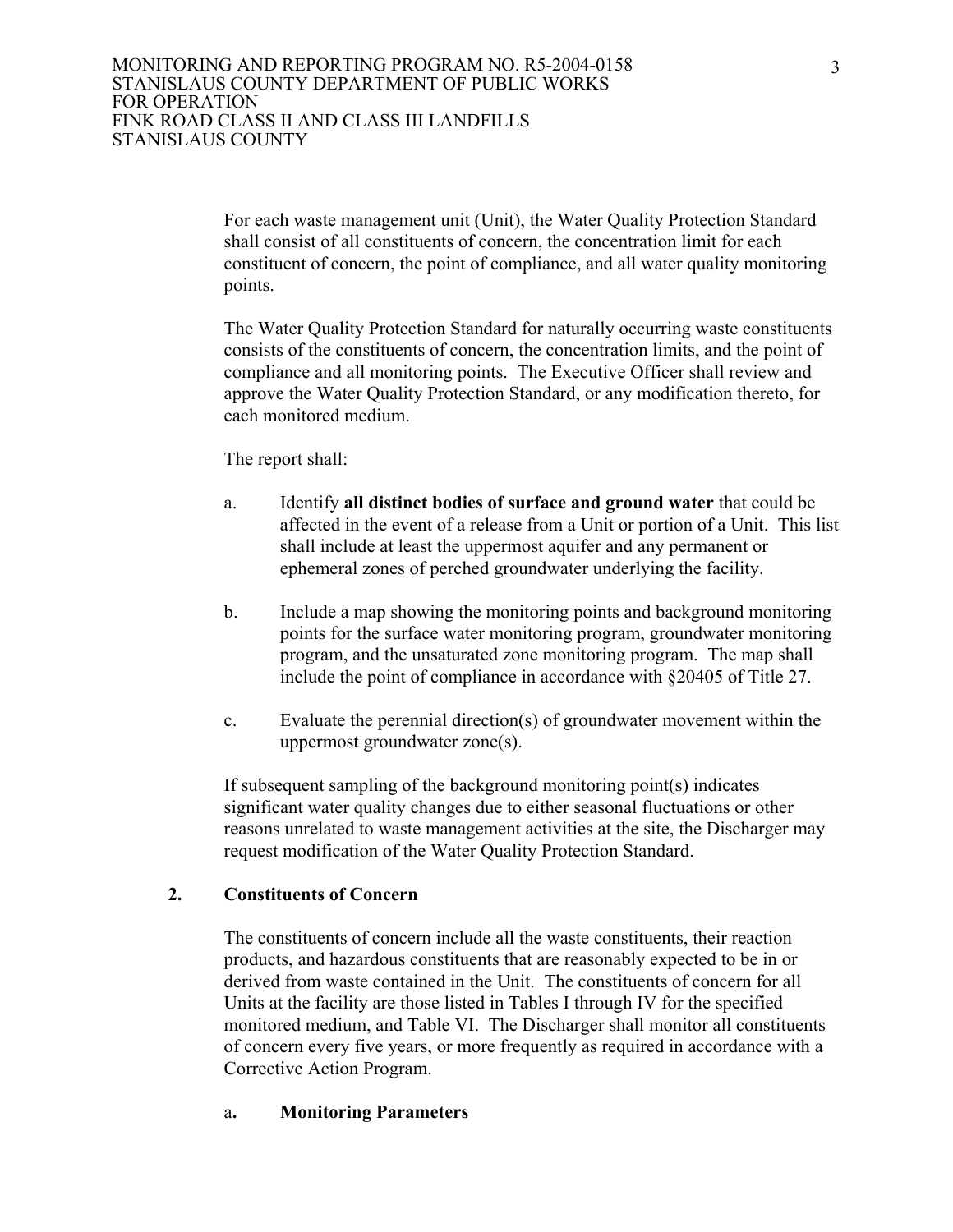Monitoring parameters are constituents of concern that are the waste constituents, reaction products, hazardous constituents, and physical parameters that provide a reliable indication of a release from a Unit. The monitoring parameters for all Units are those listed in Tables I through V for the specified monitored medium.

## **3. Concentration Limits**

 The Discharger shall submit a revised Water Quality Protection Standard Report proposing intrawell concentration limits for naturally occurring constituents of concern. The report will compare intrawell and interwell concentration limits and consider if adoption of intrawell limits will significantly delay identification of any future releases from the facility. Based on the results of this study new concentration limits for naturally occurring constituents of concern will be adopted by the executive officer.

#### **4. Current Water Quality Protection Standards**

The existing concentration limits for naturally occurring constituents of concern are as follows:

| Constituent  | <b>Concentration Limit</b> | units |
|--------------|----------------------------|-------|
| <b>TDS</b>   | 374                        | mg/L  |
| Sulfate      | 12                         | mg/L  |
| Nitrate as N |                            | mg/L  |
| Chloride     | 28                         | mg/L  |

New concentration limits will be adopted when an acceptable Water Quality Protection Standard Report is submitted.

## **5. Point of Compliance**

 The point of compliance for the water standard at each Unit is a vertical surface located at the hydraulically downgradient limit of the Unit that extends through the uppermost aquifer underlying the Unit. The following are the points of compliance:

| $LF-1$ | MW-9, $-10$ , and $-11$ .                                         |
|--------|-------------------------------------------------------------------|
|        | LF-2, Cell 1: $DL-20A$ , $-21A$ , and $-22A$ ; MW-18, and $-19$ . |
|        | LF-2, Cell 2: $DL-26$ , and $-27$ ; MW-14, and $-18$ .            |
|        | LF-2, Cell 3: Pan lysimeter beneath Cell 3; MW-14, and $-18$ .    |
|        | LF-3, Cell 1: $DL-1$ through $DL-13$ inclusive, and MW-16.        |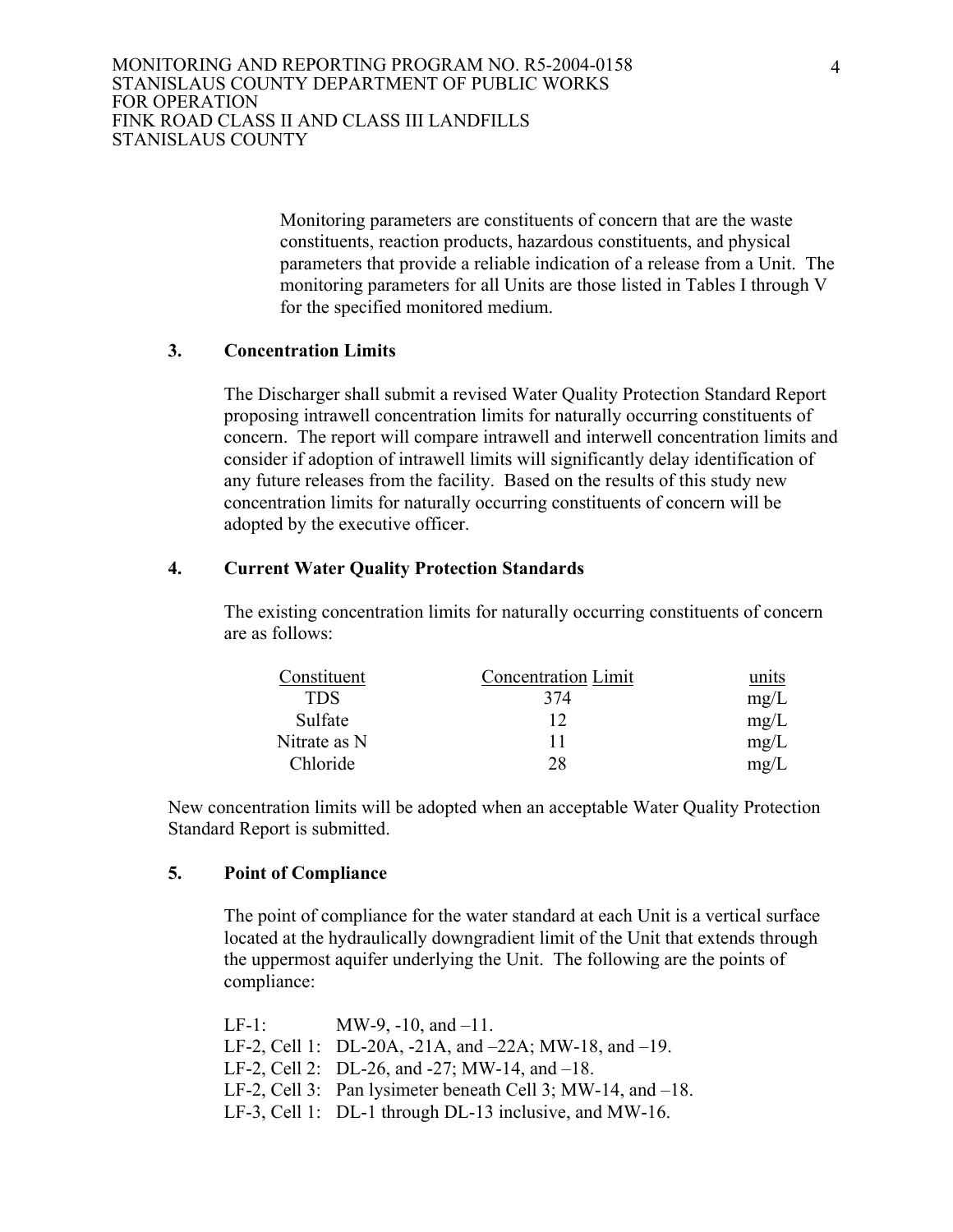#### MONITORING AND REPORTING PROGRAM NO. R5-2004-0158 STANISLAUS COUNTY DEPARTMENT OF PUBLIC WORKS FOR OPERATION FINK ROAD CLASS II AND CLASS III LANDFILLS STANISLAUS COUNTY

|        | LF-3, Cell 2: $DL-28$ , -29, and $-30$ ; MW-16.                |
|--------|----------------------------------------------------------------|
|        | LF-3, Cell 3: Pan lysimeter beneath Cell 3; MW-16, and $-19$ . |
| $SI-1$ | Subdrain system beneath SI-1; and MW-19.                       |
| $SI-2$ | DL-23, -24. and $-25$ ; and MW-18.                             |
|        |                                                                |

 The points of compliance for future LF-2 and LF-3 Cells will be the cell pan lysimeter and downgradient monitor wells.

## **6. Monitoring Points**

A monitoring point is a well, device, or location specified in the waste discharge requirements at which monitoring is conducted and at which the water quality protection standard applies. The monitoring points for detection monitoring shall be the following:

| Surface Water: | $S-1$ , $S-2$ , $S-3$                                                                                                                                                                            |
|----------------|--------------------------------------------------------------------------------------------------------------------------------------------------------------------------------------------------|
| Ground Water   | MW-10, -11, -12, -13, -14, -16, -17, -18, and<br>$-19$ (and other monitoring wells when<br>constructed).                                                                                         |
| Vadose Zone    | BL-1, -2, -3, -4, -5; DL-1 through $-33$<br>inclusive; the pan lysimeters beneath LF-2,<br>Cell 3 and LF-3, Cell 3; and the subdrain<br>beneath SI-1 (and other lysimeters when<br>constructed). |

The monitoring points for corrective action monitoring shall be the following:

Ground Water MW-09, -18, -19, -20, -21 and -22

## **7. Compliance Period**

 The compliance period for each Unit shall be the number of years equal to the active life of the Unit plus the closure period. The compliance period is the minimum period during which the Discharger shall conduct a water quality monitoring program subsequent to a release from the Unit. The compliance period shall begin anew each time the Discharger initiates an evaluation monitoring program. If the Discharger's Corrective Action Program (CAP) has not achieved compliance with the Standard by the scheduled end of the Compliance Period, the Compliance Period is automatically extended until the facility has been in continuous compliance for at least three consecutive years.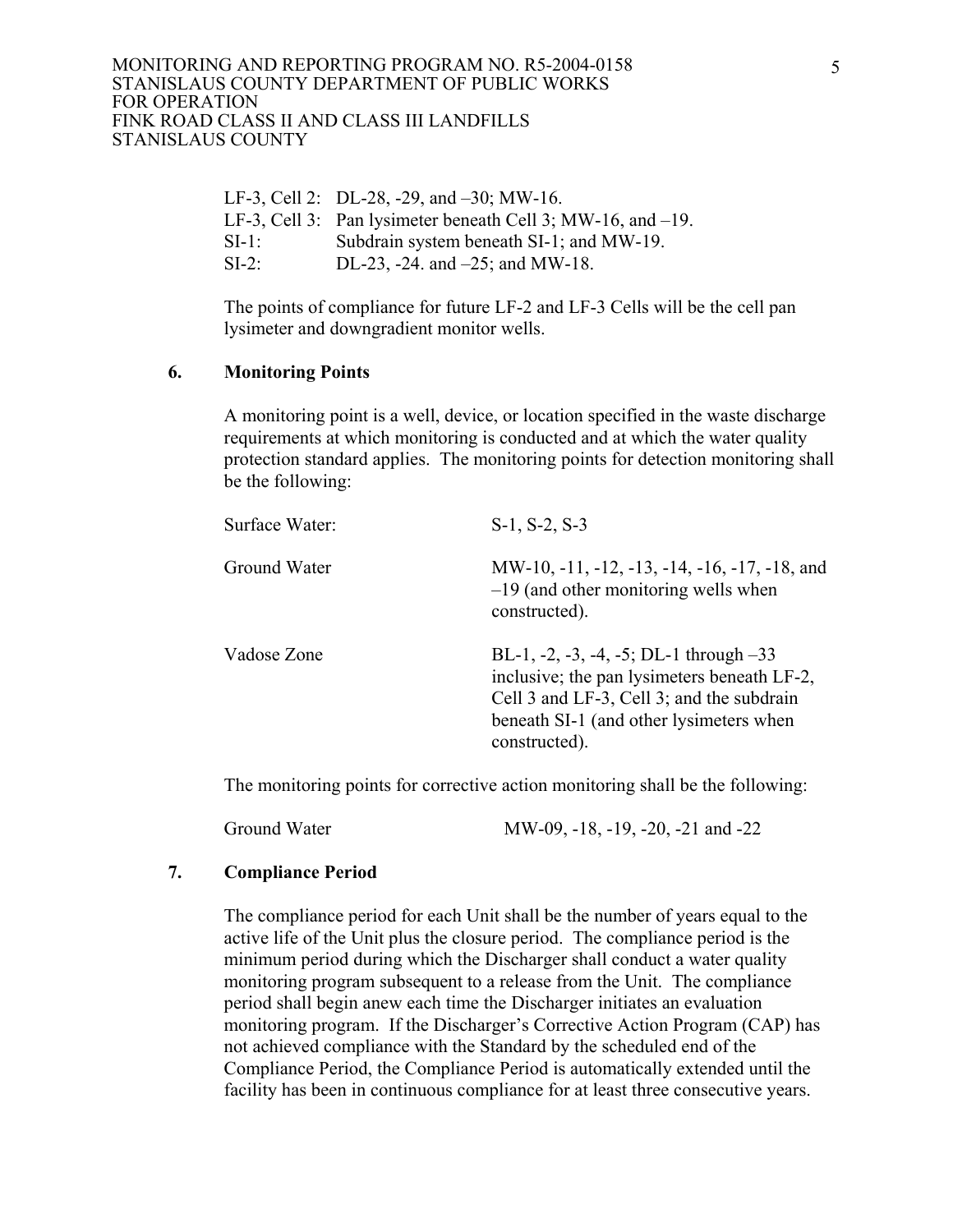#### **D. MONITORING**

The Discharger shall comply with the detection monitoring program provisions of Title 27 for groundwater, surface water, and the unsaturated zone, in accordance with Detection Monitoring Specification E.2 and E.4 of Waste Discharge Requirements, Order No. R5-2004-0158. All monitoring shall be conducted in accordance with a Sample Collection and Analysis Plan, which includes quality assurance/quality control standards, that is acceptable to the Executive Officer.

All point of compliance monitoring wells established for the detection monitoring program shall constitute the monitoring points for the groundwater Water Quality Protection Standard. All detection monitoring program groundwater monitoring wells, unsaturated zone monitoring devices, leachate, and surface water monitoring points shall be sampled and analyzed for monitoring parameters and constituents of concern as indicated and listed in Tables I through IV.

Method detection limits and practical quantitation limits shall be reported. All peaks shall be reported, including those which cannot be quantified and/or specifically identified. Metals shall be analyzed in accordance with the methods listed in Table VI.

The Discharger may, with the approval of the Executive Officer, use alternative analytical test methods, including new USEPA approved methods, provided the methods have method detection limits equal to or lower than the analytical methods specified in this Monitoring and Reporting Program.

#### **1. Groundwater**

The Discharger shall operate and maintain a groundwater detection monitoring system that complies with the applicable provisions of §20415 and §20420 of Title 27 in accordance with a Detection Monitoring Program approved by the Executive Officer. The Discharger shall collect, preserve, and transport groundwater samples in accordance with the approved Sample Collection and Analysis Plan.

The Discharger shall determine the groundwater flow rate and direction in the uppermost aquifer and in any zones of perched water and in any additional zone of saturation monitored pursuant to this Monitoring and Reporting Program, and report the results semiannually, including the times of highest and lowest elevations of the water levels in the wells.

Hydrographs of each well shall be submitted showing the elevation of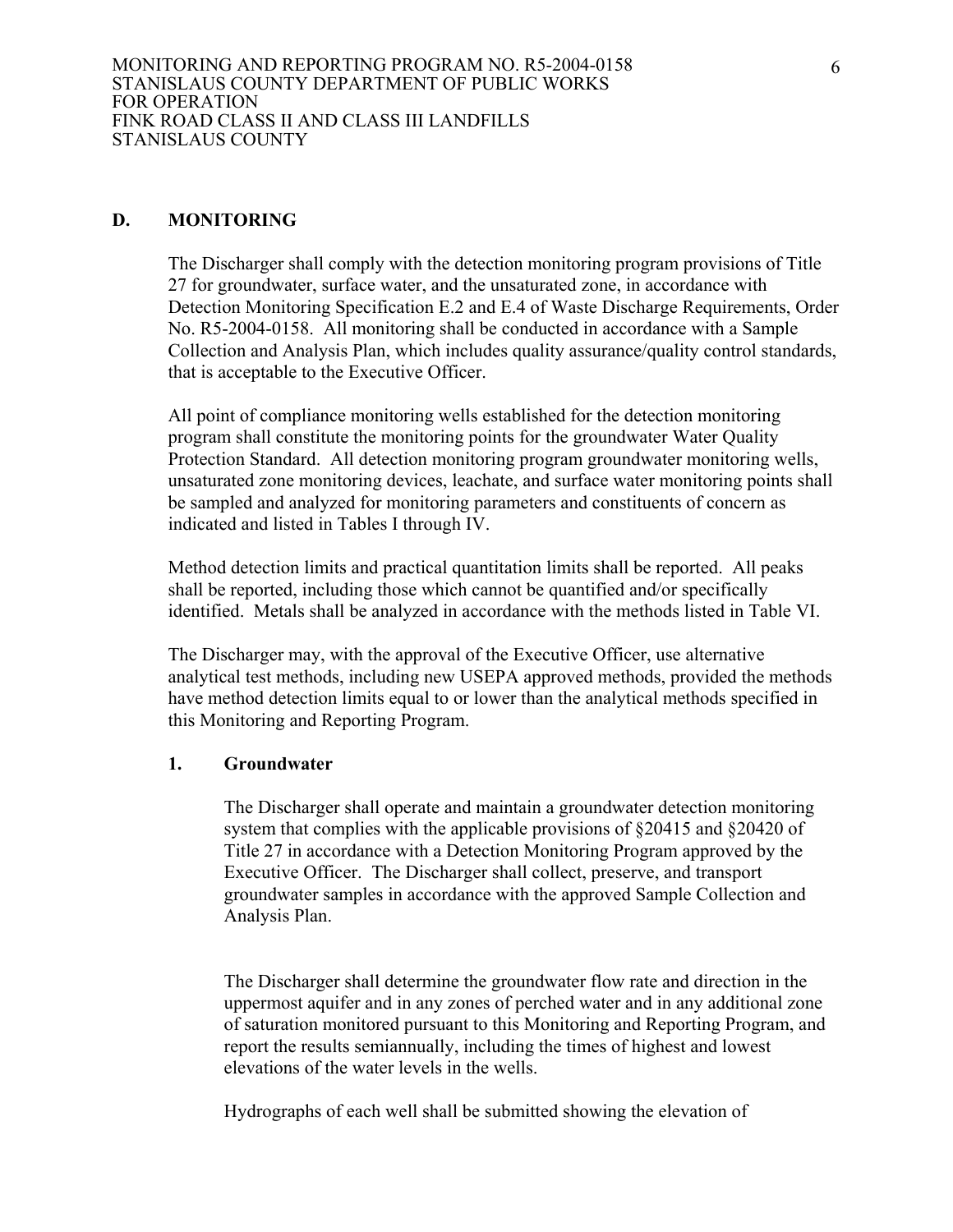groundwater with respect to the elevations of the top and bottom of the screened interval and the elevation of the pump intake. Hydrographs of each well shall be prepared quarterly and submitted annually.

Groundwater samples shall be collected from the detection wells, corrective action wells, background wells, and any additional wells added as part of the approved groundwater monitoring system. Samples shall be collected and analyzed for the monitoring parameters in accordance with the methods and frequency specified in Table I.

The groundwater monitoring network shall consist of:

| Well    | <b>Status</b>            | <b>Function</b>     |
|---------|--------------------------|---------------------|
| $MW-9$  | Corrective Action        | $LF-1$              |
| $MW-10$ | Detection                | $LF-1$              |
| MW-11   | Detection                | $LF-1$              |
| $MW-12$ | Background               | LF-1 $&$ LF-2       |
| $MW-13$ | Detection                | LF-2 Cells $5 & 6$  |
| $MW-14$ | Detection                | LF-2 Cells $3 & 4$  |
| $MW-16$ | Corrective Action        | LF-3 Cells $1 & 2$  |
| MW-17   | Background               | $LF-3$              |
| MW-18   | <b>Correction Action</b> | LF-2 Cells $1 & 2$  |
| MW-19   | Corrective Action        | $SI-1$              |
| $MW-20$ | Corrective Action        | Up-gradient sources |
| $MW-21$ | Corrective Action        | Up-gradient sources |
| MW-22   | Corrective Action        | $LF-2$              |

Downgradient monitoring wells shall constitute the "points of compliance; with respect to groundwater. Additional monitoring wells may be required as the landfill expands. Locations of these wells are shown on Attachment B.

The monitoring parameters shall also be evaluated each reporting period with regards to the cation/anion balance, and the results shall be graphically presented using a Stiff diagram, a Piper graph, or a Schueller plot. Samples for the constituents of concern specified in Table I shall be collected and analyzed in accordance with the methods listed in Table VI every five years.

#### **2. Unsaturated Zone Monitoring**

The Discharger shall operate and maintain an unsaturated zone detection monitoring system that complies with the applicable provisions of §20415 and §20420 of Title 27 in accordance with a detection monitoring plan approved by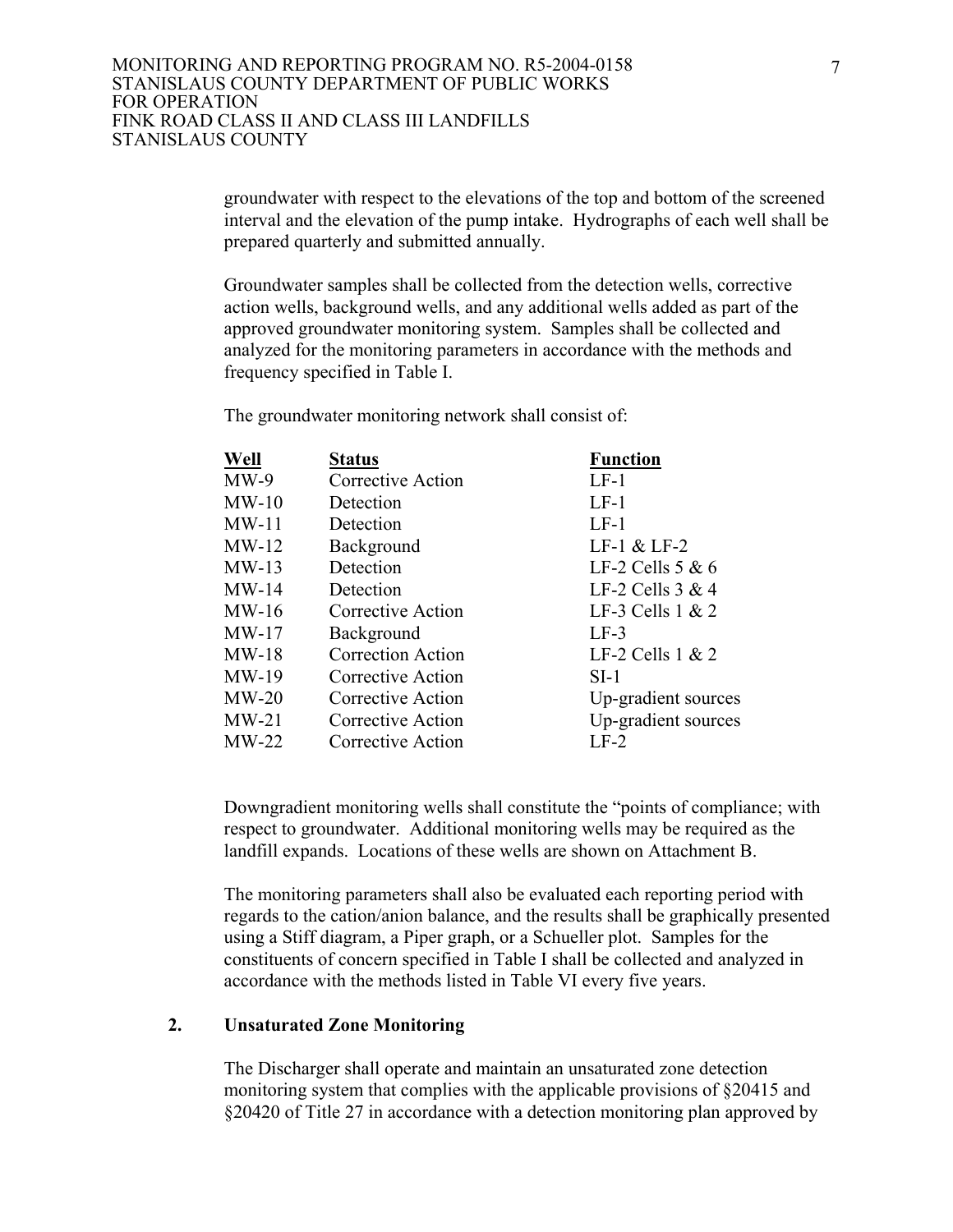the Executive Officer. The Discharger shall collect, preserve, and transport samples in accordance with the quality assurance/quality control standards contained in the approved Sample Collection and Analysis Plan.

Unsaturated zone samples shall be collected from the monitoring devices and background monitoring devices of the approved unsaturated zone monitoring system. The collected samples shall be analyzed for the listed constituents in accordance with the methods and frequency specified in Table II. All monitoring parameters shall be graphed so as to show historical trends at each monitoring point. Samples for the constituents of concern specified in Table II shall be collected and analyzed in accordance with the methods listed in Table VI every five years.

The unsaturated zone monitoring network shall consist of 'background' monitoring devices BL-1, -2, -3, -4, and –5. Downgradient monitoring devices DL-1 through DL-29, the pan lysimeters beneath LF-2, Cells 3 and 4; LF-3 Cell 3; and the subdrain beneath SI-1 shall constitute the "points of compliance" with respect to soil-pore liquid. Unsaturated zone monitoring devices shall be checked monthly for fluid and monitoring shall include the volume of fluid recovered. All future waste management units shall also have vadose zone monitoring which meets the requirements of this Section.

The pan lysimeters shall be checked monthly for liquid and monitoring shall also include the total volume of liquid removed from the system. Unsaturated zone monitoring reports shall be included with the corresponding semiannual groundwater monitoring and shall include an evaluation of potential impacts of the facility on the unsaturated zone and compliance with the Water Quality Protection Standard.

#### **3. Leachate Monitoring**

All Unit leachate collection and removal system sumps shall be inspected monthly for leachate generation. Upon detection of leachate in a previously dry leachate collection and removal system, leachate shall be sampled **immediately** and analyzed for the constituents listed in Table III. Leachate shall then be sampled and analyzed annually during the fourth quarter thereafter, with a retest during the following second quarter if constituents are detected that have not been previously detected. Leachate samples shall be collected and analyzed for the listed constituents in accordance with the methods and frequency specified in Table III. The constituents of concern list shall include all constituents listed in Table VI. The quantity of leachate pumped from each sump shall be measured and reported monthly as Leachate Flow Rate (in gallons).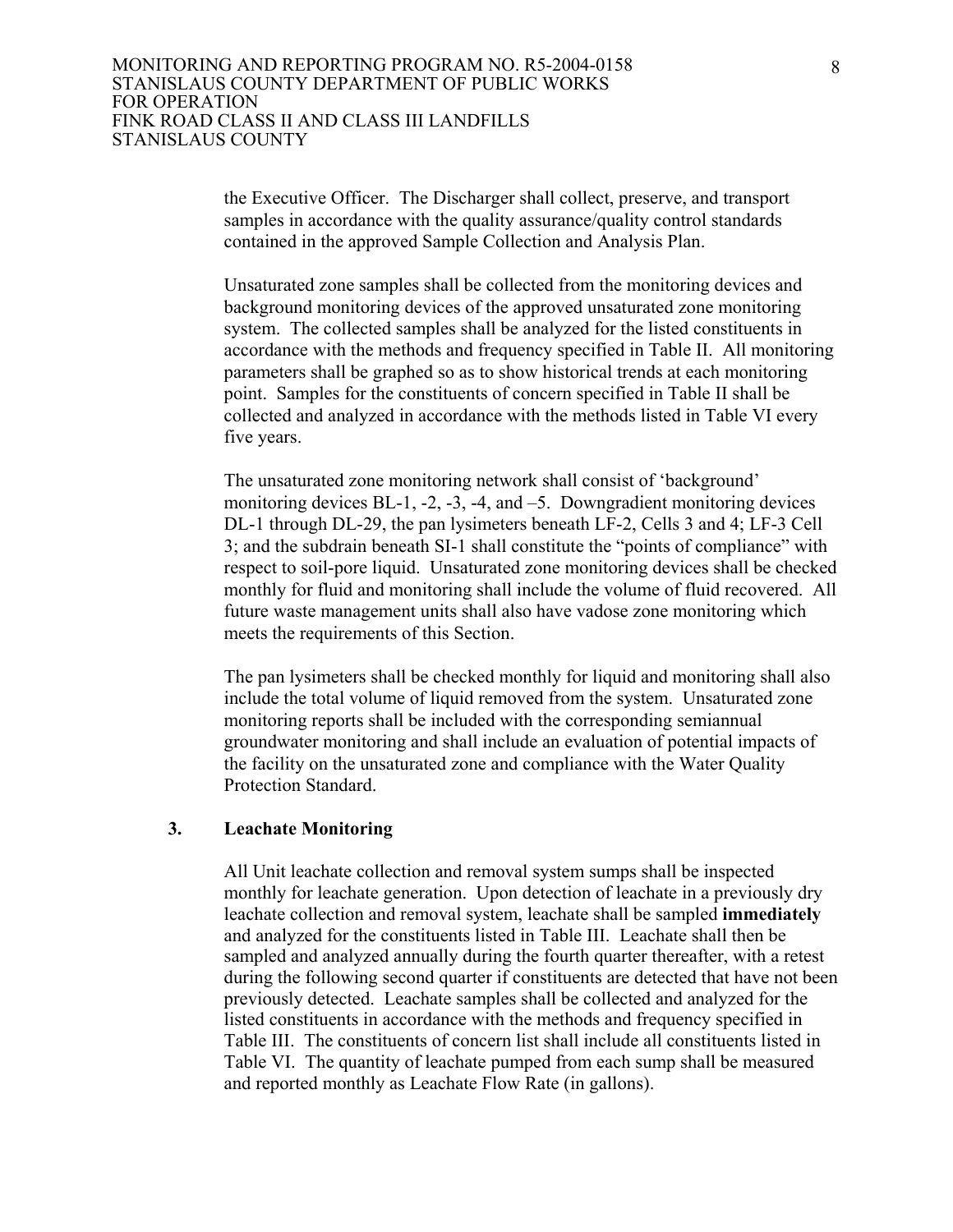Leachate which seeps to the surface from the Unit shall be sampled and analyzed for the constituents listed in Table III upon detection. The quantity of leachate shall be *estimated* and reported as Leachate Flow Rate (in gallons/day).

All LCRSs shall be tested annually to demonstrate operation in conformance with waste discharge requirements. The results of these tests shall be reported to the Board and shall include comparison with earlier tests made under comparable conditions. All visible portions of synthetic liners shall be inspected on a quarterly bases and their condition reported quarterly to the Board.

The Discharger shall monitor leachate discharged to the Class II surface impoundments (SI-1 and SI-2) and LCRS sumps on a daily basis and report to the Board the parameters and frequencies in Table III. Separate grab samples shall be collected from the LCRS outfall pipes of LF-3 (Cells 1 and 2 combined, Cell 3); LF-2, (Cells 1, 2, and 3); all new cells and from the SI-1 and SI-2 LCRS sumps. These samples shall be analyzed for the parameters and constituents and at the frequencies indicated in Table III below. Leachate monitoring shall be incorporated into all future expansions at the landfill.

#### **4. Surface Water Monitoring**

The Discharger shall install and operate a surface water detection monitoring system where appropriate that complies with the applicable provisions of  $\S 20415$ and §20420 of Title 27 and has been approved by the Executive Officer.

Surface water flows from on and around WMUs shall be monitored during significant storm events and sampled where they leave the facility boundary at locations S-1, S-2, and S-3 as shown in Attachment B. For all surface water monitoring points samples shall be collected and analyzed for the monitoring parameters in accordance with the methods and frequency specified in Table IV. All surface water monitoring samples shall be collected and analyzed for the constituents of concern specified in Table IV every five years. All monitoring parameters shall be graphed so as to show historical trends at each sample location.

Surface water monitoring reports shall be submitted with the corresponding quarterly groundwater monitoring and shall include evaluation of potential impacts of the facility on surface water quality and compliance with the Water Quality Protection Standard.

## **5. Facility Monitoring**

a. **Facility Inspection**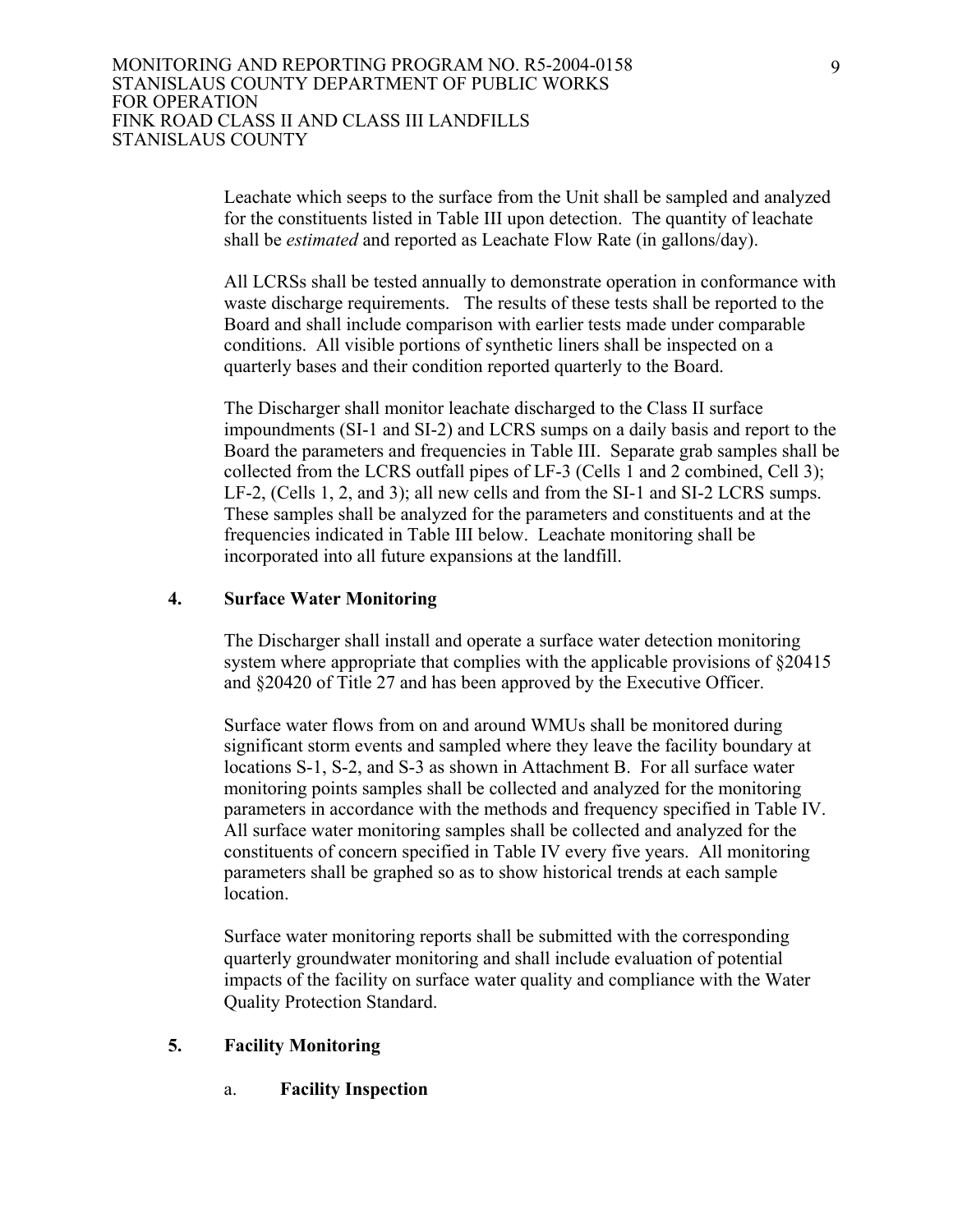Annually, prior to the anticipated rainy season, but no later than **30 September**, the Discharger shall conduct an inspection of the facility. The inspection shall assess damage to the drainage control system, groundwater monitoring equipment (including wells, etc.), and shall include the Standard Observations contained in section F.4.f. of Order No. R5-2004-0158. Any necessary construction, maintenance, or repairs shall be completed by **31 October**. By **15 November** of each year, the Discharger shall submit an annual report describing the results of the inspection and the repair measures implemented, including photographs of the problem and the repairs.

#### b. **Storm Events**

The Discharger shall inspect all precipitation, diversion, and drainage facilities for damage **within 7 days** following *major storm events*. Necessary repairs shall be completed **within 30 days** of the inspection. The Discharger shall report any damage and subsequent repairs within 45 days of completion of the repairs, including photographs of the problem and the repairs.

#### **6. Corrective Action Monitoring**

The Discharger shall collect and analyze all data necessary to assess the success of correction actions. This assessment shall include a determination of the spatial distribution and concentration of each COC throughout the zone affected by the release. In conjunction with the assessment the Discharger shall monitor groundwater, surface water, and the unsaturated zone to evaluate changes in water quality resulting from the corrective action. Based on the data collected the corrective action may be revised, or discontinued.

For each monitored medium, all Monitoring Points assigned to corrective action monitoring, and all Background Monitoring points shall be monitored once each calendar quarter for the monitoring Parameters listed in this Program.

For any given monitored medium, a sufficient number of samples shall be taken from all Monitoring Points and Background Monitoring Points to satisfy the data analysis requirements for a given Reporting Period, and shall be taken in a manner that ensures sample independence to the greatest extent feasible.

 Groundwater sampling shall also include an accurate determination of the groundwater surface elevation and field parameters (pH, temperature, electrical conductivity, turbidity) for that Monitoring Point or Background Monitoring Point. Groundwater elevations taken prior to purging the well and sampling for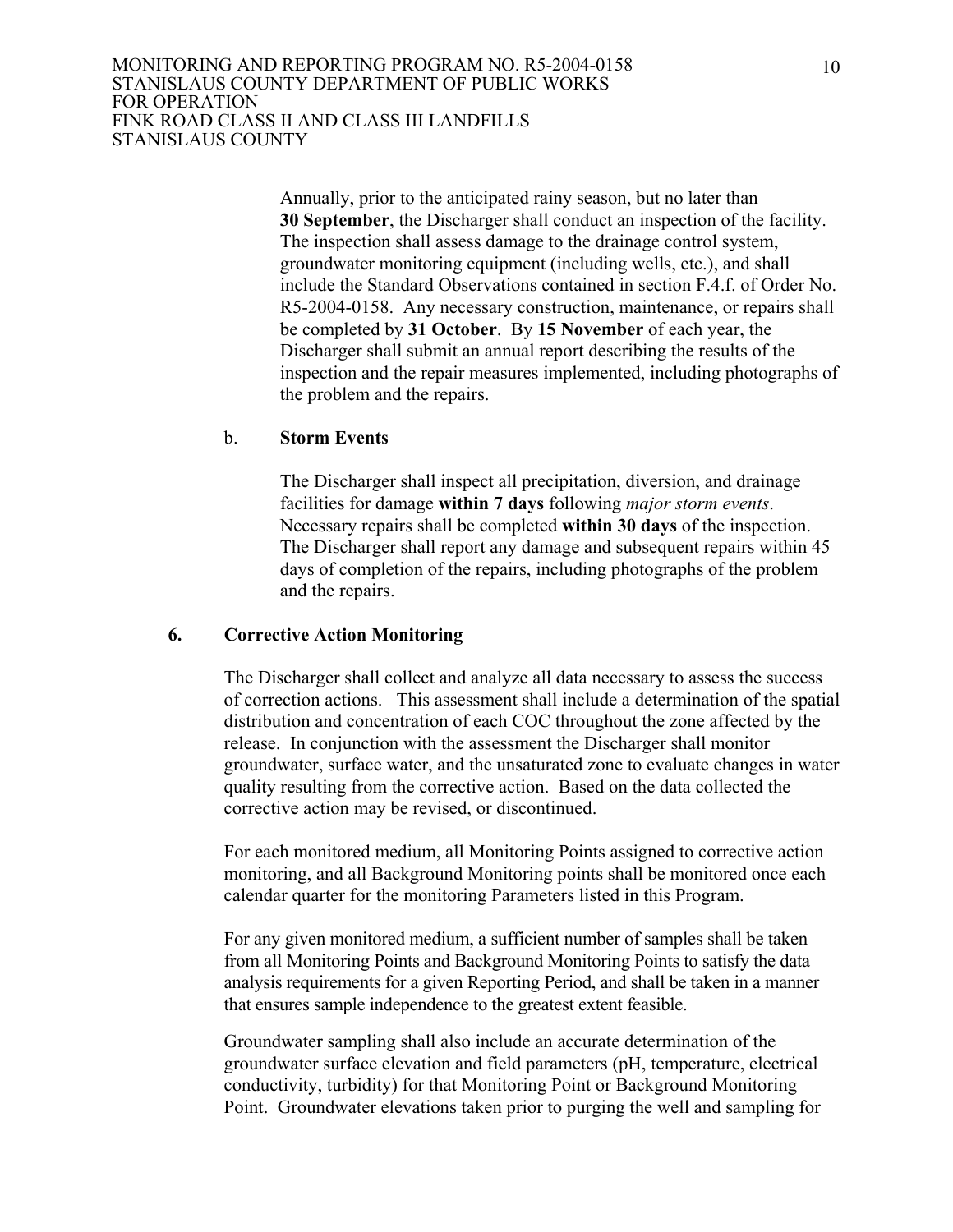Monitoring Parameters shall be used to fulfill the groundwater gradient/direction analyses required. For each monitored groundwater body, the Discharger shall measure the water level in each well and determine groundwater gradient and direction at least quarterly, including the times of expected highest and lowest elevations of the water level for the respective groundwater body. Groundwater elevations for all background and downgradient wells for a given groundwater body shall be measured within a period of time short enough to avoid temporal variations in groundwater flow which could preclude accurate determination of groundwater gradient and direction. This information shall be included in the quarterly monitoring reports.

Statistical or non-statistical analysis should be performed as soon as the monitoring data are available.

The Discharger is conducting corrective action monitoring for corrective actions initiated in response to releases from LF-1; from SI-1 and –2; and from LF-3 Cells  $1 \& 2$ . At LF-1, VOCs were released to groundwater via escaping landfill gases. As corrective action, the County completed source control measures including installation of a final landfill cover and a landfill gas extraction system. Corrective action monitoring is ongoing at LFG-1S, -1D, -2S, -2M, -2D, -3S, - 3M, -3D and MW-9 to evaluate the effectiveness of these source control measures as a corrective action.

 At SI-1 and –2, VOCs and several inorganic constituents were detected in lysimeters and in groundwater at MW-15 (this well is now abandoned). In response to the releases the County implemented source control measures including reconstruction of SI-1 in 1999, reconstruction of the leachate drainage system from LF-3 in 1998, adjustment the SI-2 LCRS sump to prevent more than six inches of fluid collecting in the sump. Corrective action monitoring is ongoing at DL-20A, -21A, -22A, -23, -24, -25, MW-18 and –19 to evaluate the effectiveness of these source control measures as a corrective action.

 At LF-3 Cells 1 & 2 several inorganic constituents were detected in lysimeters and in groundwater at MW-16. The County has completed source control measures for releases from LF-3. These source control measures include reconstruction of the leachate drainage system from LF-3 in 1998. Corrective action monitoring is ongoing at DL-28, -29, -30, MW-16, -17, -20, -21, and  $-22$ to evaluate the effectiveness of the source control measures as corrective action and to evaluate possible upgradient sources of inorganic constituents.

#### **7. Nonhazardous Solid Waste Monitoring**

 The Discharger shall monitor all wastes discharged to the Class III landfill waste management units (WMUs) on a monthly basis and report to the Board as follows: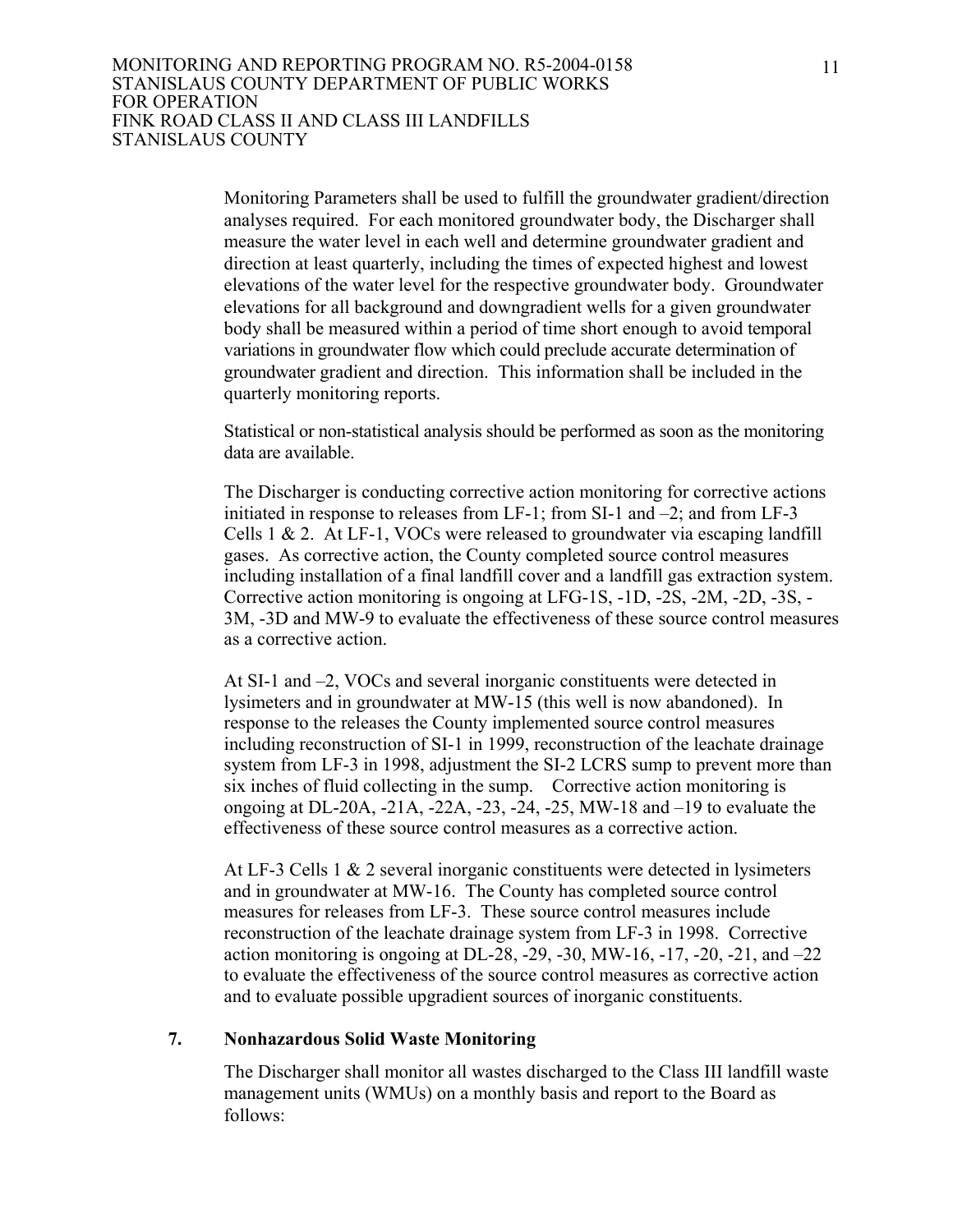#### MONITORING AND REPORTING PROGRAM NO. R5-2004-0158 STANISLAUS COUNTY DEPARTMENT OF PUBLIC WORKS FOR OPERATION FINK ROAD CLASS II AND CLASS III LANDFILLS STANISLAUS COUNTY

| <b>Parameter</b>               | Units         | <b>Report Frequency</b> |
|--------------------------------|---------------|-------------------------|
| Quantity discharged            | Cubic yards   | Quarterly               |
| Type of material discharged    |               | Quarterly               |
| Source of material             |               | Quarterly               |
| Minimum elevation of discharge | Feet (MSL)    | Quarterly               |
| Remaining Capacity of Cell     | $\frac{0}{0}$ | Annually                |

## **8. Designated Solid Waste Monitoring**

 All designated solid waste ash (boiler ash) generated from the Ogden Martin Systems of Stanislaus, Incorporated (OMSS), (formerly Stanislaus Waste Energy Company), discharged to LF-3 shall be monitored on a daily basis and reported to the Board as follows:

| <b>Parameter</b>               | <b>Units</b>              | <b>Report Frequency</b> |
|--------------------------------|---------------------------|-------------------------|
| Quantity discharged            | Tons $&$ yds <sup>3</sup> | Quarterly               |
| Minimum elevation of discharge | Feet (MSL)                | Quarterly               |
| Remaining capacity of Cell     | $\frac{0}{0}$             | Annually                |

 The ash monitoring program shall include appropriate sampling protocol, quality assurance/quality control (QA/QC), and statistical evaluation. Ash monitoring shall include, at a minimum, the parameters and constituents analyzed and reported at the frequencies specified in Table V.

## **9. Designated Solid Waste Moisture Content Monitoring**

 A combustion ash moisture monitoring plan for the OMSS facility boiler ash was developed and implemented in order to exclude wastes containing free liquid and free moisture potentially generated from compaction due to the landfilling process. The summer load checking procedure shall be followed between **1 May**  and **1 October** of each year and the winter load checking procedure shall be followed between **1 October** and **1 May** of each year pursuant to the Combustion Ash Moisture Monitoring Plan effective **1 May 1991**. The ash moisture content shall not exceed **18 percent**. Moisture content analyses shall be in accordance with ASTM D2216.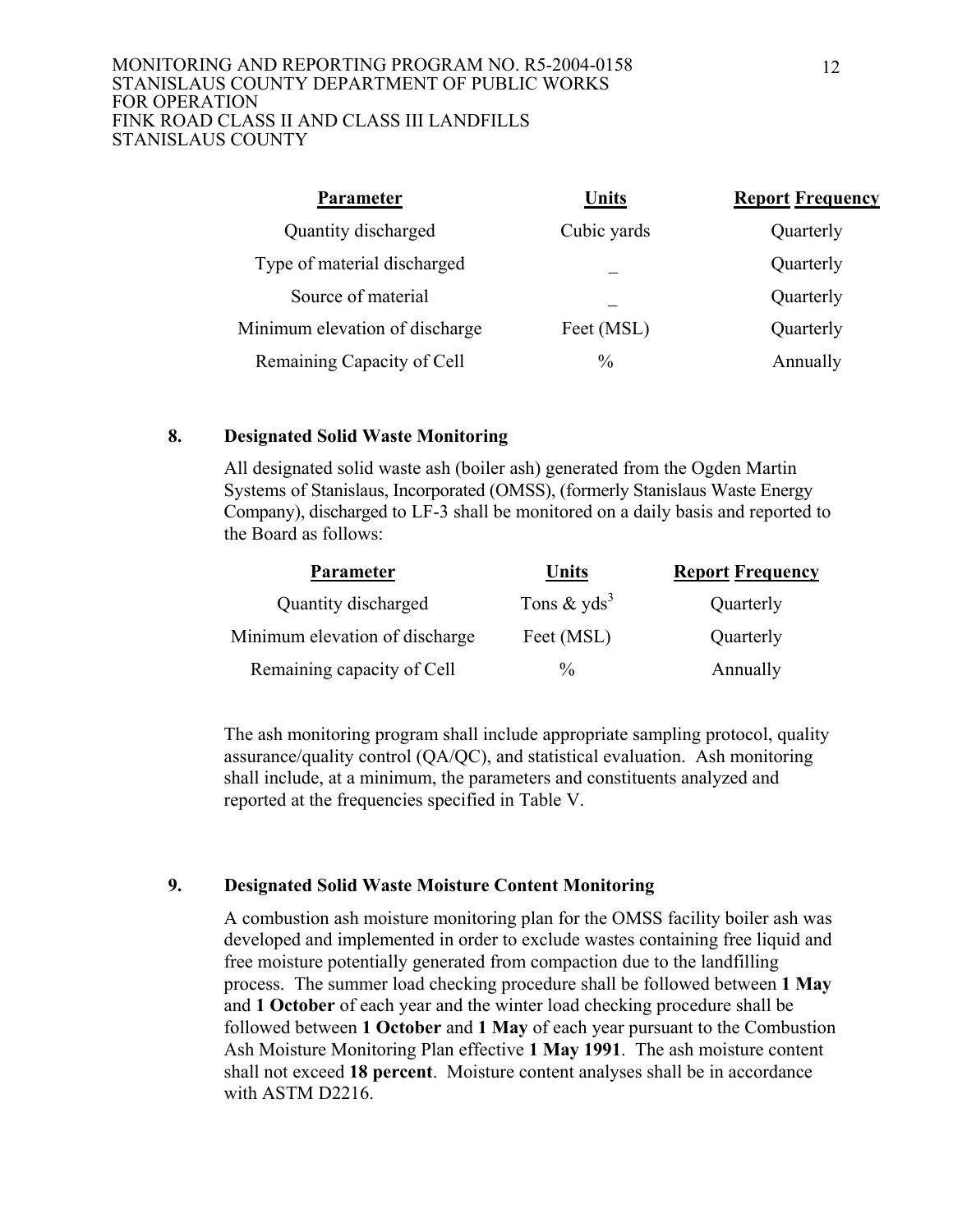A technical report shall be submitted by **15 January** on an annual basis summarizing the testing results and sampling and analysis methods. These reports may be submitted with annual monitoring reports and should include an evaluation of the effectiveness of the previous year's monitoring and compliance program.

The Discharger shall implement the above monitoring program on the effective date of this Program.

Ordered by:

THOMAS R. PINKOS, Executive Officer

 15 October 2004 (Date)

RDA:10/15/04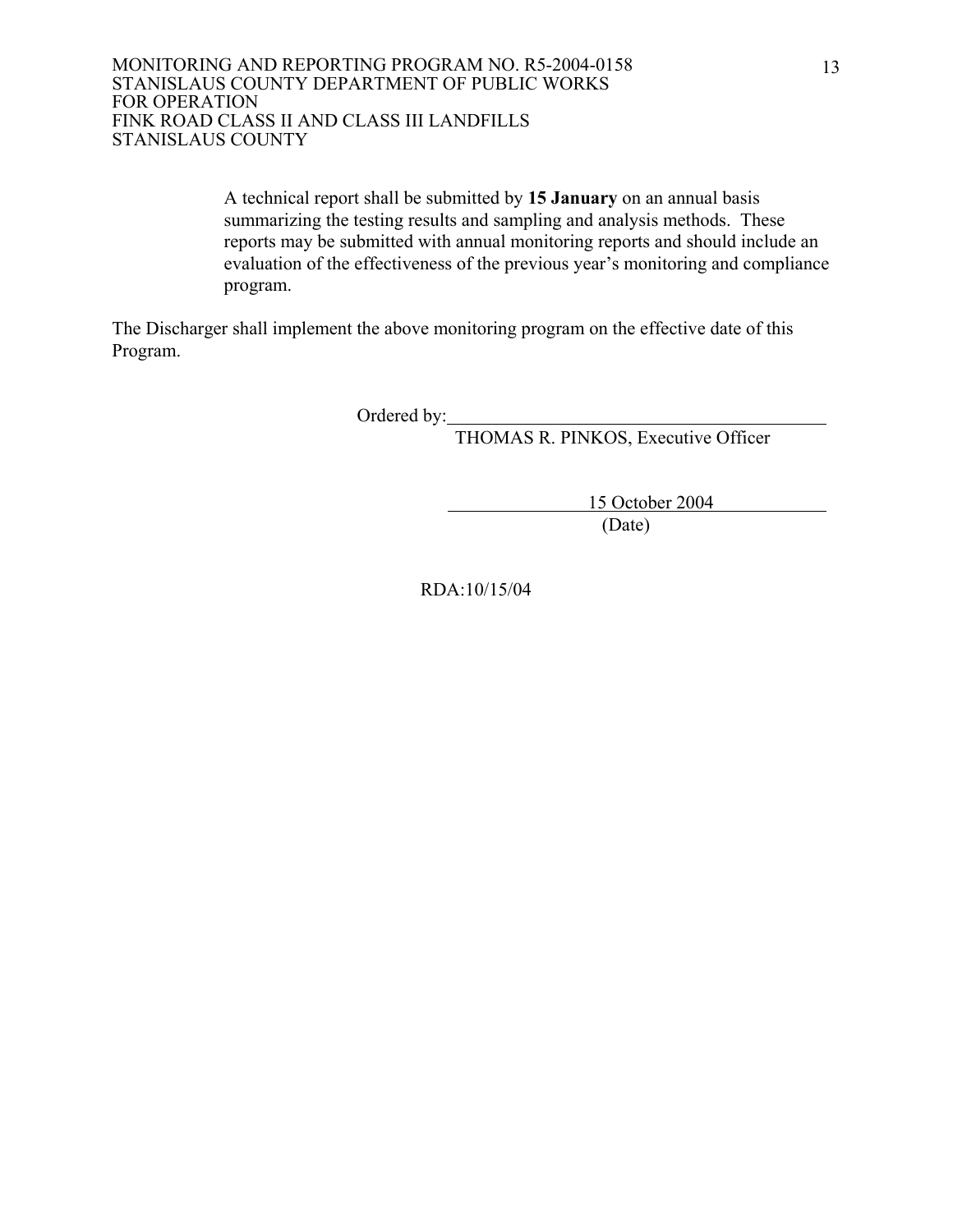## **TABLE I**

#### **GROUNDWATER DETECTION MONITORING PROGRAM**

Parameter Units Erequency

## **Field Parameters**

| Groundwater Elevation          | Ft. & hundredths, M.S.L. | Quarterly |
|--------------------------------|--------------------------|-----------|
| Temperature                    | 0 <sup>C</sup>           | Quarterly |
| <b>Electrical Conductivity</b> | $\mu$ mhos/cm            | Quarterly |
| pΗ                             | pH units                 | Quarterly |
| Turbidity                      | Turbidity units          | Quarterly |
|                                |                          |           |

# **Monitoring Parameters**

| Total Dissolved Solids (TDS)                                          | mg/L      | Quarterly  |
|-----------------------------------------------------------------------|-----------|------------|
| Chloride                                                              | mg/L      | Quarterly  |
| Carbonate                                                             | mg/L      | Quarterly  |
| Bicarbonate                                                           | mg/L      | Quarterly  |
| Nitrate - Nitrogen                                                    | mg/L      | Quarterly  |
| Sulfate                                                               | mg/L      | Quarterly  |
| Calcium                                                               | mg/L      | Quarterly  |
| Magnesium                                                             | mg/L      | Quarterly  |
| Potassium                                                             | mg/L      | Quarterly  |
| Sodium                                                                | mg/L      | Quarterly  |
| <b>Volatile Organic Compounds</b><br>(USEPA Method 8260, see Table V) | $\mu$ g/L | Semiannual |

## **Constituents of Concern (see Table VI)**

| <b>Total Organic Carbon</b>         | mg/L      | 5 years |
|-------------------------------------|-----------|---------|
| Inorganics (dissolved)              | mg/L      | 5 years |
| <b>Volatile Organic Compounds</b>   | $\mu$ g/L | 5 years |
| (USEPA Method 8260B, extended list) |           |         |
| Semi-Volatile Organic Compounds     | $\mu$ g/L | 5 years |
| (USEPA Method 8270C)                |           |         |
| Chlorophenoxy Herbicides            | $\mu$ g/L | 5 years |
| (USEPA Method 8151A)                |           |         |
| Organophosphorus Compounds          | $\mu$ g/L | 5 years |
| (USEPA Method 8141A)                |           |         |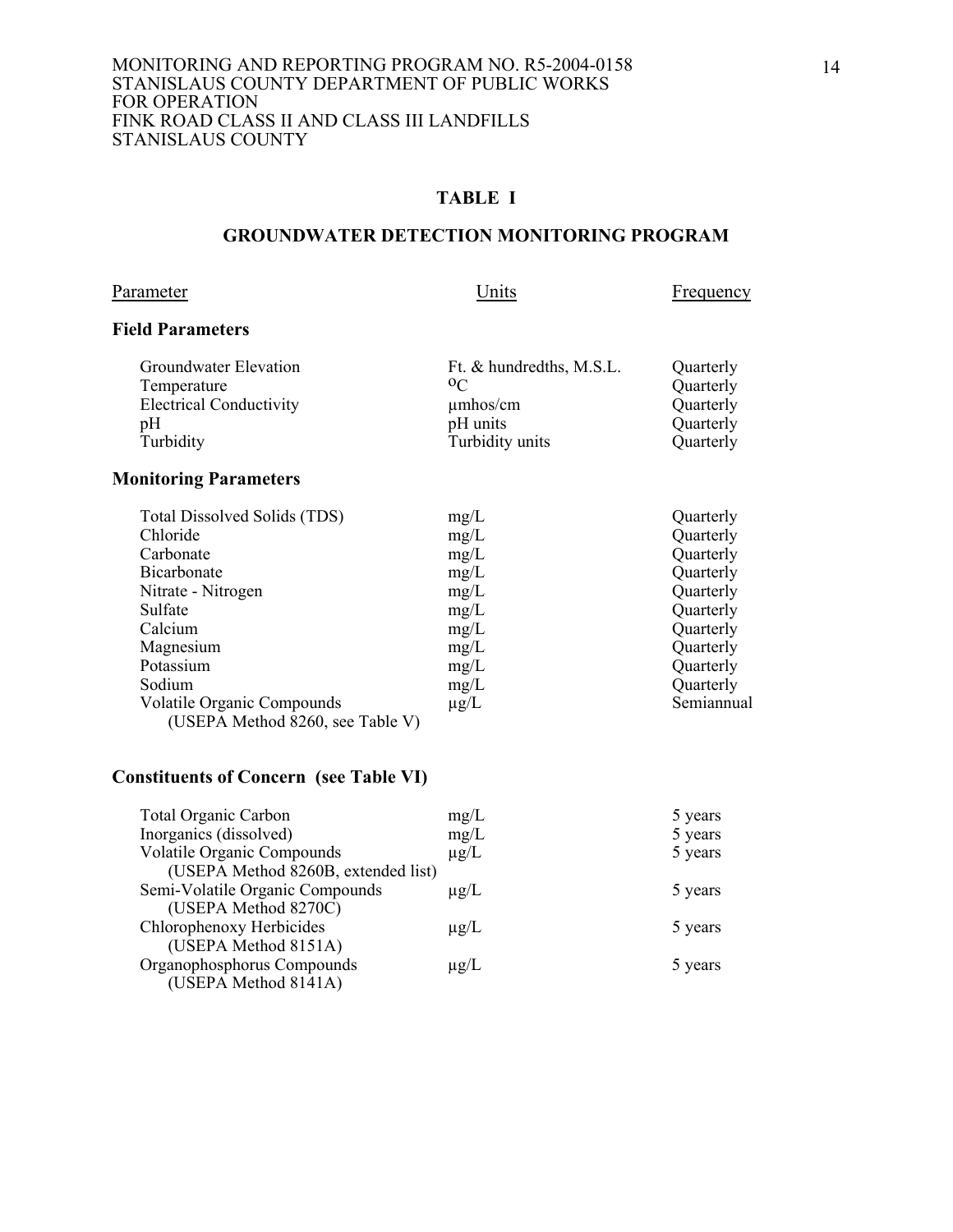## **UNSATURATED ZONE DETECTION MONITORING PROGRAM**

## **PAN LYSIMETERS (or other vadose zone monitoring device)**

| Parameter                                                                                                                                                                                                               | <u>Units</u>                                                                              | <b>Frequency</b>                                                                                                                            |
|-------------------------------------------------------------------------------------------------------------------------------------------------------------------------------------------------------------------------|-------------------------------------------------------------------------------------------|---------------------------------------------------------------------------------------------------------------------------------------------|
| <b>Field Parameters</b>                                                                                                                                                                                                 |                                                                                           |                                                                                                                                             |
| <b>Electrical Conductivity</b><br>pH                                                                                                                                                                                    | $\mu$ mhos/cm<br>pH units                                                                 | Quarterly<br>Quarterly                                                                                                                      |
| <b>Monitoring Parameters</b>                                                                                                                                                                                            |                                                                                           |                                                                                                                                             |
| Total Dissolved Solids (TDS)<br>Chloride<br>Carbonate<br>Bicarbonate<br>Nitrate - Nitrogen<br>Sulfate<br>Calcium<br>Magnesium<br>Potassium<br>Sodium<br>Volatile Organic Compounds<br>(USEPA Method 8260B, see Table V) | mg/L<br>mg/L<br>mg/L<br>mg/L<br>mg/L<br>mg/L<br>mg/L<br>mg/L<br>mg/L<br>mg/L<br>$\mu$ g/L | Quarterly<br>Quarterly<br>Quarterly<br>Quarterly<br>Quarterly<br>Quarterly<br>Quarterly<br>Quarterly<br>Quarterly<br>Quarterly<br>Quarterly |
| <b>Constituents of Concern (see Table VI)</b>                                                                                                                                                                           |                                                                                           |                                                                                                                                             |
| <b>Total Organic Carbon</b><br>Inorganics (dissolved)<br>Volatile Organic Compounds                                                                                                                                     | mg/L<br>mg/L<br>$\mu$ of $\sigma$ .                                                       | 5 years<br>5 years<br>5 years                                                                                                               |

|                                     |           | - 1 - - - - |
|-------------------------------------|-----------|-------------|
| Inorganics (dissolved)              | mg/L      | 5 years     |
| Volatile Organic Compounds          | $\mu$ g/L | 5 years     |
| (USEPA Method 8260B, extended list) |           |             |
| Semi-Volatile Organic Compounds     | $\mu$ g/L | 5 years     |
| (USEPA Method 8270C)                |           |             |
| Chlorophenoxy Herbicides            | $\mu$ g/L | 5 years     |
| (USEPA Method 8151A)                |           |             |
| Organophosphorus Compounds          | $\mu$ g/L | 5 years     |
| (USEPA Method 8141A)                |           |             |
|                                     |           |             |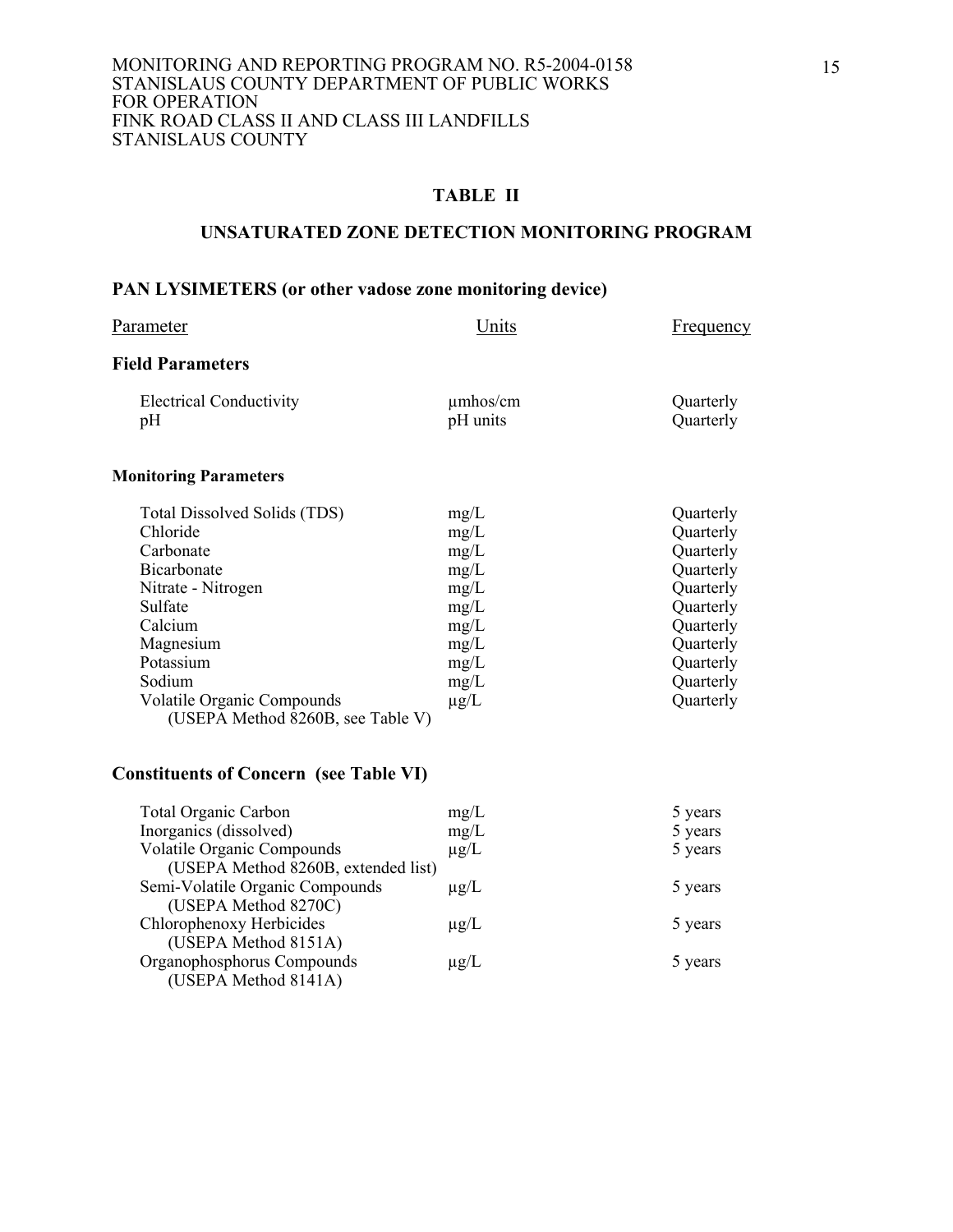## **TABLE III**

## **LEACHATE DETECTION MONITORING PROGRAM**

Parameter Units Erequency

## **Field Parameters**

| <b>Total Flow</b>              | Gallons       | Monthly |
|--------------------------------|---------------|---------|
| Flow Rate                      | Gallons/Day   | Monthly |
| <b>Electrical Conductivity</b> | $\mu$ mhos/cm | Monthly |
| pH                             | pH units      | Monthly |
|                                |               |         |

#### **Monitoring Parameters**

| Total Dissolved Solids (TDS)                                           | mg/L      | Quarterly     |
|------------------------------------------------------------------------|-----------|---------------|
| Chloride                                                               | mg/L      | Quarterly     |
| Carbonate                                                              | mg/L      | Quarterly     |
| Bicarbonate                                                            | mg/L      | Quarterly     |
| Nitrate - Nitrogen                                                     | mg/L      | Quarterly     |
| Sulfate                                                                | mg/L      | Quarterly     |
| Calcium                                                                | mg/L      | Quarterly     |
| Magnesium                                                              | mg/L      | Quarterly     |
| Potassium                                                              | mg/L      | Quarterly     |
| Sodium                                                                 | mg/L      | Quarterly     |
| <b>Volatile Organic Compounds</b><br>(USEPA Method 8260B, see Table V) | $\mu$ g/L | Semi-annually |

# **Constituents of Concern (see Table VI)**

| <b>Total Organic Carbon</b>         | mg/L      | 5 years |
|-------------------------------------|-----------|---------|
| Inorganics (dissolved)              | mg/L      | 5 years |
| <b>Volatile Organic Compounds</b>   | $\mu$ g/L | 5 years |
| (USEPA Method 8260B, extended list) |           |         |
| Semi-Volatile Organic Compounds     | $\mu$ g/L | 5 years |
| (USEPA Method 8270C)                |           |         |
| Chlorophenoxy Herbicides            | $\mu$ g/L | 5 years |
| (USEPA Method 8151A)                |           |         |
| Organophosphorus Compounds          | $\mu$ g/L | 5 years |
| (USEPA Method 8141A)                |           |         |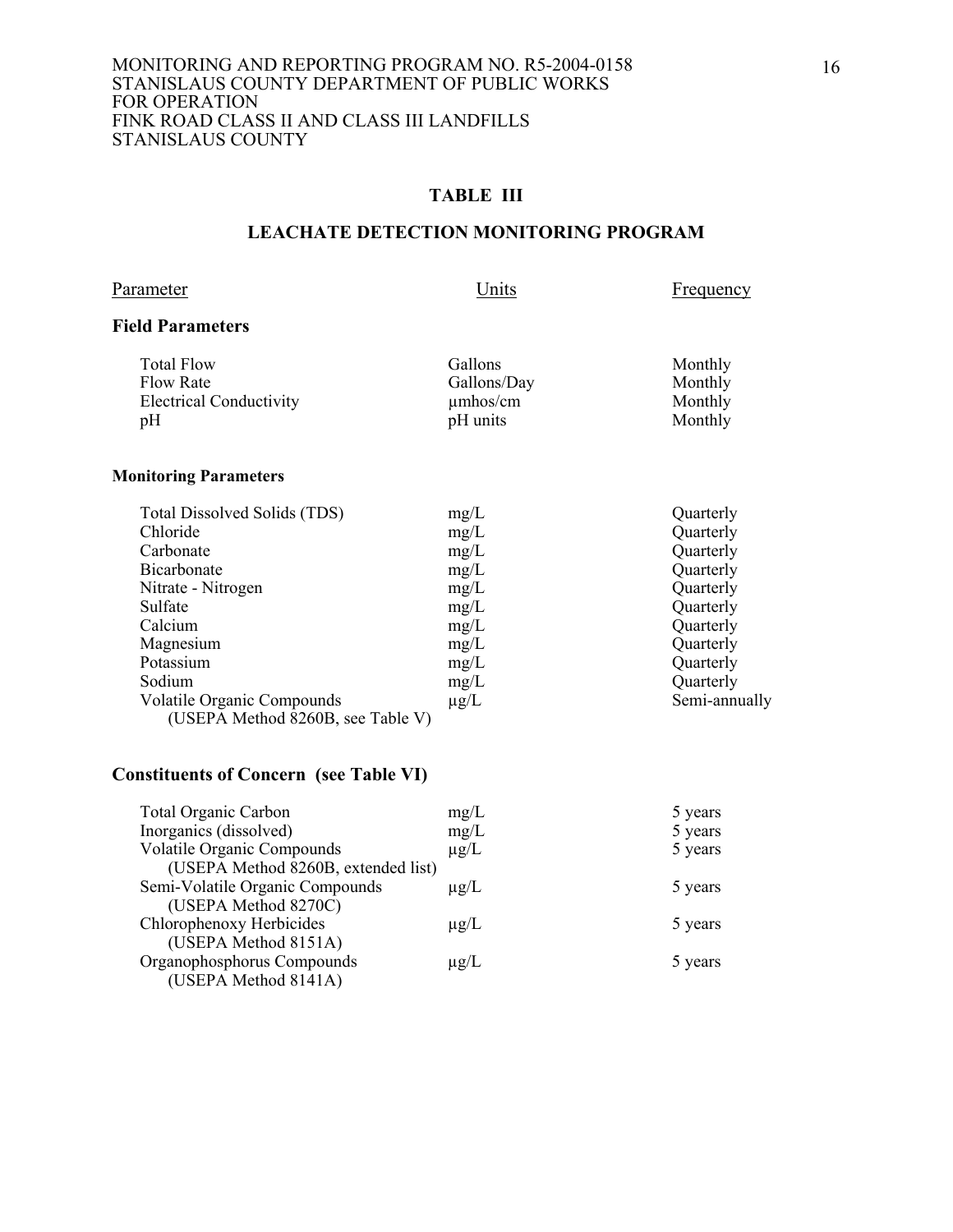#### **TABLE IV**

## **SURFACE WATER DETECTION MONITORING PROGRAM**

Parameter Units Erequency

## **Field Parameters**

| Temperature                    | $0\sigma$       | Quarterly |
|--------------------------------|-----------------|-----------|
| <b>Electrical Conductivity</b> | $\mu$ mhos/cm   | Quarterly |
| pH                             | pH units        | Quarterly |
| Turbidity                      | Turbidity units | Quarterly |
|                                |                 |           |

# **Monitoring Parameters**

| Total Dissolved Solids (TDS)      | mg/L      | Quarterly  |
|-----------------------------------|-----------|------------|
| Carbonate                         | mg/L      | Quarterly  |
| Bicarbonate                       | mg/L      | Quarterly  |
| Chloride                          | mg/L      | Quarterly  |
| Nitrate - Nitrogen                | mg/L      | Quarterly  |
| Sulfate                           | mg/L      | Quarterly  |
| Calcium                           | mg/L      | Quarterly  |
| Magnesium                         | mg/L      | Quarterly  |
| Potassium                         | mg/L      | Quarterly  |
| Sodium                            | mg/L      | Quarterly  |
| <b>Volatile Organic Compounds</b> | $\mu$ g/L | Semiannual |
| (USEPA Method 8260B, see Table V) |           |            |

# **Constituents of Concern (see Table VI)**

| <b>Total Organic Carbon</b>         | mg/L      | 5 years |
|-------------------------------------|-----------|---------|
| Inorganics (dissolved)              | mg/L      | 5 years |
| <b>Volatile Organic Compounds</b>   | $\mu$ g/L | 5 years |
| (USEPA Method 8260B, extended list) |           |         |
| Semi-Volatile Organic Compounds     | $\mu$ g/L | 5 years |
| (USEPA Method 8270C)                |           |         |
| Chlorophenoxy Herbicides            | $\mu$ g/L | 5 years |
| (USEPA Method 8151A)                |           |         |
| Organophosphorus Compounds          | $\mu$ g/L | 5 years |
| (USEPA Method 8141A)                |           |         |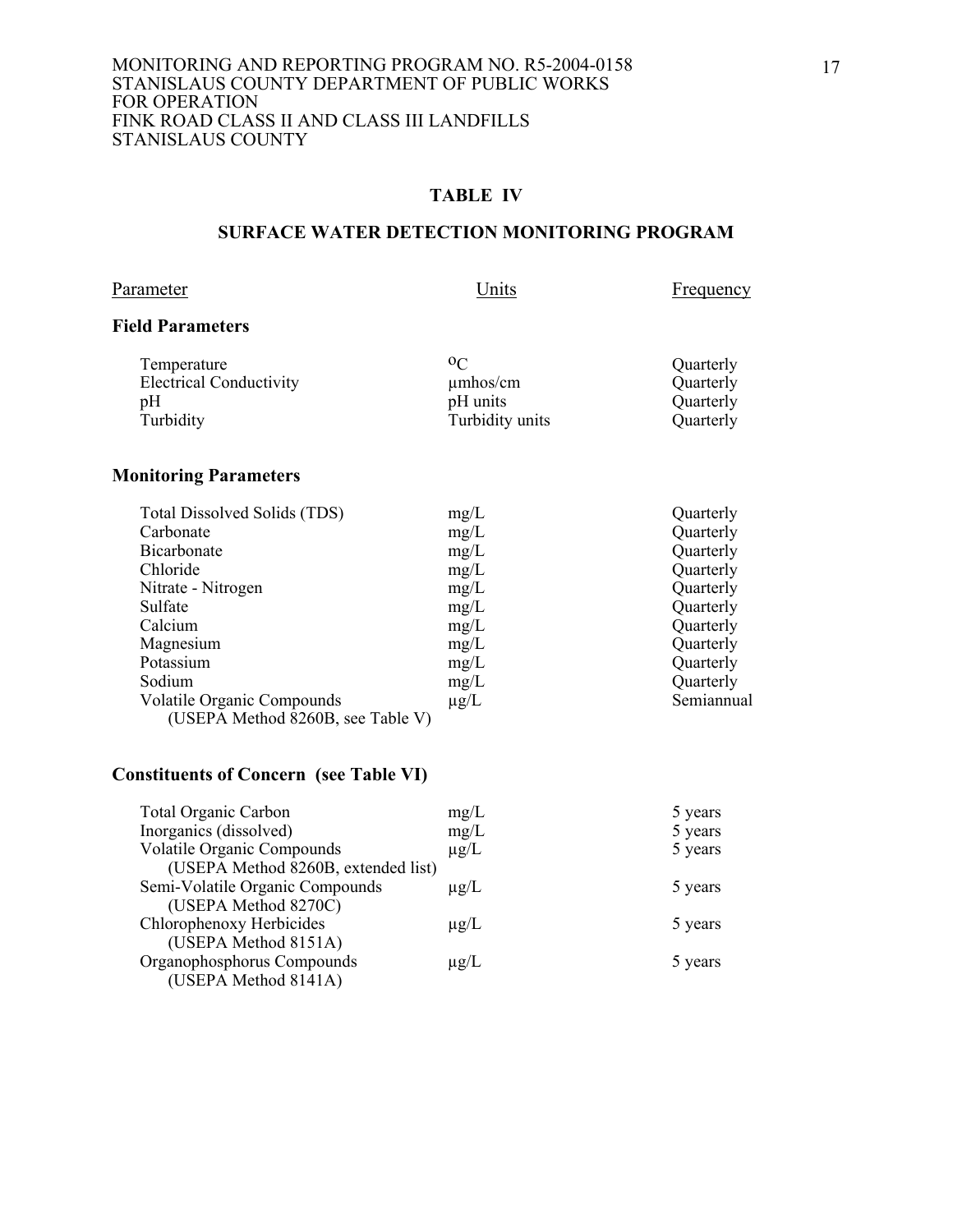#### MONITORING AND REPORTING PROGRAM NO. R5-2004-0158 STANISLAUS COUNTY DEPARTMENT OF PUBLIC WORKS FOR OPERATION FINK ROAD CLASS II AND CLASS III LANDFILLS STANISLAUS COUNTY

## **TABLE V – ASH MONITORING PROGRAM**

| Parameter/Constituent <sup>1</sup>              | <b>Sampling/Testing Frequency</b> | <b>Reporting Frequency</b> |
|-------------------------------------------------|-----------------------------------|----------------------------|
| Corrosivity $(pH)^2$                            | Bimonthly                         | Bimonthly                  |
| Moisture Content                                | Bimonthly                         | Bimonthly                  |
| TCLP Metals $(Cd, Pb)^3$                        | Bimonthly                         | Bimonthly                  |
| WET Metals (Cd, Cu, Pb, Ni, $Zn$ ) <sup>3</sup> | Bimonthly                         | Bimonthly                  |
| Total Metals (Cd, Cu, Pb, ni, Zn) <sup>3</sup>  | Bimonthly                         | Bimonthly                  |
| Dioxins/Furans                                  | Annually                          | Annually                   |
| Acute Aquatic Bioassay <sup>4</sup>             | Annually                          | Annually                   |

- 1 Four discrete shall be collected and analyzed in accordance with the Ash Sampling and analysis Monitoring Plan (as agreed to by the Department of Toxic Substances Control on September 24, 1990).
- 2 Bimonthly analysis of corrosivity (pH) shall be in accordance with Section 66261.22, Title 22, California Code of Regulations (22 CCR).
- 3 Bimonthly analyses of total metals  $(Cd, \tilde{C}u, Pb, N_i)$ , and Zn), TCLP metals  $(Cd, Pb)$ , and WET metals (Cd, Cu, Pb, Ni, and Zn) shall be in accordance with those procedures outlined in 22 CCR Section 66261.24.
- 4 Annual analysis of acute aquatic bioassay shall be in accordance with 22 CCR Section  $66261.24(a)(6)$ .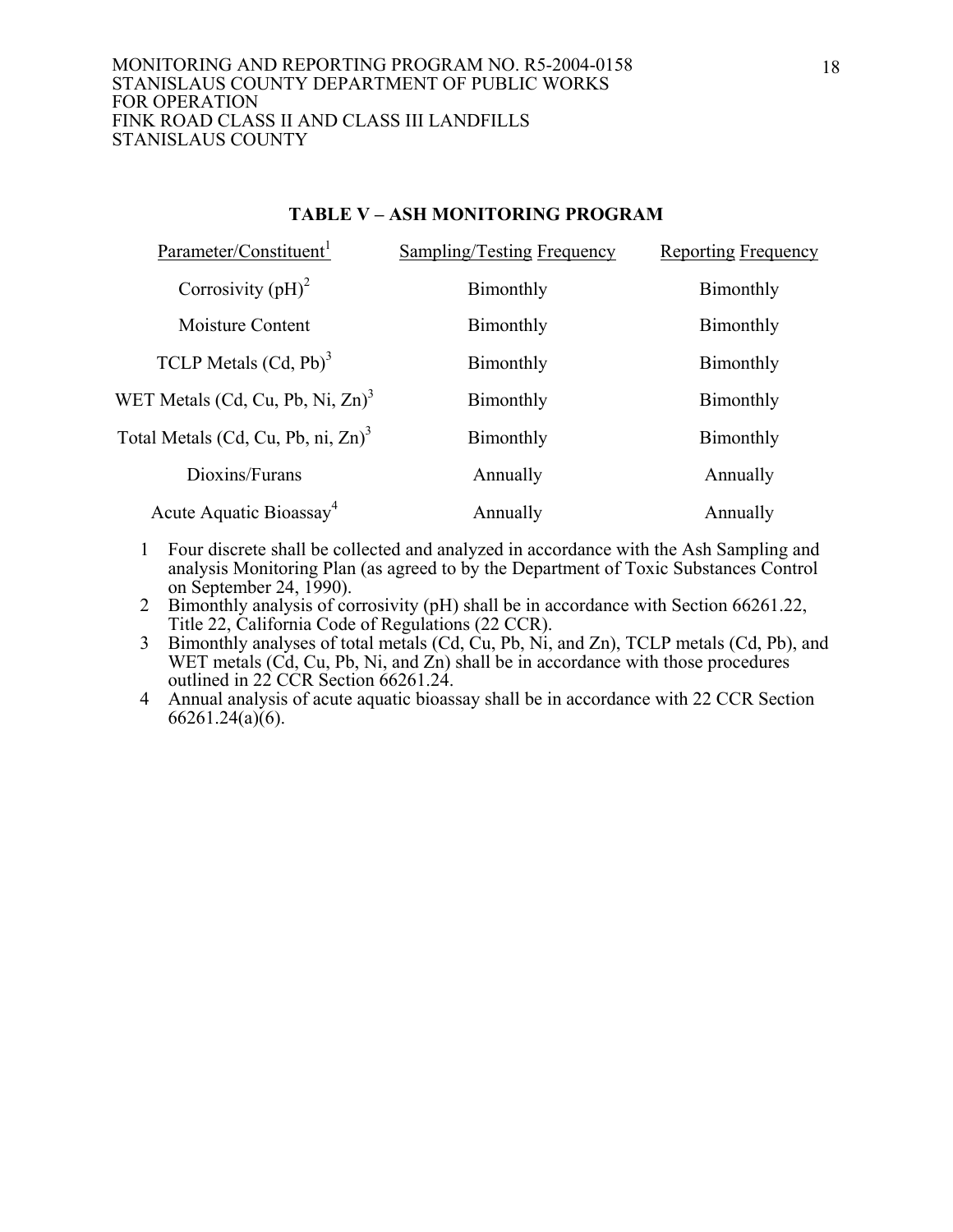#### **MONITORING PARAMETERS FOR DETECTION MONITORING**

#### **Surrogates for Metallic Constituents:**

 pH Total Dissolved Solids Electrical Conductivity Chloride Sulfate Nitrate nitrogen

#### **Constituents included in VOC:**

#### **USEPA Method 8260B**

 Acetone Acrylonitrile Benzene Bromochloromethane Bromodichloromethane Bromoform (Tribromomethane) Carbon disulfide Carbon tetrachloride Chlorobenzene Chloroethane (Ethyl chloride) Chloroform (Trichloromethane) Dibromochloromethane (Chlorodibromomethane) 1,2-Dibromo-3-chloropropane (DBCP) 1,2-Dibromoethane (Ethylene dibromide; EDB) o-Dichlorobenzene (1,2-Dichlorobenzene) m-Dichlorobenzene (1,3-Dichlorobenzene) p-Dichlorobenzene (1,4-Dichlorobenzene) trans- l ,4-Dichloro-2-butene Dichlorodifluoromethane (CFC-12) 1,1-Dichloroethane (Ethylidene chloride) 1,2-Dichloroethane (Ethylene dichloride) 1,1 -Dichloroethylene (1,1 -Dichloroethene; Vinylidene chloride) cis- 1,2-Dichloroethylene (cis- 1,2-Dichloroethene) trans-1,2-Dichloroethylene (trans-1,2-Dichloroethene) 1,2-Dichloropropane (Propylene dichloride) cis- 1,3-Dichloropropene trans- 1,3-Dichloropropene Di-isopropylether (DIPE) Ethanol Ethyltertiary butyl ether Ethylbenzene 2-Hexanone (Methyl butyl ketone) Hexachlorobutadiene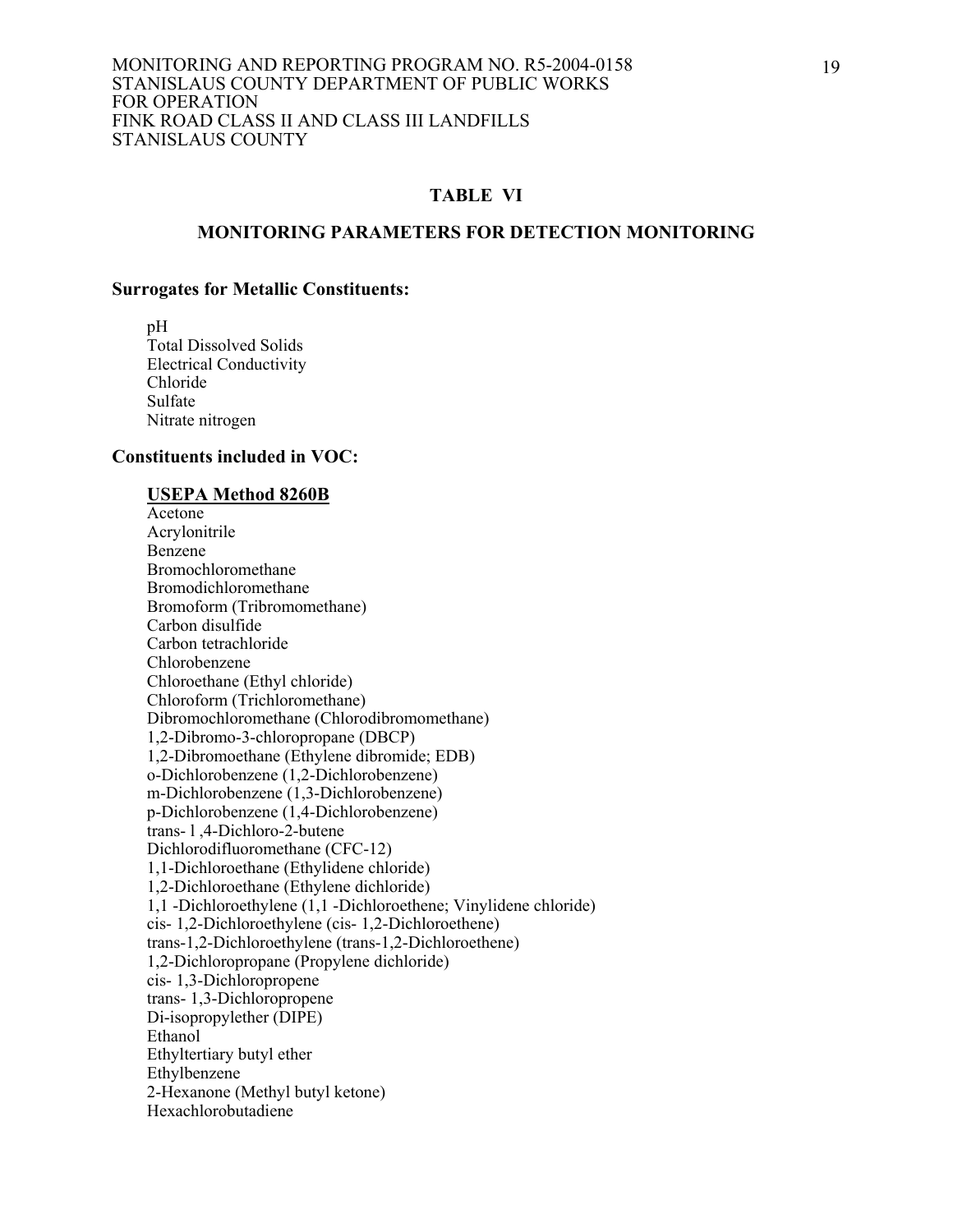## **MONITORING PARAMETERS FOR DETECTION MONITORING**

#### **Continued**

 Hexachloroethane Methyl bromide (Bromomethene) Methyl chloride (Chloromethane) Methylene bromide (Dibromomethane) Methylene chloride (Dichloromethane) Methyl ethyl ketone (MEK: 2-Butanone) Methyl iodide (Iodomethane) Methyl t-butyl ether 4-Methyl-2-pentanone (Methyl isobutylketone) Naphthalene Styrene Tertiary amyl methyl ether Tertiary butyl alcohol 1,1,1,2-Tetrachloroethane 1,1.2,2-Tetrachloroethane Tetrachloroethylene (Tetrachloroethene; Perchloroethylene) Toluene 1,2,4-Trichlorobenzene 1,1,1-Trichloethane (Methylchloroforrn) 1,1,2-Trichloroethane Trichloroethylene (Trichloroethene) Trichlorofluoromethane (CFC- 11) 1,2,3-Trichloropropane Vinyl acetate Vinyl chloride Xylenes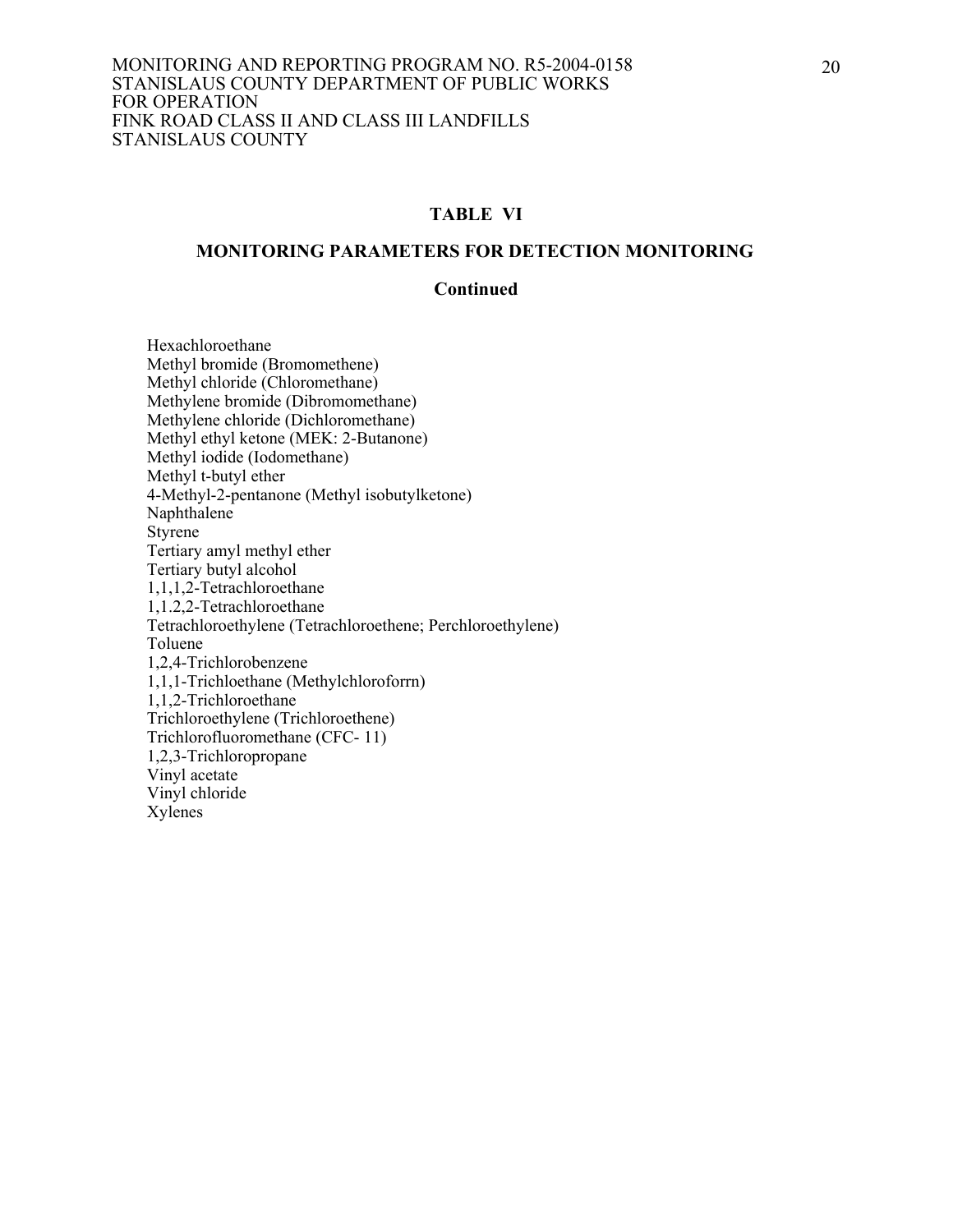## **CONSTITUENTS OF CONCERN & APPROVED USEPA ANALYTICAL METHODS**

| <b>Inorganics (dissolved):</b> | <b>USEPA Method</b> |
|--------------------------------|---------------------|
| Aluminum                       | 6010                |
| Antimony                       | 7041                |
| <b>Barium</b>                  | 6010                |
| Beryllium                      | 6010                |
| Cadmium                        | 7131A               |
| Chromium                       | 6010                |
| Cobalt                         | 6010                |
| Copper                         | 6010                |
| Silver                         | 6010                |
| Tin                            | 6010                |
| Vanadium                       | 6010                |
| Zinc                           | 6010                |
| Iron                           | 6010                |
| Manganese                      | 6010                |
| Arsenic                        | 7062                |
| Lead                           | 7421                |
| Mercury                        | 7470A               |
| Nickel                         | 7521                |
| Selenium                       | 7742                |
| Thallium                       | 7841                |
| Cyanide                        | 9010B               |
| Sulfide                        | 9030B               |
|                                |                     |

#### **Volatile Organic Compounds:**

#### **USEPA Method 8260**

 Acetone Acetonitrile (Methyl cyanide) Acrolein Acrylonitrile Allyl chloride (3-Chloropropene) Benzene Bromochloromethane (Chlorobromomethane) Bromodichloromethane (Dibromochloromethane) Bromoform (Tribromomethane) Carbon disulfide Carbon tetrachloride Chlorobenzene Chloroethane (Ethyl chloride) Chloroform (Trichloromethane) Chloroprene<sup>®</sup> Dibromochloromethane (Chlorodibromomethane)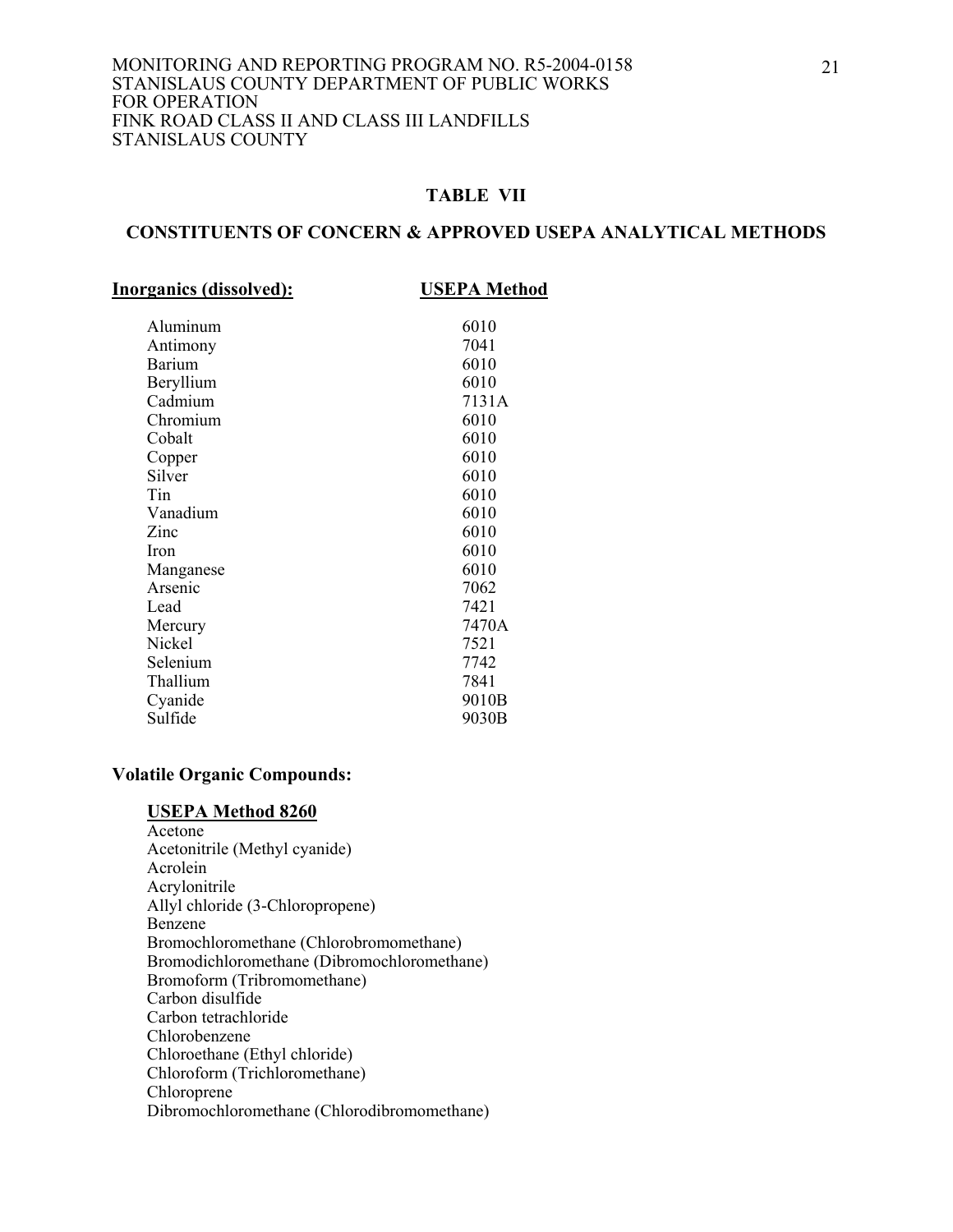#### **CONSTITUENTS OF CONCERN & APPROVED USEPA ANALYTICAL METHODS**

#### **Continued**

 1,2-Dibromo-3-chloropropane (DBCP) 1,2-Dibromoethane (Ethylene dibromide; EDB) o-Dichlorobenzene (1,2-Dichlorobenzene) m-Dichlorobenzene (1,3-Dichlorobenzene) p-Dichlorobenzene (1,4-Dichlorobenzene) trans- 1,4-Dichloro-2-butene Dichlorodifluoromethane (CFC 12) 1,1 -Dichloroethane (Ethylidene chloride) 1,2-Dichloroethane (Ethylene dichloride) 1,1 -Dichloroethylene (1, l-Dichloroethene; Vinylidene chloride) cis- l ,2-Dichloroethylene (cis- 1,2-Dichloroethene) trans- l ,2-Dichloroethylene (trans- 1,2-Dichloroethene) 1,2-Dichloropropane (Propylene dichloride) 1,3-Dichloropropane (Trimethylene dichloride) 2,2-Dichloropropane (Isopropylidene chloride) 1,1 -Dichloropropene cis- 1,3-Dichloropropene trans- l ,3-Dichloropropene Di-isopropylether (DIPE) Ethanol Ethyltertiary butyl ether Ethylbenzene Ethyl methacrylate Hexachlorobutadiene Hexachloroethane 2-Hexanone (Methyl butyl ketone) Isobutyl alcohol Methacrylonitrile Methyl bromide (Bromomethane) Methyl chloride (Chloromethane) Methyl ethyl ketone (MEK; 2-Butanone) Methyl iodide (Iodomethane) Methyl t-butyl ether Methyl methacrylate 4-Methyl-2-pentanone (Methyl isobutyl ketone) Methylene bromide (Dibromomethane) Methylene chloride (Dichloromethane) Naphthalene Propionitrile (Ethyl cyanide) Styrene Tertiary amyl methyl ether Tertiary butyl alcohol 1,1,1,2-Tetrachloroethane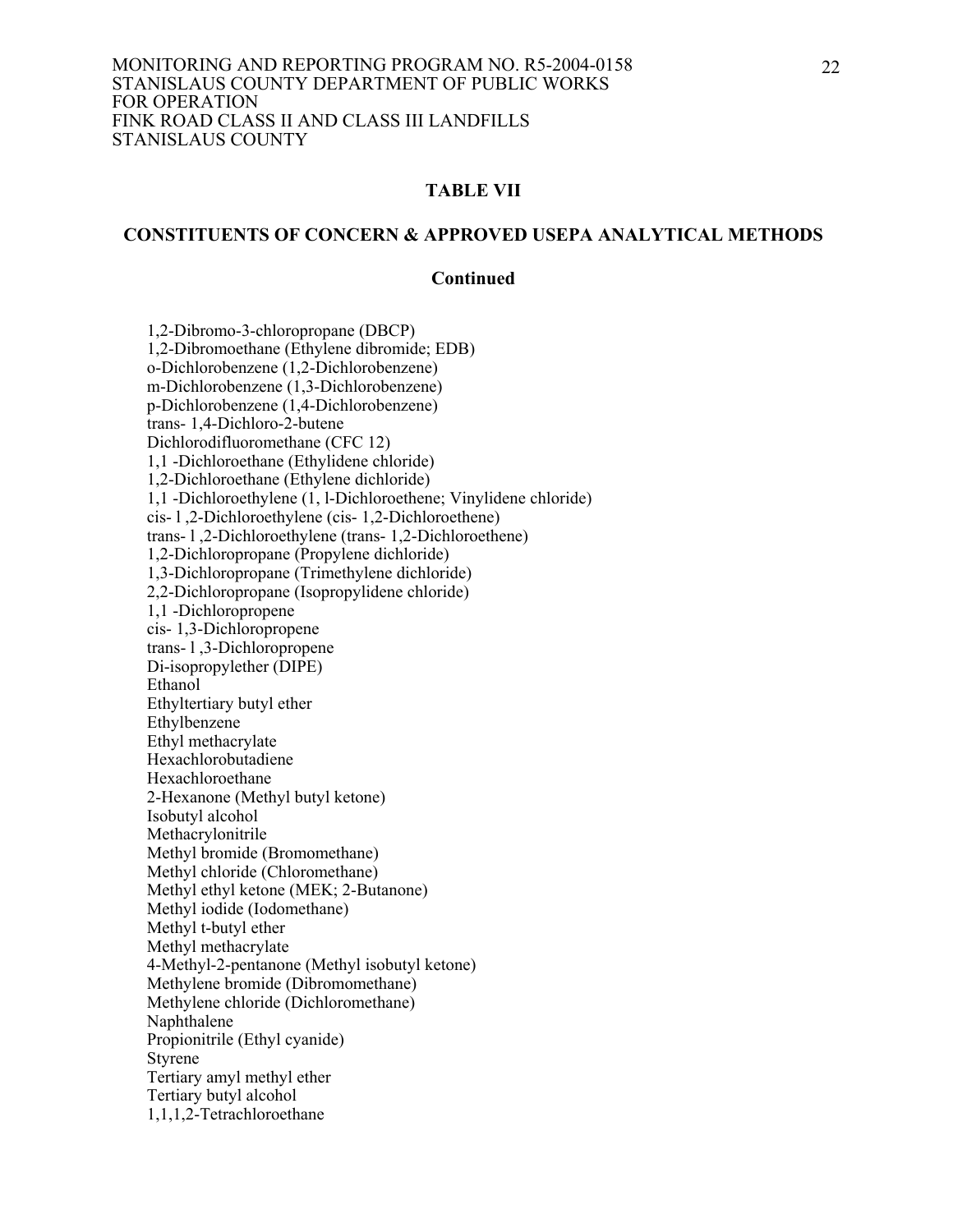#### **CONSTITUENTS OF CONCERN & APPROVED USEPA ANALYTICAL METHODS**

#### **Continued**

 1,1,2,2-Tetrachloroethane Tetrachloroethylene (Tetrachloroethene; Perchloroethylene; PCE) Toluene 1,2,4-Trichlorobenzene 1,1,1 -Trichloroethane, Methylchloroform 1,1,2-Trichloroethane Trichloroethylene (Trichloroethene; TCE) Trichlorofluoromethane (CFC- 11) 1,2,3-Trichloropropane Vinyl acetate Vinyl chloride (Chloroethene) Xylene (total)

#### **Semi-Volatile Organic Compounds:**

#### **USEPA Method 8270 - base, neutral, & acid extractables**

 Acenaphthene Acenaphthylene Acetophenone 2-Acetylaminofluorene (2-AAF) Aldrin 4-Aminobiphenyl Anthracene Benzo[a]anthracene (Benzanthracene) Benzo[b]fluoranthene Benzo[k]fluoranthene Benzo[g,h,i]perylene Benzo[a]pyrene Benzyl alcohol Bis(2-ethylhexyl) phthalate alpha-BHC beta-BHC delta-BHC gamma-BHC (Lindane) Bis(2-chloroethoxy)methane Bis(2-chloroethyl) ether (Dichloroethyl ether) Bis(2-chloro-1-methyethyl) ether (Bis(2-chloroisopropyl) ether; DCIP) 4-Bromophenyl phenyl ether Butyl benzyl phthalate (Benzyl butyl phthalate) Chlordane p-Chloroaniline Chlorobenzilate p-Chloro-m-cresol (4-Chloro-3-methylphenol)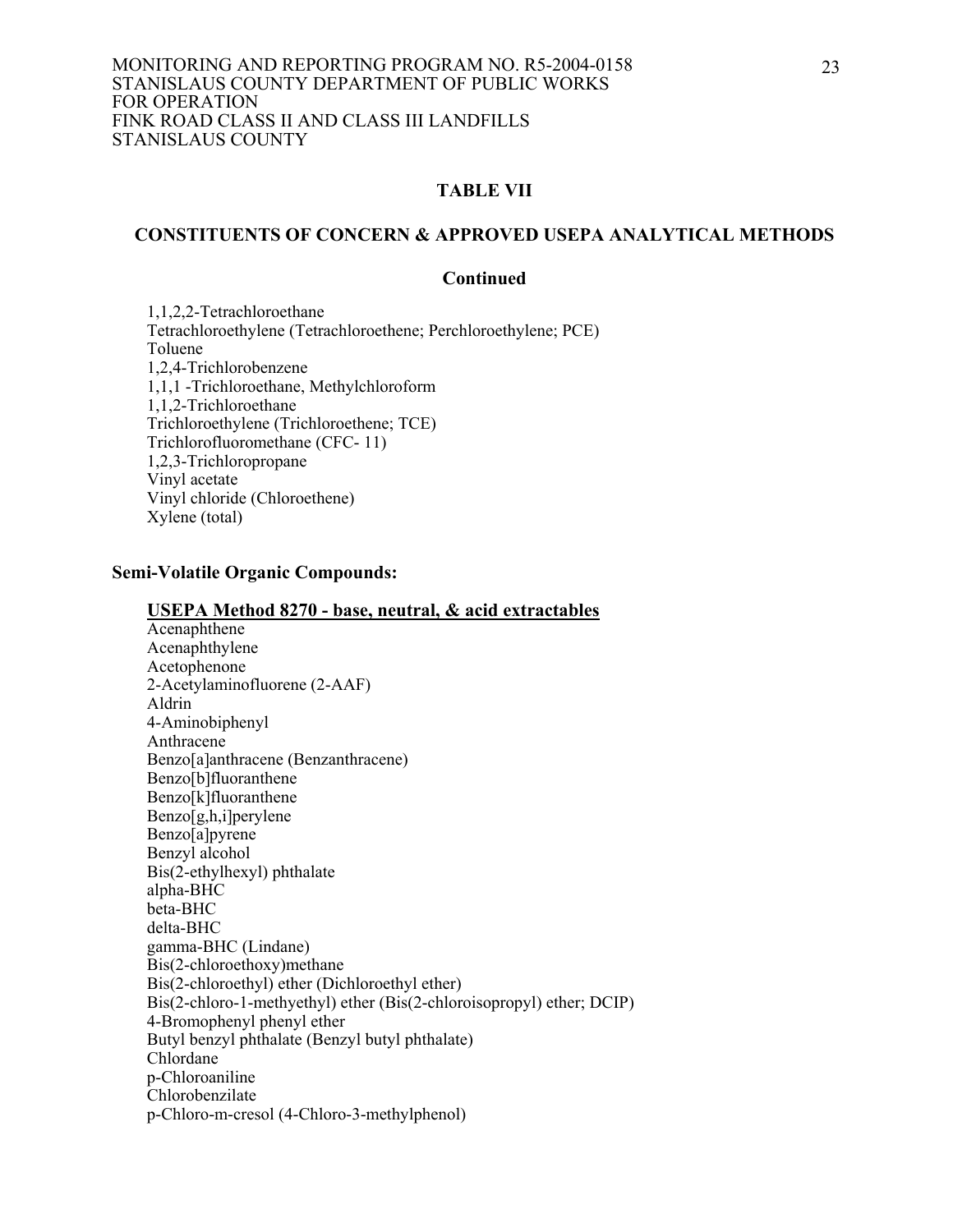#### **CONSTITUENTS OF CONCERN & APPROVED USEPA ANALYTICAL METHODS**

#### **Continued**

2-Chloronaphthalene 2-Chlorophenol 4-Chlorophenyl phenyl ether Chrysene o-Cresol (2-methylphenol) m-Cresol (3-methylphenol) p-Cresol (4-methylphenol) 4,4'-DDD 4,4'-DDE 4,4'-DDT Diallate Dibenz[a,h]anthracene Dibenzofuran Di-n-butyl phthalate 3,3'-Dichlorobenzidine 2,4-Dichlorophenol 2,6-Dichlorophenol Dieldrin Diethyl phthalate p-(Dimethylamino)azobenzene 7,12-Dimethylbenz[a]anthracene 3,3'-Dimethylbenzidine 2,4-Dimehtylphenol (m-Xylenol) Dimethyl phthalate m-Dinitrobenzene 4,6-Dinitro-o-cresol (4,6-Dinitro-2-methylphenol) 2,4-Dinitrophenol 2,4-Dinitrotoluene 2,6-Dinitrotoluene Di-n-octyl phthalate Diphenylamine Endosulfan I Endosulfan II Endosulfan sulfate Endrin Endrin aldehyde Ethyl methanesulfonate Famphur Fluoranthene Fluorene Heptachlor Heptachlor epoxide Hexachlorobenzene Hexachlorocyclopentadiene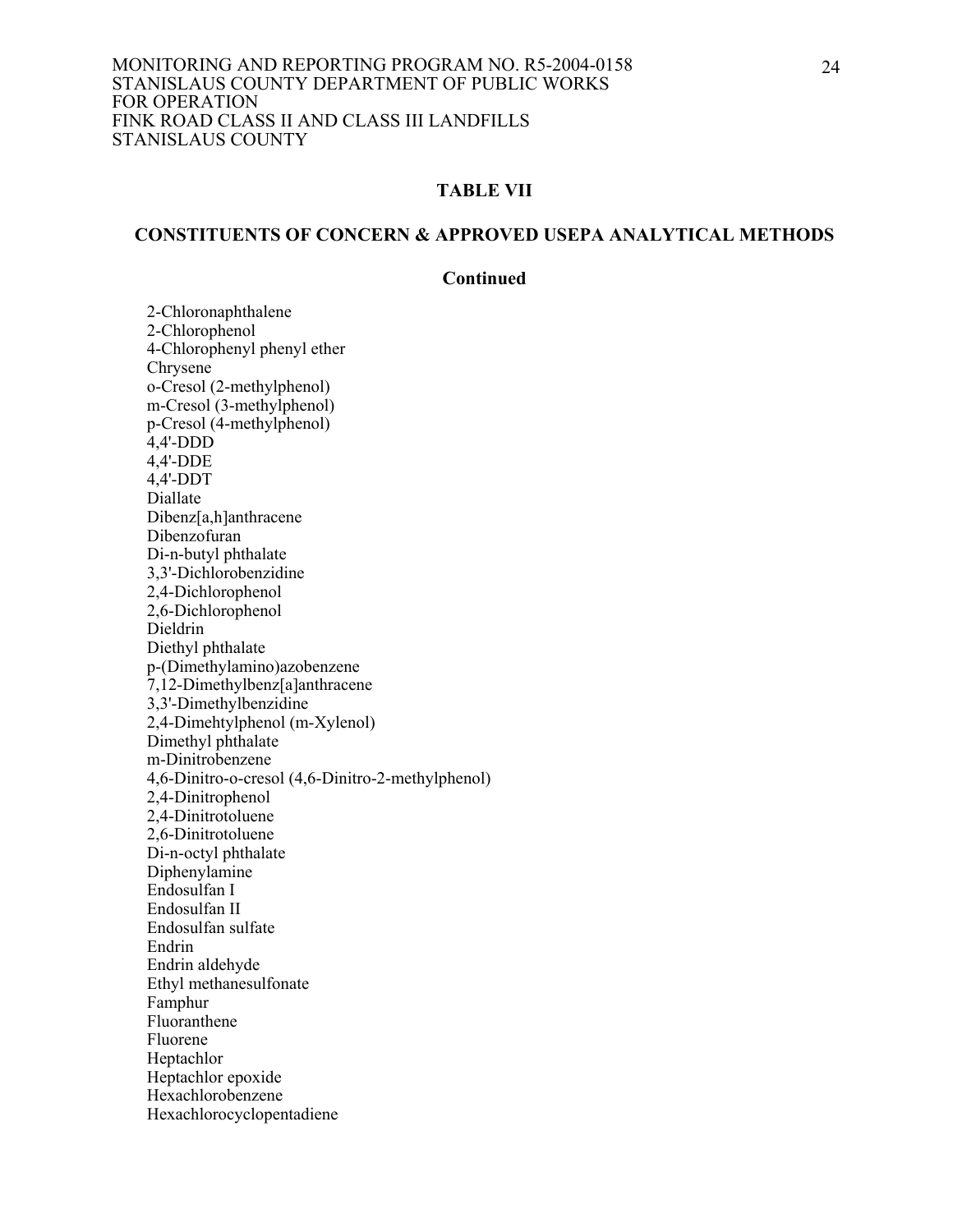#### **CONSTITUENTS OF CONCERN & APPROVED USEPA ANALYTICAL METHODS**

#### **Continued**

 Hexachloropropene Indeno $(1,2,3-c,d)$ pyrene Isodrin Isophorone Isosafrole Kepone Methapyrilene Methoxychlor 3-Methylcholanthrene Methyl methanesulfonate 2-Methylnaphthalene 1,4-Naphthoquinone 1-Naphthylamine 2-Naphthylamine o-Nitroaniline (2-Nitroaniline) m-Nitroaniline (3-Nitroaniline) p-Nitroaniline (4-Nitroaniline) Nitrobenzene o-Nitrophenol (2-Nitrophenol) p-Nitrophenol (4-Nitrophenol) N-Nitrosodi-n-butylamine (Di-n-butylnitrosamine) N-Nitrosodiethylamine (Diethylnitrosamine) N-Nitrosodimethylamine (Dimethylnitrosamine) N-Nitrosodiphenylamine (Diphenylnitrosamine) N-Nitrosodipropylamine (N-Nitroso-N-dipropylamine; Di-n-propylnitrosamine) N-Nitrosomethylethylamine (Methylethylnitrosamine) N-Nitrosopiperidine N-Nitrosospyrrolidine 5-Nitro-o-toluidine Pentachlorobenzene Pentachloronitrobenzene (PCNB) Pentachlorophenol Phenacetin Phenanthrene Phenol p-Phenylenediamine Polychlorinated biphenyls (PCBs; Aroclors) Pronamide Pyrene Safrole 1,2,4,5-Tetrachlorobenzene 2,3,4,6-Tetrachlorophenol o-Toluidine Toxaphene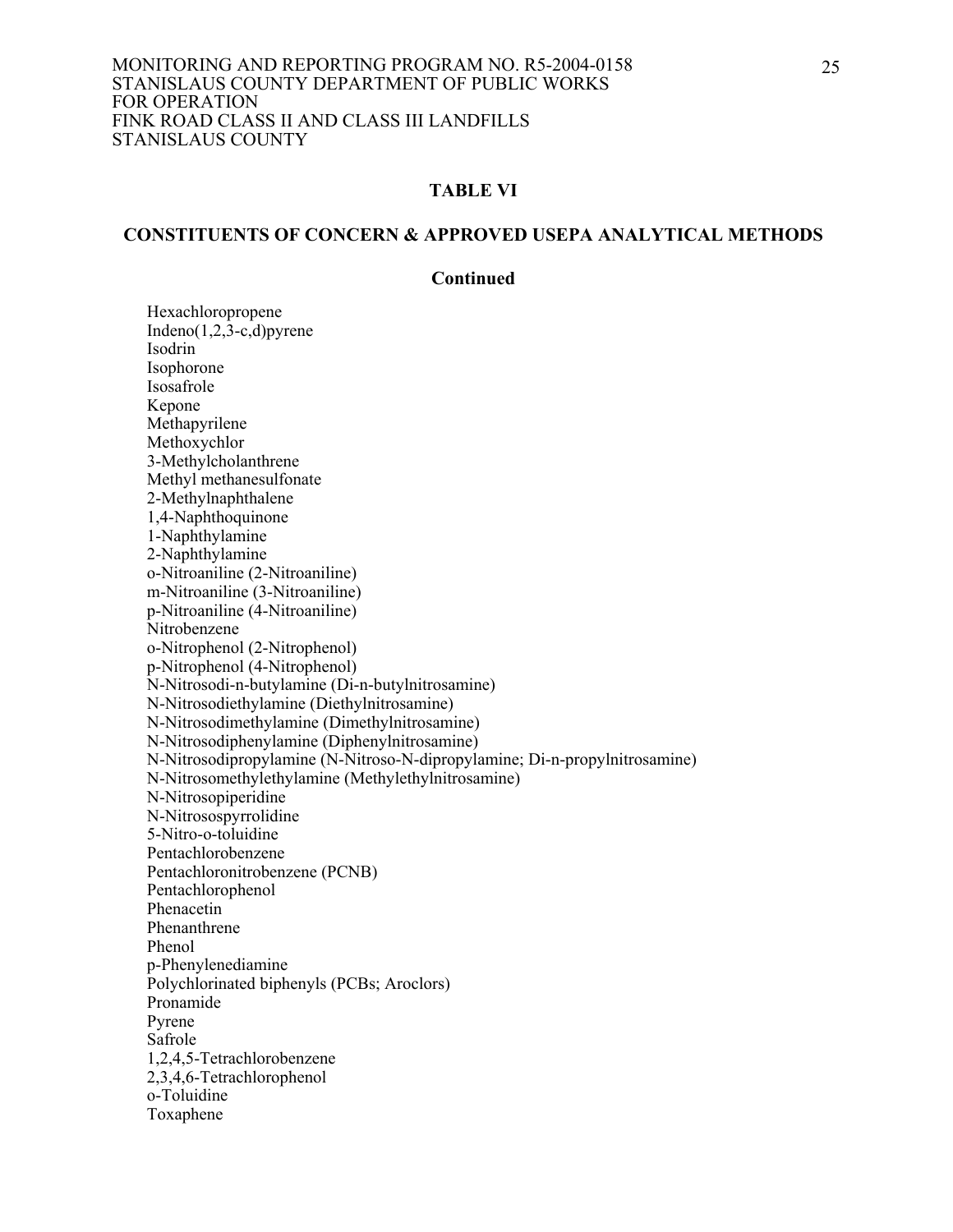#### **CONSTITUENTS OF CONCERN & APPROVED USEPA ANALYTICAL METHODS**

#### **Continued**

 2,4,5-Trichlorophenol 0,0,0-Triethyl phosphorothioate sym-Trinitrobenzene

#### **Chlorophenoxy Herbicides:**

#### **USEPA Method 8l51A**

2,4-D (2,4-Dichlorophenoxyacetic acid) Dinoseb (DNBP; 2-sec-Butyl-4,6-dinitrophenol) Silvex (2,4,5-Trichlorophenoxypropionic acid; 2,4,5-TP) 2,4,5-T (2,4,5-Trichlorophenoxyacetic acid)

## **Organophosphorus Compounds:**

#### **USEPA Method 8141A**

Atrazine Chlorpyrifos 0,0-Diethyl 0-2-pyrazinyl phosphorothioate (Thionazin) Diazinon Dimethoate Disulfoton Ethion Methyl parathion (Parathion methyl) Parathion Phorate Simazine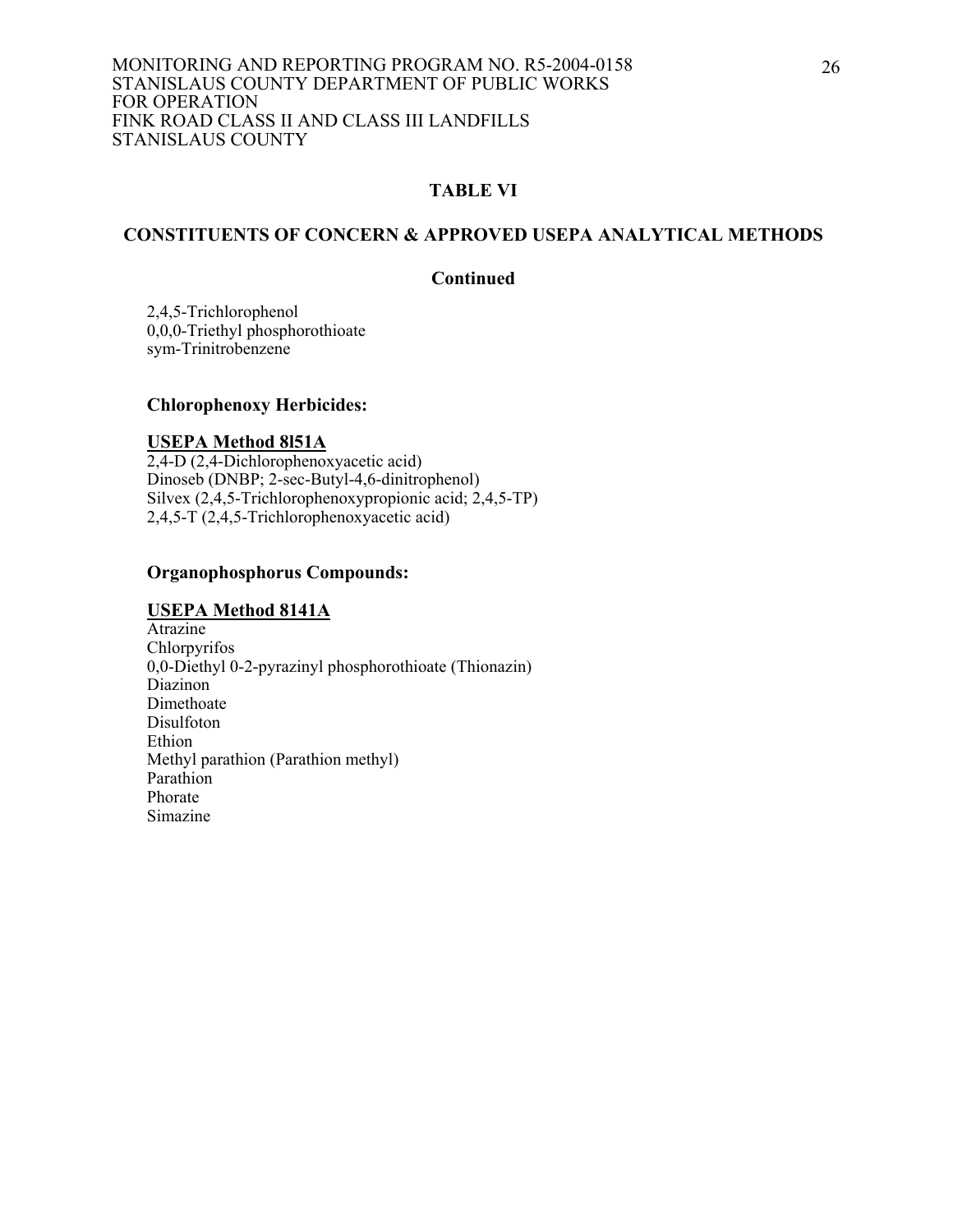## **INFORMATION SHEET**

## ORDER NO. R5-2004-0158 STANISLAUS COUNTY DEPARTMENT OF PUBLIC WORKS FOR OPERATION OF FINK ROAD CLASS II AND CLASS III LANDFILLS STANISLAUS COUNTY

The Fink Road Landfill is in western Stanislaus County, about 20 miles southwest of the city of Modesto. The site is 3.5 miles west of Crows Landing, near the intersection of Fink Road and Interstate 5. The Fink Road Landfill facility is owned and operated by Stanislaus County.

The Fink Road Landfill facility consists of five waste management units (WMUs):

- LF-1: a closed 18.3-acre Class III municipal solid waste landfill, final cap constructed in 1997
- LF-2: an active 92.3-acre Class III municipal solid waste landfill, consisting of seven cells
- LF-3: an active 37-acre Class II ash monofill
- SI-1: a 1-acre Class II surface impoundment for leachate from the leachate collection and removal system (LCRS) of LF-3
- SI-2: a 1.4-acre Class II surface impoundment for leachate from the LCRS of LF-2

A waste-to-energy (WTE) cogeneration facility, operated by Ogden Martin Systems of Stanislaus, Incorporated, occupies a 16.5-acre area at the southwest corner of the site.

The closed 18.3-acre LF-1 was permitted for the disposal of municipal solid waste, infectious waste, and construction debris. These wastes are classified as "nonhazardous solid waste" or "inert waste". Landfill operations in LF-1 ceased in June 1993 following construction and commencement of operations of LF-2, Cell 1. Detection of volatile organic compounds in the groundwater downgradient of the LF-1 indicated a release from this WMU. The Discharger implemented the first phase of corrective action in 1997. The first phase consisted of final grading, final drainage, and placement of a final cap over LF-1. The second phase is to include installation of a landfill gas collection system in 1998. The Discharger has also proposed corrective action monitoring to determine the effectiveness of the corrective actions.

LF-2 is a Class III Municipal Solid Waste Landfill. Cell 3 is currently active, and Cells 1 and 2 have reached capacity. Municipal solid wastes are currently being disposed of in LF-2, Cell 3. On 27 April the Discharger submitted a performance demonstration for a proposed single composite liner design to be used for future Cells III at LF-2. The liner design consists of from bottom to top: a prepared subgrade, a pan lysimeter under the leachate sump and the LCRS troughs, 1-foot of compacted soil with a hydraulic conductivity of  $10^{-6}$  cm/sec or less, a GCL with a hydraulic conductivity of 5 X  $10^{-9}$  cm/sec or less, a 60-mil thick HDPE geomembrane, 0.5 feet thick blanket LCRS, and a minimum 24 inch thick operations layer. The liner shall pass an electronic leak detection test prior to the discharge of waste. The liner demonstration projected VOC concentrations in groundwater less than detection limits and increases in salt concentrations less than the natural variability in background groundwater. These WDRs find that the proposed liner design will be installed at least 10 feet above groundwater level, which meets the performance standard for Class III landfill units

LF-3, a Class II ash monofill accepts only ash from the adjacent waste to energy plant. The plant and LF-3 have been in operation since 1988. LF-3 has a total capacity of 3.13 million cubic yards. Double composite base liner was previously approved for use in LF-3. Previous Waste Discharge Requirements